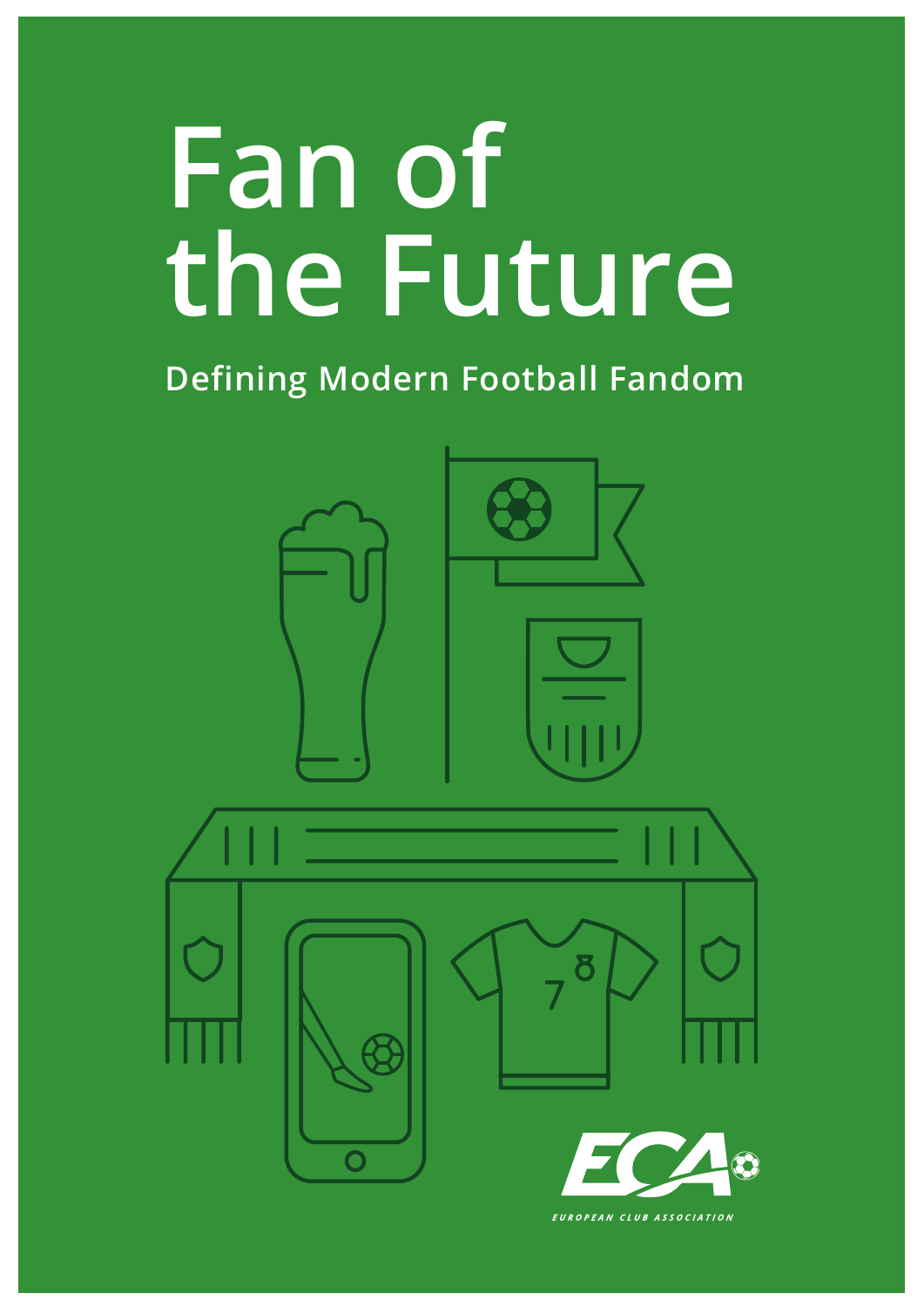# **Fan of the Future** - Defining Modern Football Fandom

# **1**<br>11 **Introduction**

|     | 1.1 Project objectives                              | 2  |
|-----|-----------------------------------------------------|----|
| 1.2 | Approach and methodology                            | 3  |
| 1.3 | Report structure                                    |    |
|     | Modern fandom - our new fan segmentation            |    |
| 2.1 | Levels of football fandom by market and demographic | 8  |
|     | 2.2 Profiling football rejectors                    | 10 |
| 2.3 | Identifying the new fan segments                    | 12 |
|     | 2.4 The new segments in detail                      | 17 |
|     |                                                     |    |
|     | <b>Modern fandom mechanics</b>                      |    |
| 3.1 | Club and player affinity – moving away              |    |

| 3.1 | Club and player affinity – moving away<br>from single club support?                       | 25 |
|-----|-------------------------------------------------------------------------------------------|----|
| 3.2 | Emotional engagement – how does football make<br>people feel and what needs does it meet? | 32 |
| 3.3 | Consumption – more of the same, or a digital revolution?                                  | 37 |
|     | <b>Implications for clubs</b>                                                             |    |
|     | Club recommendations from this research                                                   | 45 |

| 4.1 Club recommendations from this research            | 45  |
|--------------------------------------------------------|-----|
| 4.2 New hypotheses and areas for further investigation | 48. |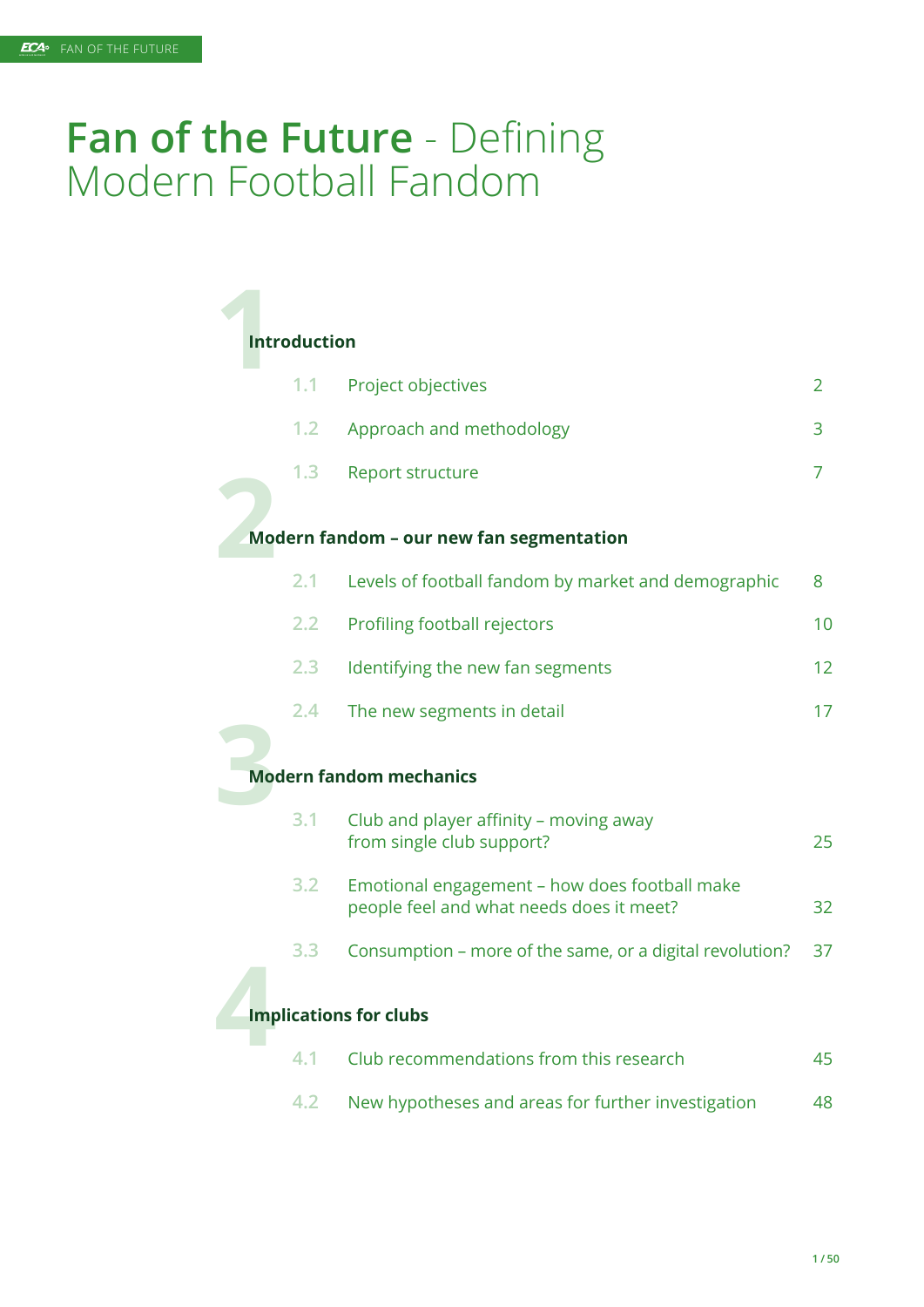

# **1**<br>
1ntro **Introduction**

# **Project objectives 1.1**

The consensus amongst those working in football, both within clubs and related organisations, is that fandom has changed. These changes in consumer habits and the broader entertainment landscape have fundamentally altered what it means to be a fan today.

### Global factors affecting modern football fandom



Traditional TV is being disrupted as linear viewing declines, driven by changes in 16-24-year old consumption habits. Engaging younger audiences requires new strategies from clubs, competitions, and broadcasters

Clubs are finding new ways to connect with fans online, creating more touchpoints across different forms of media, including articles, videos, podcasts, and more

Consumers today expect brands, including football clubs, to focus beyond their core offering. It is no longer enough for clubs to compete; they need to demonstrate a level of social responsibility and community awareness aligned with fan values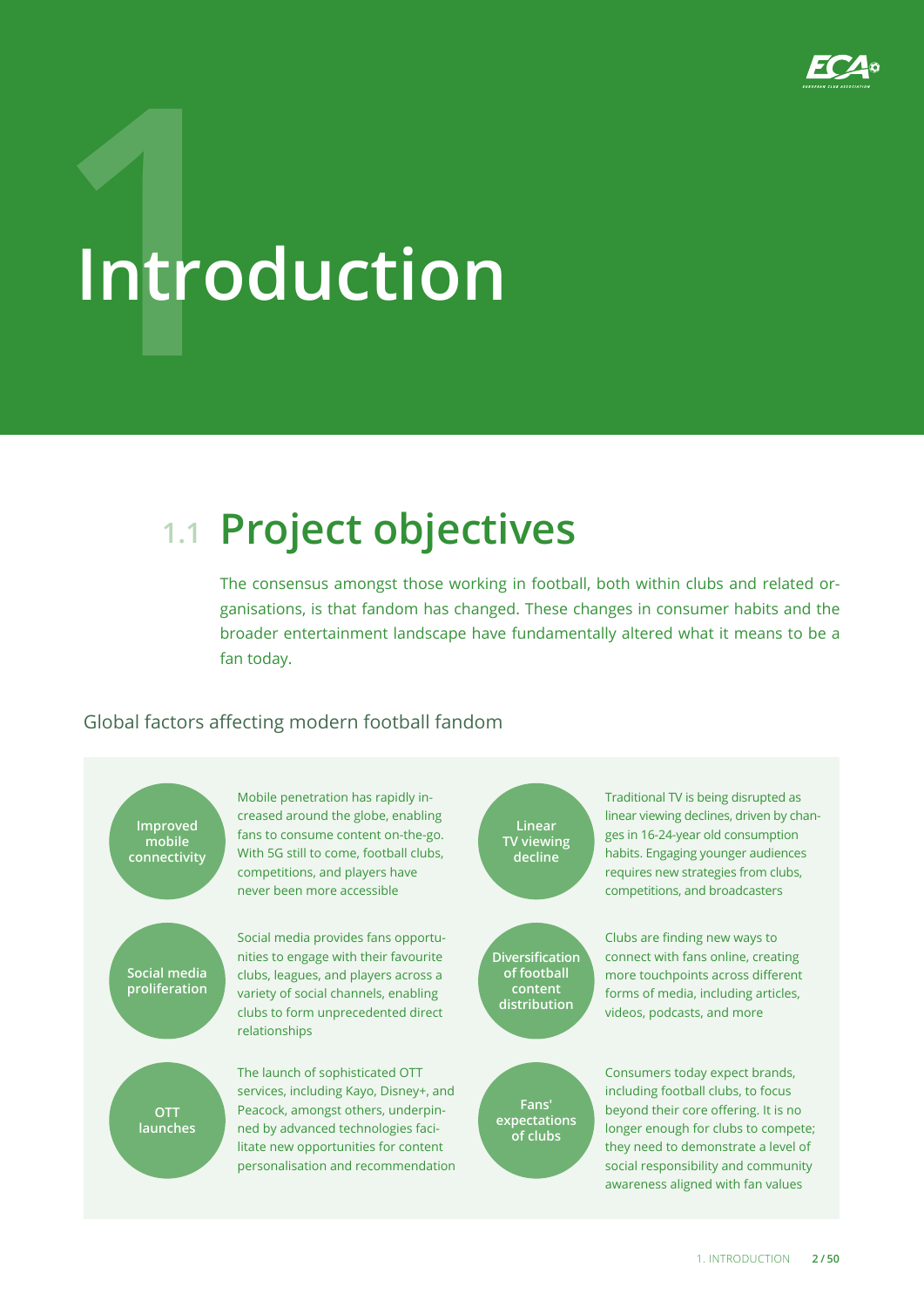The anatomy of a football fan has evolved significantly; with fans following individuals over clubs, turning to social media highlights over live games, and following previously inaccessible behindthe-scenes footage. Whilst this has opened new avenues for football clubs to drive engagement and increase revenue, it poses some significant risks.

Fans have more choice, with different entertainment formats – from documentaries to YouTube highlights reels - competing for eyeballs in the attention economy.

In addition to these risks, the 2020 COVID-19 pandemic is impacting global football more substantially than any other market trend of the last decade. It has devastated certain leagues, with fans of others experiencing large gaps between games or denied access to stadiums to watch their favourite teams. This has a repercussive effect on how fans spend their leisure time or dedicated Saturday afternoons.

Despite these changes, current research is inconsistent and not comprehensive. For example, consumer research carried out by individual clubs and organisations on social media, broadcasting and eSports, has only led to a piecemeal understanding of today's football fan, and, as such, only partial strategies for how to engage them.

For this reason, ECA engaged MTM Sport to provide a holistic view of what it means to be a football fan today, covering a range of topics from club affinity, engagement levels, and modern consumption behaviours. This report, with findings from an in-depth quantitative study carried out in seven targeted markets around the world, is the starting point of an ongoing ambition by ECA to create the definitive guide to the modern football fan.

Ultimately, ECA intends to use this insight to help clubs better understand the different types of football fans that now exist globally, and inform them on the delivery of strategies that increase engagement and grow the sport overall. This report is the first step on that journey, uncovering fresh insights into how different people relate to and engage with football in all its forms.

# **1.2 Approach and methodology**

kets that are less concentrated (Poland and the Netherlands), and non-European mar-The primary consumer research featured in this report was carried out in seven markets. These were chosen by ECA to reflect a broad range of market types; from those with dominant domestic leagues and avid fandom (UK, Spain, and Germany) to markets where the history and legacy of football fandom is different (India and Brazil).

market with varying levels of football fandom. Each market, and other countries with similar The breadth of markets enables understanding of different types of European football fans, while the non-European markets offer comparisons of two fundamentally different types of global football dynamics, represents different opportunities for football clubs and organisations.

# UK DE NL IN BR ES DE PL

#### Markets covered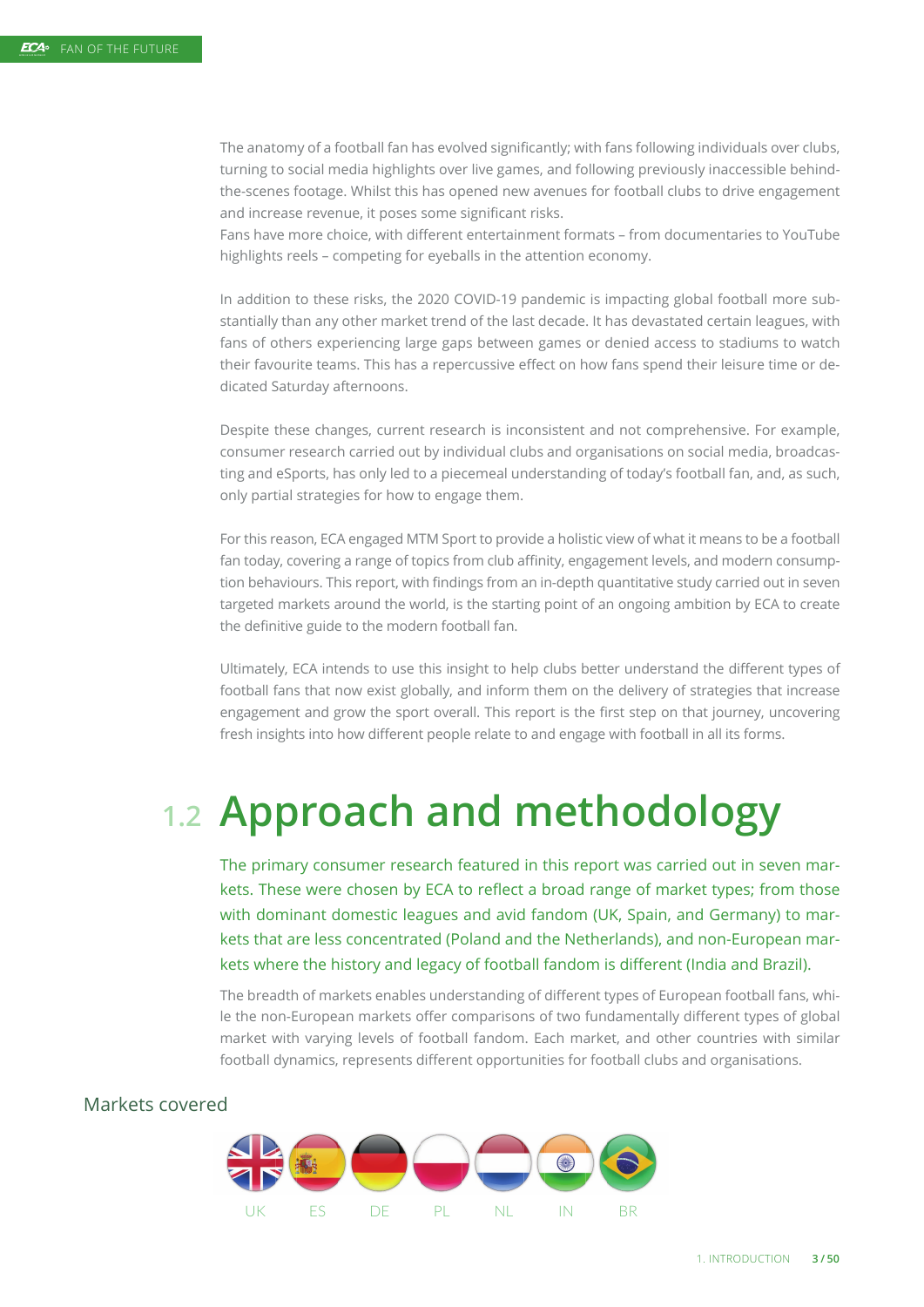All surveyed markets were based on a nationally representative sample of 2,000 people aged 8-64, giving a total global sample of 14,000. Respondents completed a 20-minute online survey, translated and localised to each market. 8-12s completed a shorter questionnaire more suitable for their age group and, as a result, 8-12s are not included in the segmentation.

As well as informing our segmentation, the questionnaire was designed to test a number of hypotheses around modern football fandom, categorised by club affinity, underlying engagement, and consumption behaviours. The aim was to evidence our hypotheses, as well as to uncover new hypotheses that will continue to be explored by consumer research in the future.

#### Examples of the **hypotheses** that are covered in the research to date include:

#### **AFFINITY:**

#### **ENGAGEMENT:**

- Modern fans want to follow clubs that do more than just 'play football'
- Club following is more 'temporary' among younger fans
- Fans of today support more than just one club
- Football fandom varies significantly for different demographics and fan segments
- The main reason that people move away from football is cost

#### **CONSUMPTION:**

- Fans want to have more unique experiences, which are vital in securing long-term fandom
- Fans consume more 'out of home' football content that is available free of charge
- Watching live matches is not important to modern fans, especially to younger audiences who prefer short-form and on demand content

**1.2.1**

# **A note on COVID-19**

Fieldwork was conducted in January 2020 before the COVID-19 outbreak disrupted international sports and wider society. The data collected is therefore reflective of the time when the survey was carried out, but some topics will have changed, both in the immediate behaviours of fans and in the long-term expectations of how the industry should react.

The ongoing global pandemic has the potential to drastically change how fans engage with football and football clubs in the future. However, given the current uncertainty, this has not been addressed extensively throughout this report, which focusses on football fandom in general and the main ways that this fandom is expressed in 'normal' times. Assessing the long-term impact of COVID-19 requires further research and investigation.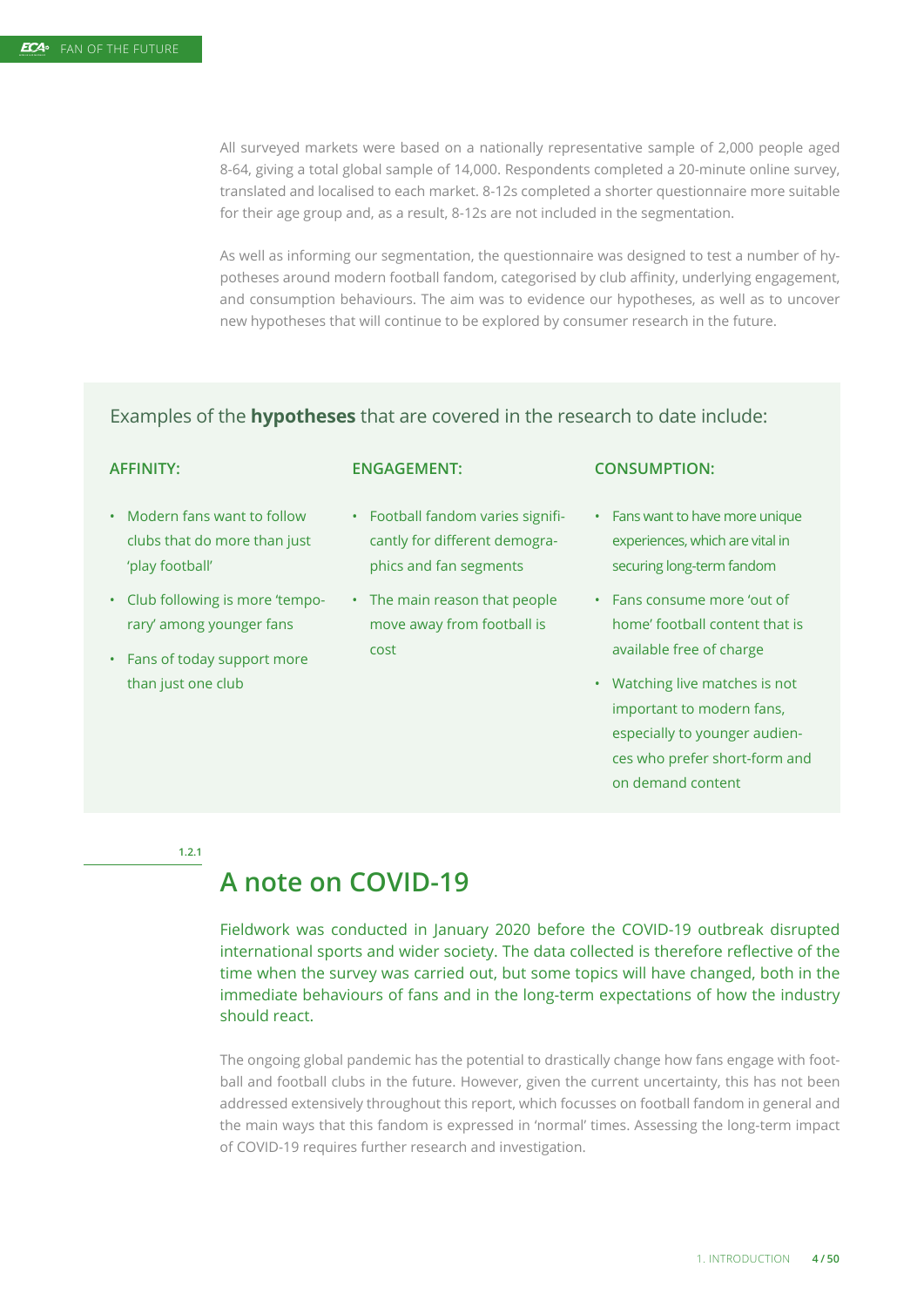**1.2.2**

## **Definition of a 'football fan'**

Anyone who expressed interest in football is included in the analysis, as defined by each respondent's answer to the question "How much do you follow football?". Those who responded with an answer between "I'm a huge fan" to "I follow it in passing" are included in the analysis and segmentation.

For the question, "How much do you follow football?", 'interest' refers to responses 1-4 below

- 1. I'm a huge fan of this sport following it is a big part of my life
- 2. I'm a fan of this sport I like to keep up to date but don't follow it every day
- 3. I follow this sport relatively closely, but I wouldn't say I am a big fan
- 4. I follow this sport in passing, such as at international tournaments
- 5. I have no interest in this sport at all
- 6. I hate this sport

Separate options for 'huge fans' and 'fans' of football were included in the survey to draw out those for whom football is a major part of their life.

Part of the purpose of the study was to capture sentiments of lighter groups of fans (I follow this sport relatively closely and I follow this sport in passing), who make up 32% of respondents, and 46% when only considering respondents with an interest in football. These fan groups represent a significant opportunity for clubs, on account of new methods in attracting, marketing and engaging with fans of all types around the world.



#### Claimed interest in football

All respondents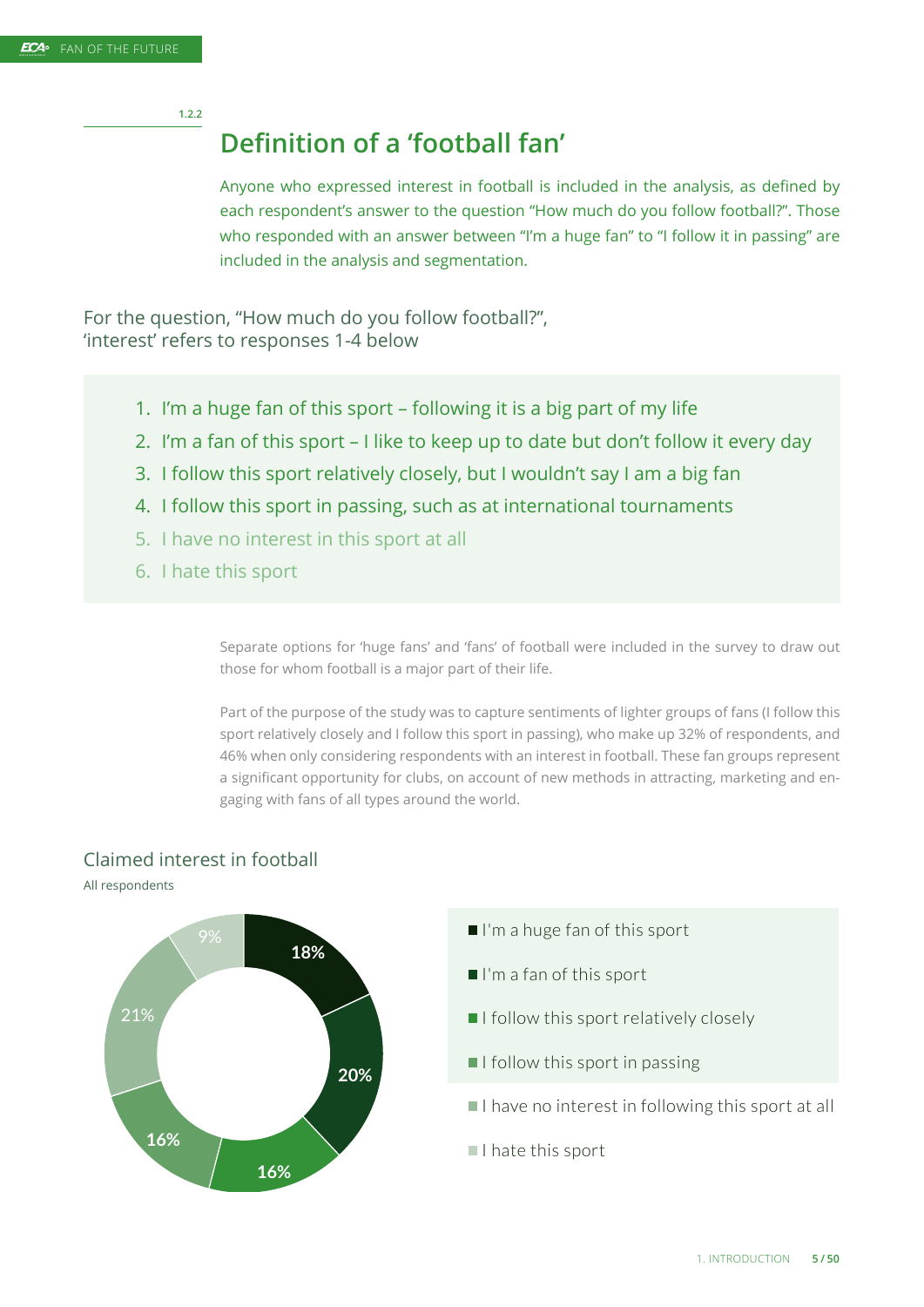Less than a third of people say they are outright 'football rejectors'. In the survey, there were two options for football rejection – disinterest vs active dislike – to better understand the core differences between these two groups and differentiate their barriers to football fandom. Both groups were directed to a shorter survey with a different set of questions (focusing on barriers, and other sports interests) of which more information can be found in section 2.2. These rejector groups are still of some interest to ECA, as they provide an opportunity to understand how barriers to football fandom might be mitigated in the future.

Our survey also isolated those who previously followed football but no longer do so, probing into claimed reasons for this change and which new sports (if any) have taken the space of football in their consumption.

#### **1.2.3**

# **Football's position relative to other international sports**

While the rest of this report outlines the changing nature of football fandom, it is important to note that football still holds a position of considerable strength around the world, maintaining its primacy as the most popular sport by some margin. Football has more than double the number of fans than any other sport across our surveyed markets, with motorsports, basketball and tennis all appearing comparatively niche relative to the level of global interest in football.

# The proportion of 'fans' or 'huge fans' of each sport





The data included here may differ from other available sources of football fandom on account of the following factors:

- Slightly different definitions of fandom (here we include those with a strong relationship with football)
- The age make-up of the sample (our data is based on 8-64 year olds)
- Which markets are included, and how they are weighted (we use an unweighted average across the seven markets named earlier in this report)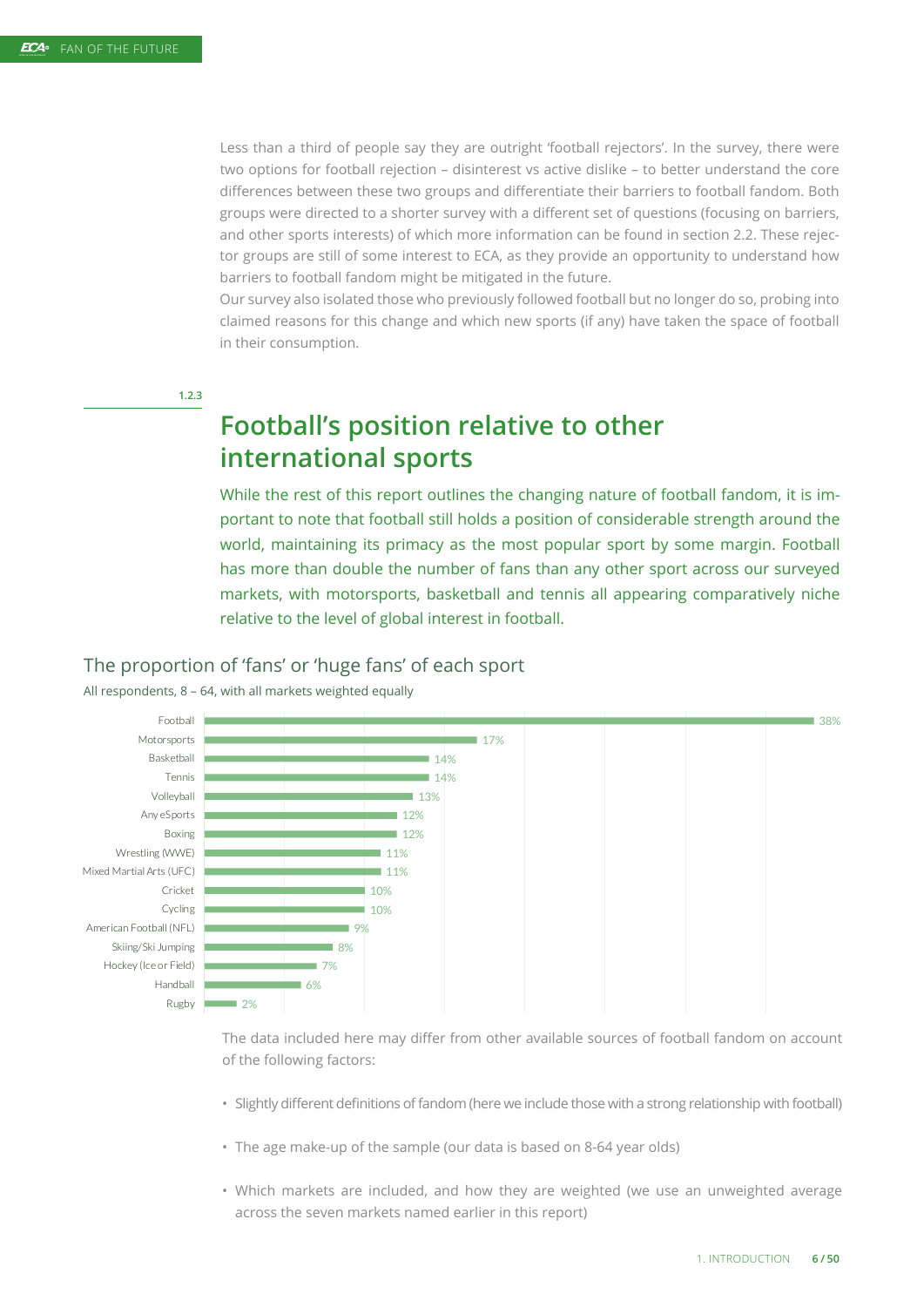The top five sports in each market varies significantly, although football tops the list in all markets except India, where cricket is more popular. The relative position of other sports differs depending on the market, with football offering something unique versus other popular sports in all markets.



# Top 5 sports in each market (fans/huge fans)

All respondents, 8 – 64, **by market** 

The top five sports in each market varies significantly, although football tops the list in all markets except India, where cricket is more popular. The relative position of other sports differs depending on the market, with football offering something unique versus other popular sports in all markets.

The list of popular sports is more or less consistent across age groups, although those aged 8-24 are slightly more likely to say they are fans of boxing (16%), MMA (16%) and eSports (20%) when compared to the overall population.

#### **1.3 Report structure**

The rest of this report is structured as follows:

- **• Chapter 2: Modern fandom our new fan segmentation.** An overview of modern football fans, defining a new fan segmentation that enables ECA Member Clubs to benefit from a robust and up-to-date understanding of different fan types around the world
- **• Chapter 3: Modern fandom mechanics**. A dissection of the different drivers that contribute to modern fandom, including different levels of affinity, engagement and football consumption patterns
- **• Chapter 4: Implications for ECA and its member clubs.** Recommendations for clubs and next steps for ECA to consider in the future, as it builds out its capacity to attract and better understand modern football fandom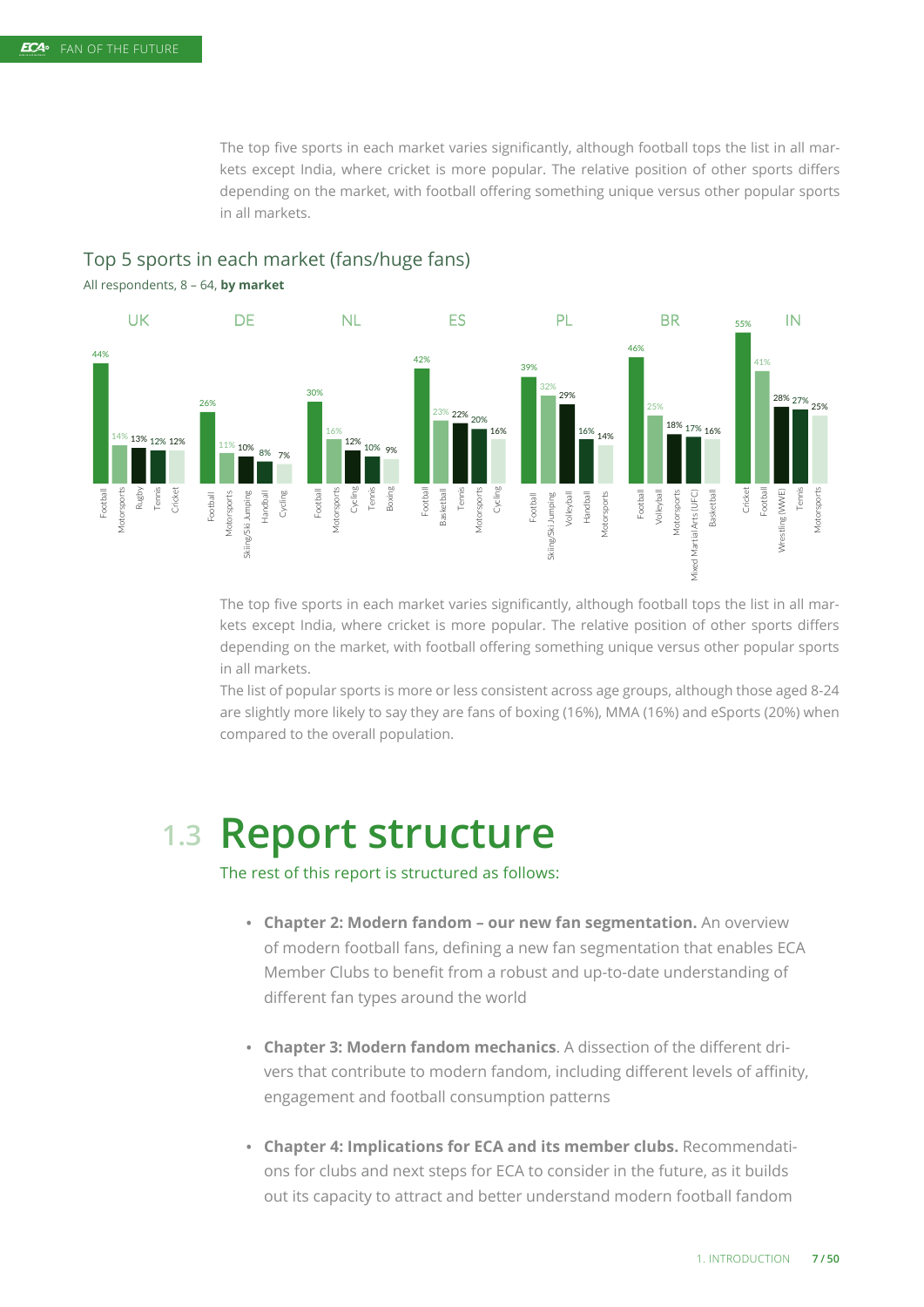

# **2 Modern fandom** – our new fan segmentation

# **Levels of football fandom by 2.1 market and demographic**

This report defines football fans as those who identify as having any interest in the sport: from huge fans to those who follow the sport in passing. Among all survey respondents, 70% of people meet this fandom definition.

Poland, Brazil and the UK see the highest percentage of people who describe themselves as football fans, with 80%, 78% and 77% respectively. Conversely, Germany and the Netherlands are the markets that see the lowest proportion of football fans, with 59% of respondents aged 8-64 in both markets falling into this category.

#### Level of interest in football

#### All respondents, **by market**



Around the world, football fandom peaks amongst children. Only one in six 8-15 year olds say that they either hate or have no interest in the sport, compared to over 50% of this group who say they are either a fan or huge fan.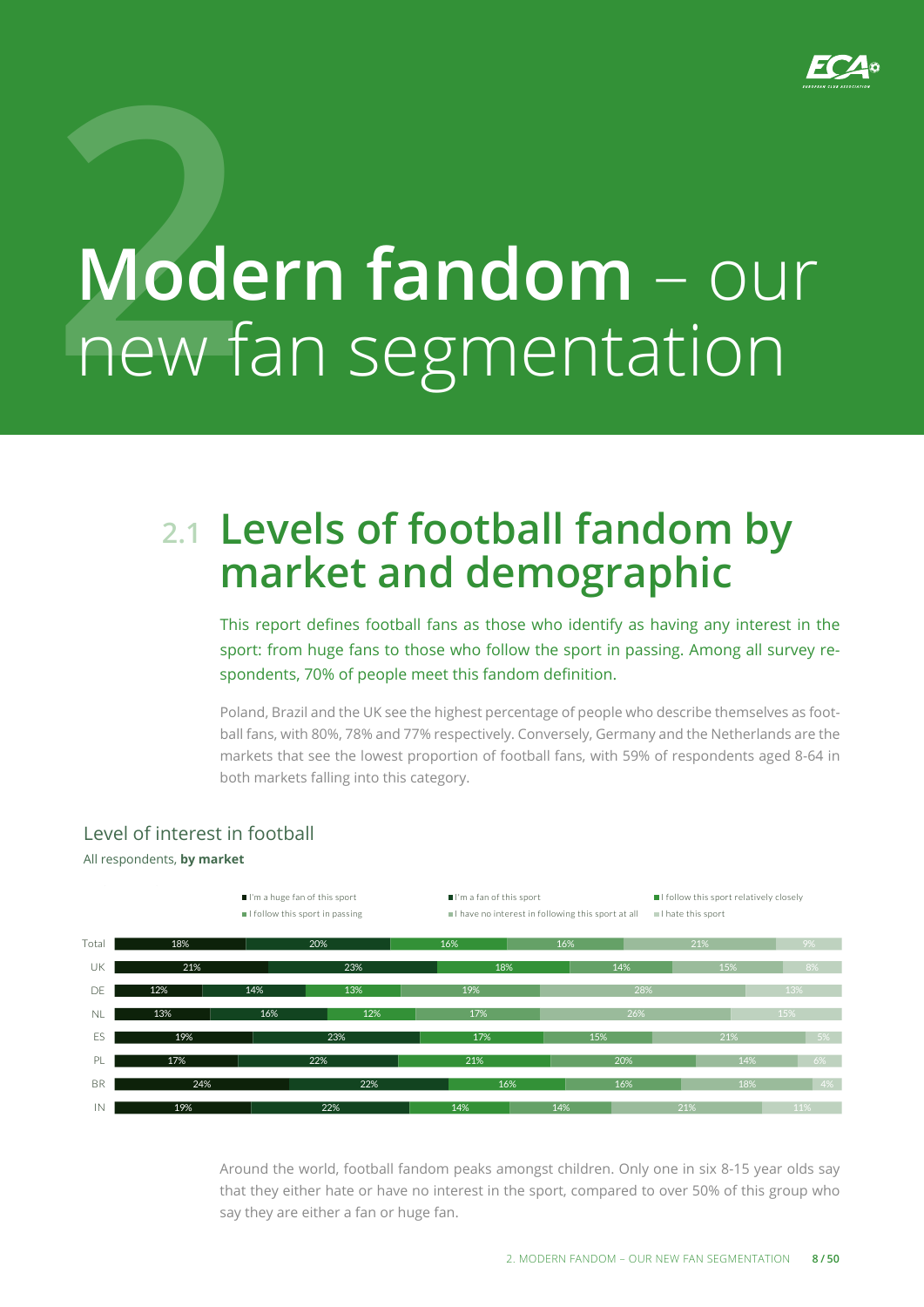Exhibit 6

## Level of interest in football Level of interest in football

All respondents, by age All respondents, **by age**



Interest in football decreases and is at its lowest among those aged 16-24, with two in five of this age group saying they either hate or have no interest in it (vs 28% who are fans or huge fans) – a finding that is consistent across all markets.

This age group is a challenge for many entertainment and leisure activity providers, given the breadth of competition for their time, and the life stage that they are in. For many, this is when they are first able to make their own decisions, and indeed spend their own disposable income on leisure activities, as well as being able to prioritise other ways of spending their time.

In terms of gender, football fandom skews significantly towards men across all age groups. 78% of men aged 8-64 claim to have at least a passing interest in football, with almost half claiming to either be a fan or a huge fan. Although these figures drop among women of the same age, the size of the opportunity is still significant – 64% claim to have at least a passing interest in football, and over a quarter are either fans or huge fans (28%).

### Level of interest in football

All respondents, **by gender** 

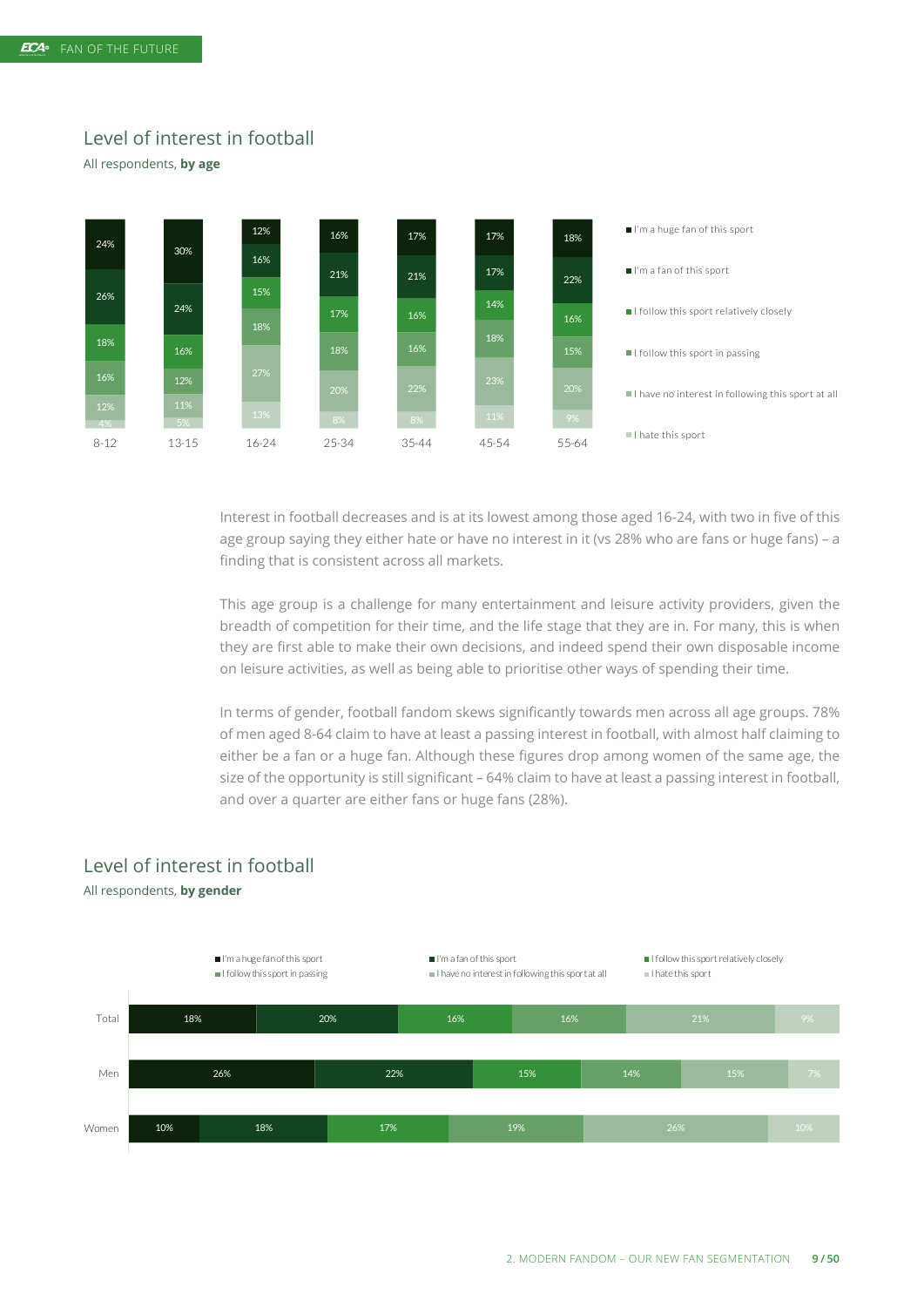# **2.2 Profiling football rejectors**

Although the survey focused on those with at least a passing level of interest in football, there were a small number of questions to football rejectors. This group was not a priority area for this project, however the initial questions asked can act as a starting point for future research. This project has uncovered some of the major barriers to football fandom among different age groups, as well as how interest in football has changed over time.

Of the 30% of respondents who have no interest in football, the majority (69%) say that they have never been interested. 40% of those who never had in interest in football say they have better things to do with their lives than follow football, with between a quarter and a third saying they don't like sport in general (29%).

More pertinently, nearly a quarter of this life-long football rejector group (24%) say they did not like football fans or football culture, while 11% say a key reason for not liking football is it doesn't do enough to make the world a better place. This group represents the hardest to reach for all clubs and football organisations, given their lack of interest in football currently, and their lack of engagement in the past.

# Reasons for never having had an interest in football



All respondents who have never had an interest in football, 13+

These barriers are consistent across markets but vary slightly by age group, with older demographics (those aged 45-64) more likely to say there is too much money in football (31% vs the average of 23%), and that they don't like football fans or football culture (30% vs the average of 24%). Younger football rejectors (those aged 13-24) are more likely to say football isn't diverse enough (12% vs 7%) or inclusive enough (7% vs 5%). The biggest reason given by 8-12 year olds for not liking football is 'because it is boring' (32%), followed by enjoying other sports instead (25%).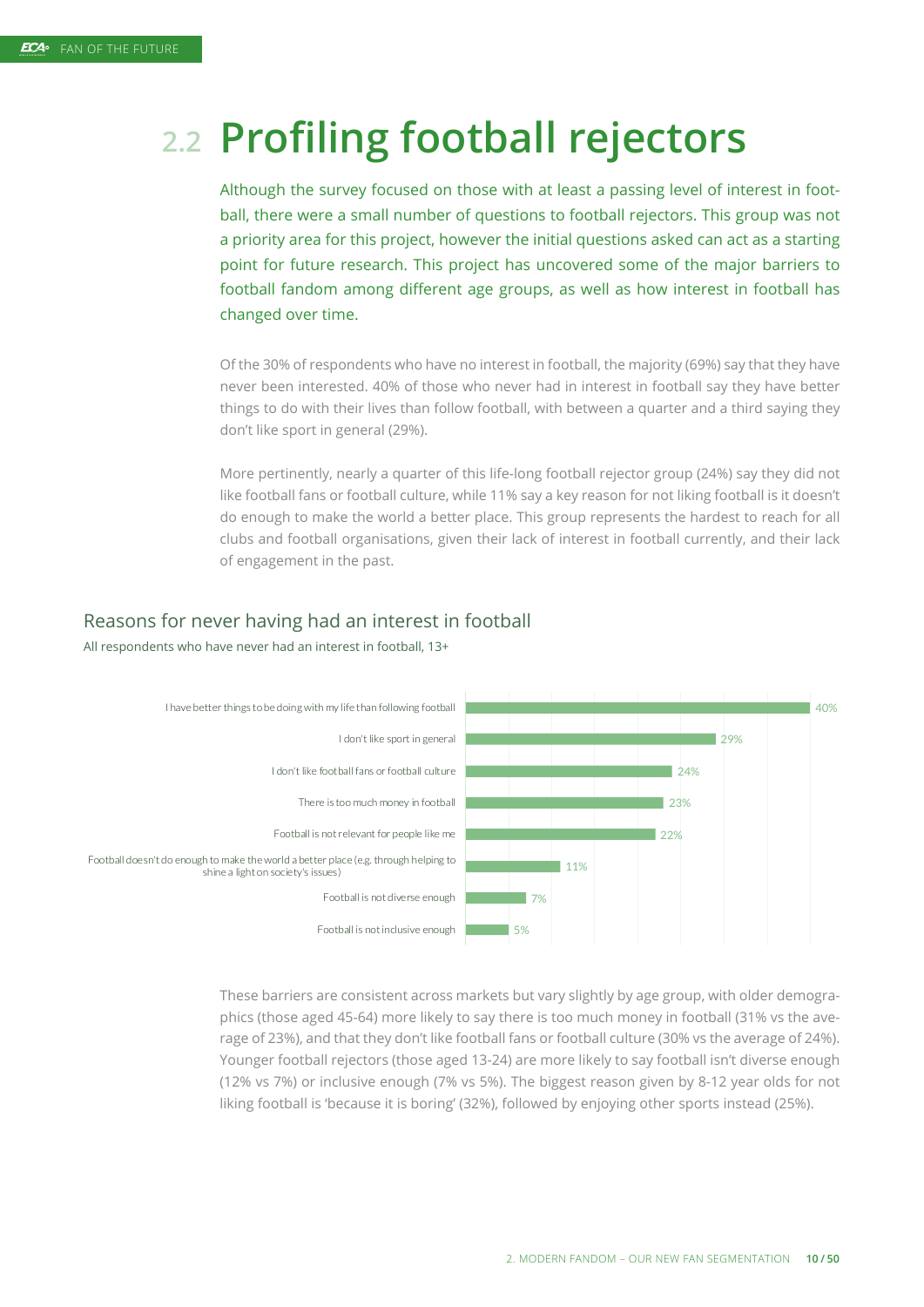The barriers to football fandom are similar among people who have previously followed the sport but no longer do so. This group highlights a key opportunity for further research, specifically targeting ex-football fans and diving deeper into their new behaviours, as well as the triggers that prompted them to move away from football. For now, the focus remains with current football fans, including techniques to maintain and grow engagement.

# Reasons for not having an interest in football anymore

All respondents who used to have an interest in football **but no longer do so**, 13+



Almost a third of this group (29%) say that they now have better things to be doing with their lives than follow football, while 17% say football doesn't do enough to make the world a better place.

Following other sports is a major reason for decreased engagement in football among those who have moved away from football (20% stated this reason). This cohort tend to follow cricket, motorsports, and basketball instead. These people claim to have moved away from football and towards another sport for a number of reasons, ranging from football being less interesting than the sports they now follow (42%), to it being seen to be easier to follow other sports (24%).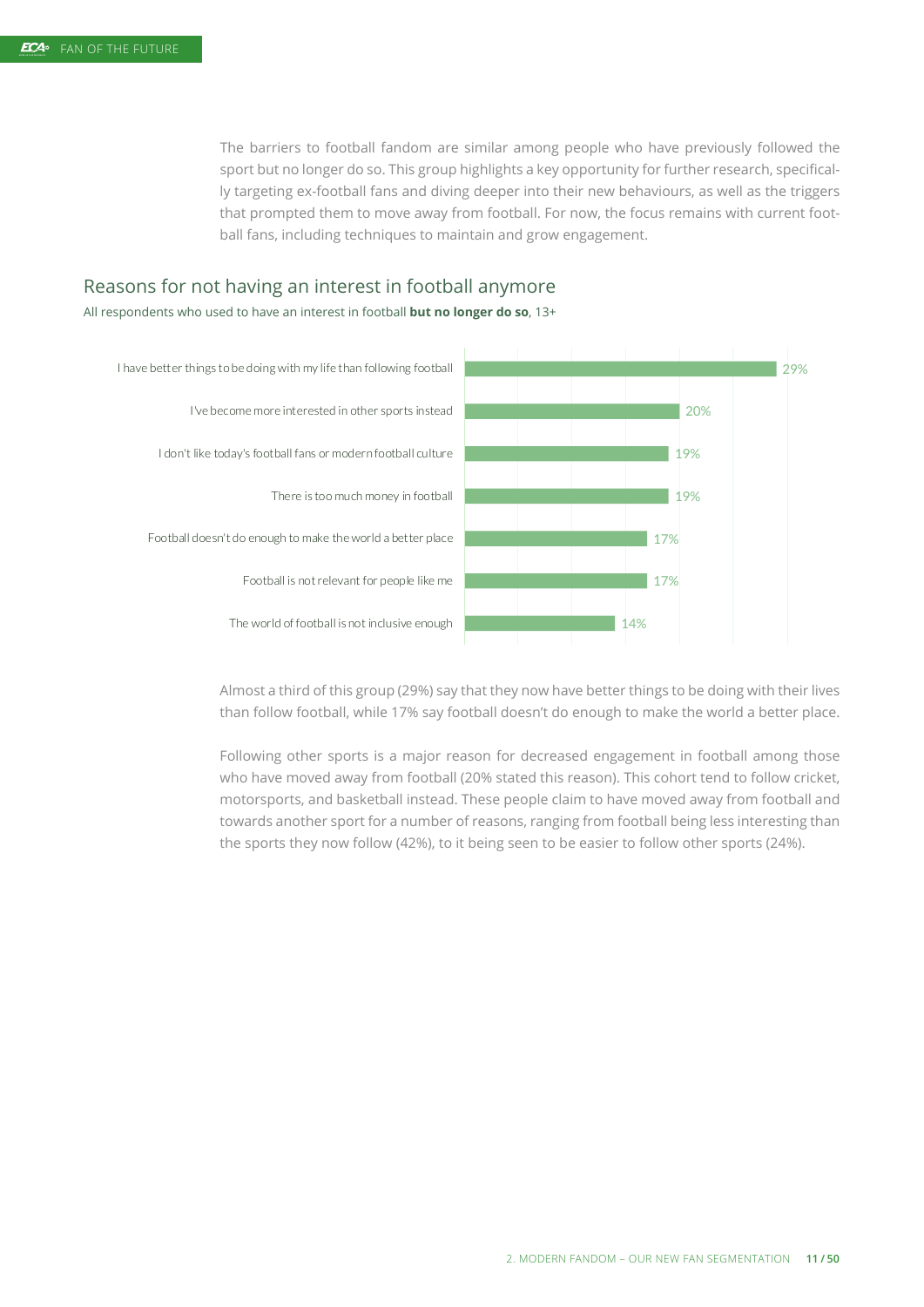# **2.3 Identifying the new fan segments**

Our segmentation focuses on those with at least a passing interest in football – all football rejectors were removed from the analysis. Our approach provides an up to date and holistic look at what it means to be a football fan today, encompassing different behaviours and attitudes.

**2.3.1** 

# **Approach combines frequency of engagement with depth of interest**

Using standard segmentation analysis techniques, we explored a range of potential inputs to identify distinct groups of football fans, exploring questions around football behaviours, club engagement, competition followership, and the needs fulfilled by football.

Following exploratory analysis, we created a segmentation approach that focused on respondents' answers in two question areas: their frequency of football engagement, and the 'intellectual engagement' they have with the sport – i.e. the depth that people go into to follow the sport whether highlights, full matches, memes, in-depth analysis etc. Other attitudinal factors (e.g. club vs national team football preference) also fed into our model.

How often each fan engages with football in a variety of ways (e.g. watching, playing, reading etc.)

Attitudes towards following football, including depth of interest (e.g. match or 'spectacle' focus, club or national team preference etc.)

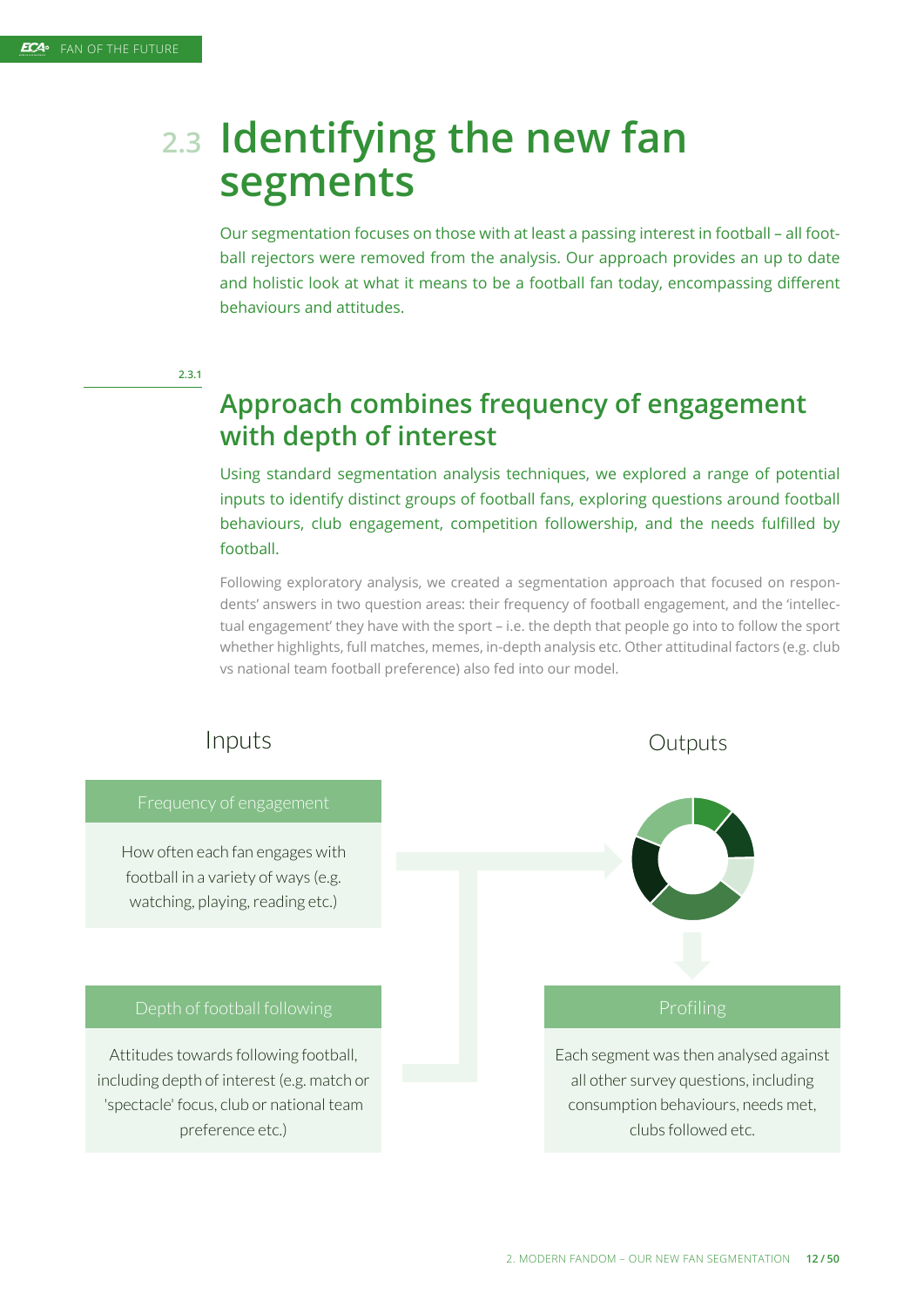**2.3.2** 

# **This approach separated the football fanbase into six distinct groups**

The segmentation resulted in six distinct fan groups, which were categorised by their primary routes into the sport. The segments were built using a range of data points observed to follow similar patterns within each group, helping to pull apart each type of fan. Being included in one segment did not preclude them from having an interest in football that went beyond their apparent primary route into the sport – but rather proved to be a way of differentiating fans with otherwise similar characteristics. No single data point was used to categorise a respondent into any of the six distinct segments, but rather a combination of observed behaviours and attitudes.

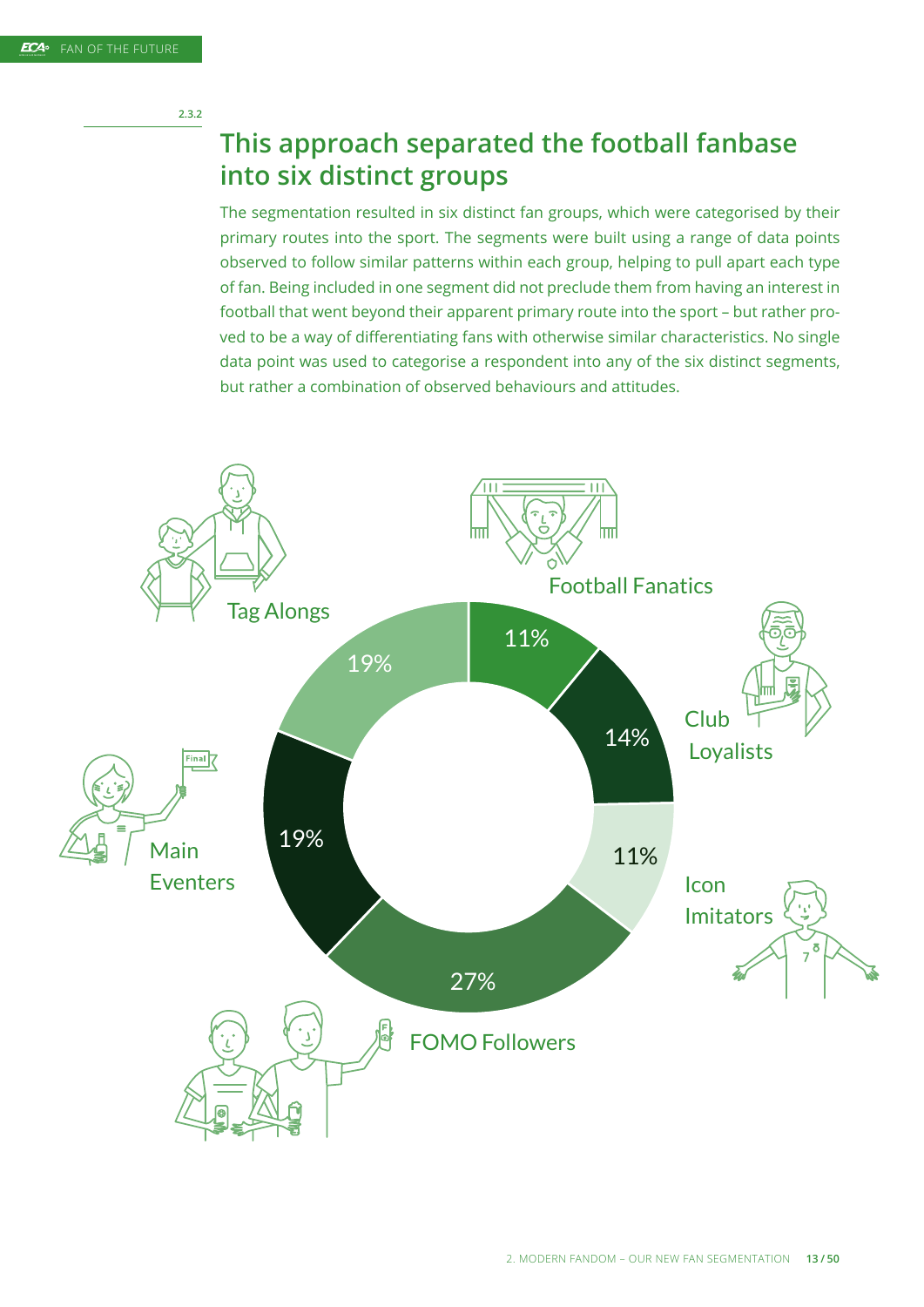#### Segment characteristics

(% in brackets refer to the size of the segment in European markets only)

# **11% FOOTBALL FANATICS**

#### **FOOTBALL FOR… THE GAME:**

- Follow football in its entirety, with strong emotional engagement football provides a sense of community which is key to their enjoyment
- Slightly younger than average (37% are under 35), and the most male group (69%)
- Follow a range of sports, and highly engaged with football
- Prefer to go to the stadium to really experience this feeling of togetherness
- Attached to their club but engage widely beyond this, including lower league football

#### **FOOTBALL FOR… THEIR CLUB:**

- Oldest segment (70% 35+) and predominantly male (66%)
- Highly engaged, long-term football fans
- Find football interesting/entertaining and follow their club closely
- Emotionally invested in their club, which helps provide their identity
- Watch football regularly and keep fully up to date with news

# **11% ICON IMITATORS**

**14%**

**LOYALISTS** 

**CLUB** 

#### **FOOTBALL FOR… THE PLAYER:**

- Youngest segment (53% 13-34) and 57% male
- Moderate to strong football interest, which is increasing
- Interest in football because they play regularly generally prefer playing to watching
- Follow specific players and find them relatable
- Not as competition focussed, but enjoy big games featuring the world's biggest and best footballers

#### **FOOTBALL FOR… THEIR FRIENDS:**

- Also relatively young (52% under 35), predominantly male segment (54%)
- Moderate fans claim to follow the sport closely, but don't identify as "huge" fans
- Follow football for social currency something to talk about
- Frequently engage with football (news, illegal streaming, sharing stories/memes) but less emotionally engaged
- Prefer to follow the big teams, and prefer European football over domestic for the perceived higher quality of entertainment that it offers

# **FOOTBALL FOR… THE OCCASION:**

- Typically older (64% over 35) and slightly more likely to be female (52%)
- Moderate fans keep up to date with news and watch on TV
- Low engagement frequency which increases around big matches / tournaments
- Less bothered about the result, more interested in the event

# **19% TAG ALONGS**

**19%**

**MAIN EVENTERS** 

#### **FOOTBALL FOR… THEIR LOVED ONES:**

- Typically older segment (65% over 35) and more likely to be female (59%)
- Lightest football fans, with low emotional and intellectual engagement
- Interest prompted by friends/family, or national team performance
- Despite lower football interest, most have heard of UCL and UEL and generally become more engaged around big tournaments

#### **FOMO\* FOLLOWERS \*'Fear of missing out'**

# **27%**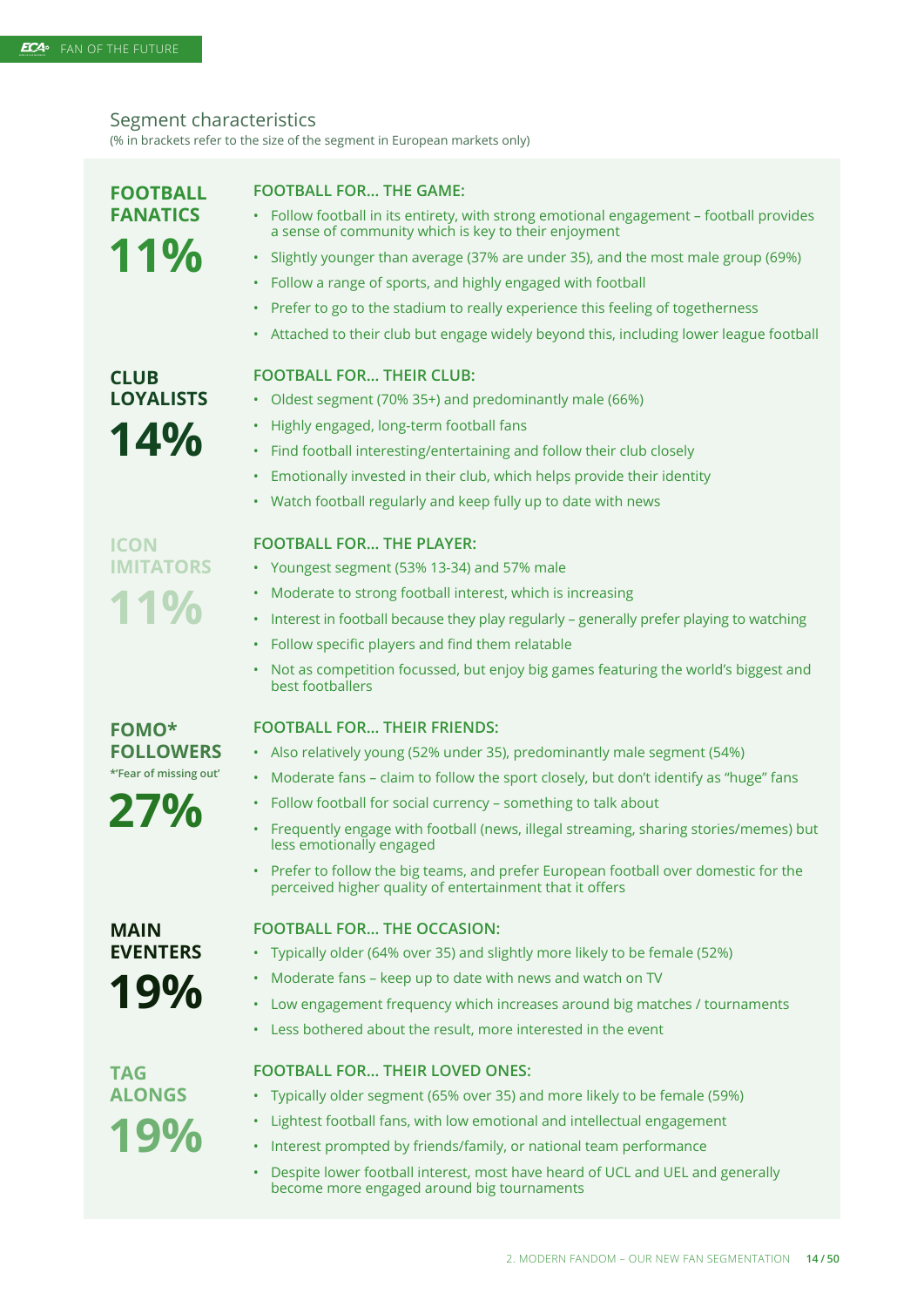FOMO Followers - those who follow football as a form of social currency and as something to talk about - make up the largest group in our segmentation at just over a quarter of all fans. This group of fans use football and its surrounding culture as a conversation point with friends (both digitally and in person), and although they exhibit frequent football behaviours, the depth of their feeling towards the sport is low relative to other fan segments.

FOMO Followers are more likely than most to see football as substitutional – and football's easy access and presence in the mainstream are two driving factors behind their interest. This is a sizable group, and not one to write off – this group is the most likely to engage with clubs via social media and other digital platforms, which they do regularly.

The two most engaged groups, Football Fanatics and Club Loyalists, make up 25% of all football fans collectively, while Icon Imitators (who predominantly follow football for the players themselves) make up a further 11%. Football Fanatics and Club Loyalists show the most traditional behaviours (e.g. watching matches on TV, listening to matches on the radio) though demonstrate a decent level of digital engagement too (be that general football coverage, or following specific clubs and players).

Main Eventers and Tag Alongs – those with a more detached football habit - make up 38% of football fans. While this group could be seen as a lower priority for clubs and competitions, their engagement with football is still enough for them to declare themselves as football fans. Their football behaviours are unlikely to yield significant financial return. However, they could be targeted through the correct communications and marketing, particularly around major football events and stories that typically bring larger audiences. These groups can also provide an interesting secondary market for clubs and retailers, as this group is likely to purchase for others with a higher engagement with the sport.

Despite the different engagement with football across these segments, it is important to note that the majority of fans in each segment (with the exception of Tag Alongs), claim to follow football at least 'relatively closely'. Even among Tag Alongs, this figure falls to just below half of respondents.



#### Level of interest in football

All respondents interested in football, by segment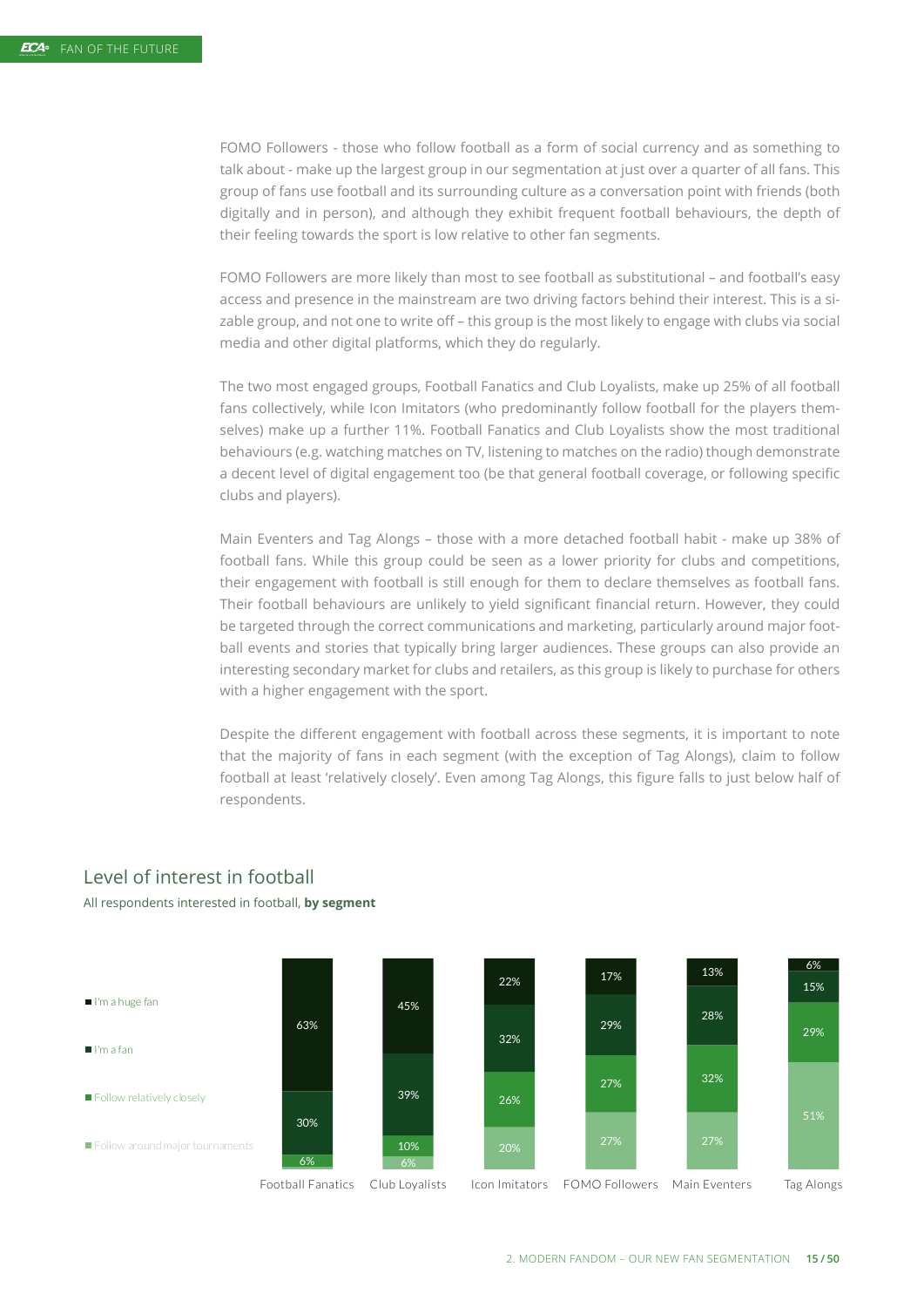# **The size of the segments varies significantly by market**

The proportion of football fans falling into each segment naturally differs by market, with Brazil and the UK having the largest proportion of both Football Fanatics and Club Loyalists, and Germany, Poland and the Netherlands both seeing comparatively high proportions of Main Eventers or Tag Alongs. The biggest fan segment in each market however is the FOMO followers – consistently making up around one quarter of football fans.

Size of each fan segment in each market

All respondents interested in football, **by market**



**2.3.4** 

# **The six fan segments have different demographic profiles**

Each segment has a different demographic make-up. For example, younger football fans (those aged between 13 and 24) make up a significantly larger proportion of the Icon Imitator and FOMO Follower segments, while female football fans make up over half of the fans identified as Main Eventers or Tag Alongs.

## Proportion of each segment who are female or aged 13-24



Due to the condensed survey for 8-12 year olds, this age group was not included in the segmentation analysis, but analysis of their survey responses indicated they have a strong affinity with players (often in helping to improve their own footballing skills), and more modern forms of football consumption e.g. social media, games, and online.



2. MODERN FANDOM – OUR NEW FAN SEGMENTATION

**16 / 50**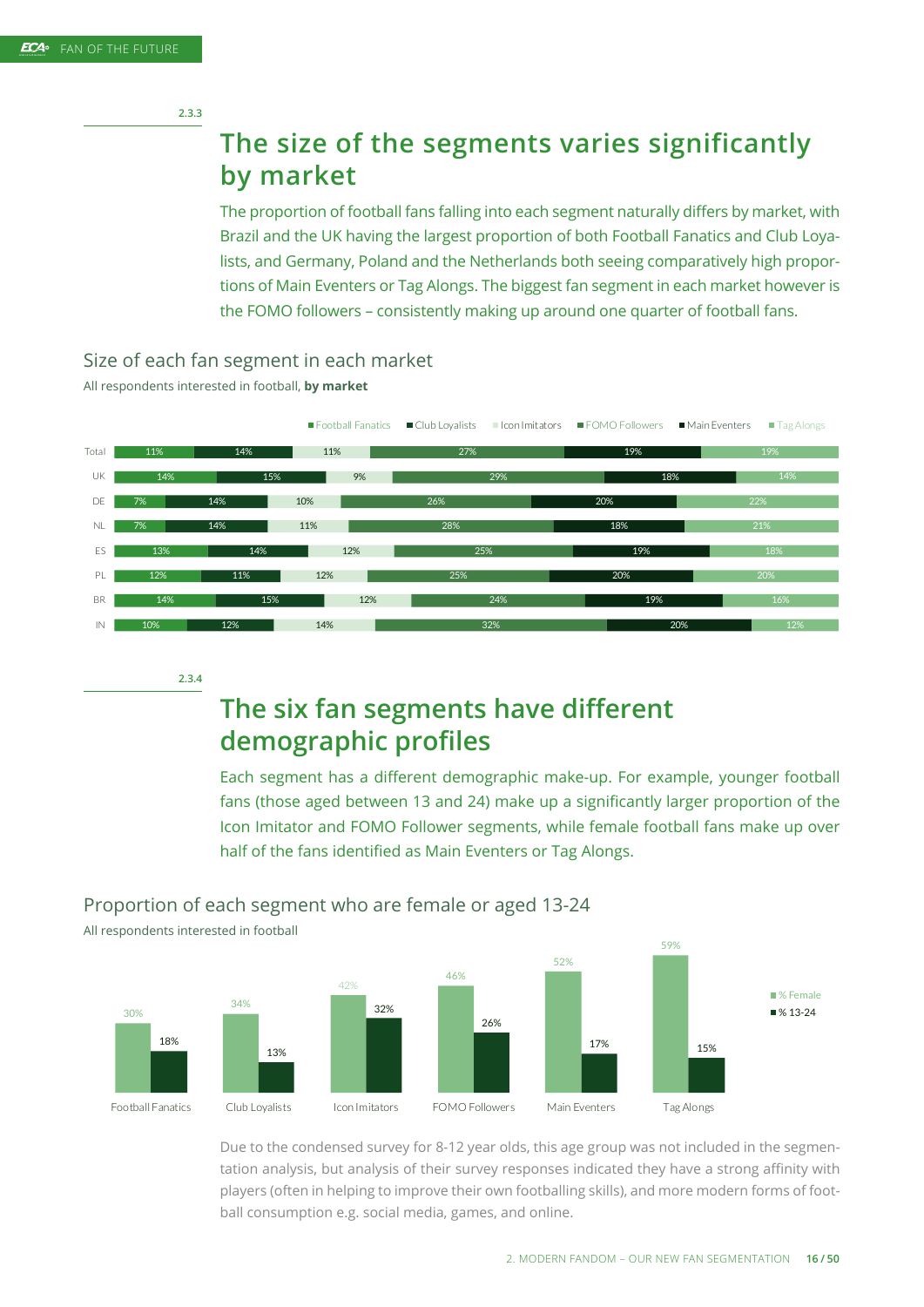# **2.4 The new segments in detail**

Each of the six fan groups we identified indicate a different type of football engagement, as well as different opinions and preferences for how football feeds into their lives. Each group sees similar patterns of behaviours within that group against a range of questions, as well as distinct characteristics and leanings versus other segments.

#### **2.4.1**

## **Football Fanatics follow football for the game**

Football Fanatics - the most engaged group - follow football in its entirety. They claim to engage with football almost constantly and while their team plays a big part of their fandom, they are also likely to take an interest in the sport regardless of whether their team is involved or not.

Almost half of this group (47%) say football is all about the match itself, rather than the social associations that come with watching football. Over three quarters (78%) say they are always following football, and that they are interested in almost all kinds of matches and competitions.

Their relationship with their favorite club is strong – 59% say that their team losing would have a significant impact on their day – but over half say they are also attached to individual players (55%).

## Levels of emotional engagement with football All **Football Fanatics**



This group of fans have high expectations for clubs when it comes to helping the wider community. Over 80% say clubs should help to make the world a better place – a significantly higher proportion than any other segment. Only 3% of this group say they do not follow football beyond the team they support, highlighting the breadth of their engagement.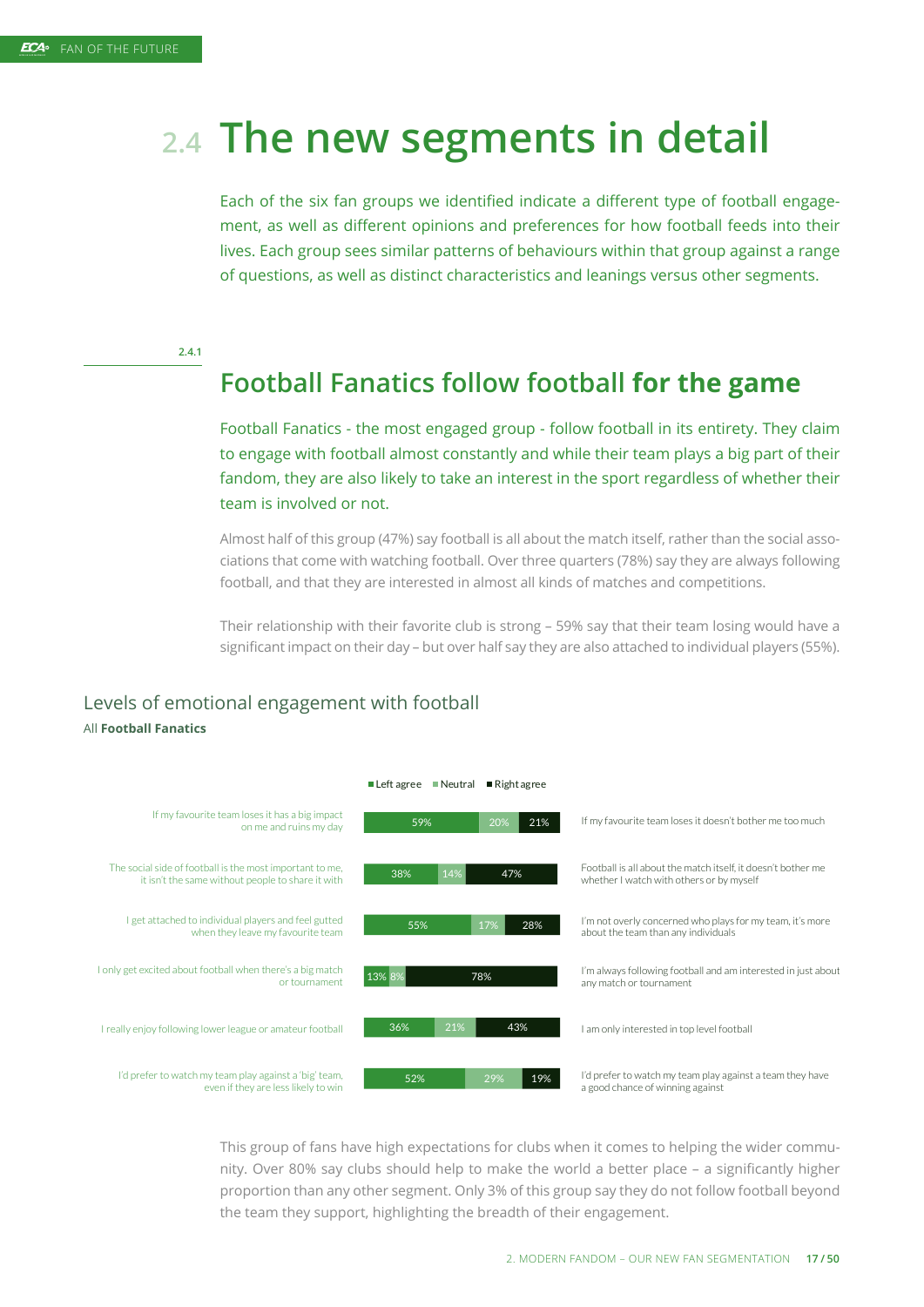#### Proportion who agree with each statement about football engagement Proportion who agree with each statement about football engagement All Football Fanatics All **Football Fanatics**



**2.4.2** 

# **Club Loyalists follow football for their club**

Club Loyalists share many of the characteristics of Football Fanatics but tend to have a less holistic interest in the sport, and rather are proportionately more likely to engage only with their club. They also have a slightly lower emotional attachment in general with football, though this remains stronger than the other four segments we identified.

They are more likely to only be interested in higher levels of football, with 56% saying so compared with 24% who say they enjoy lower league or amateur football.

## Levels of emotional engagement with football Levels of emotional engagement with football

#### All Club Loyalists All **Club Loyalists**

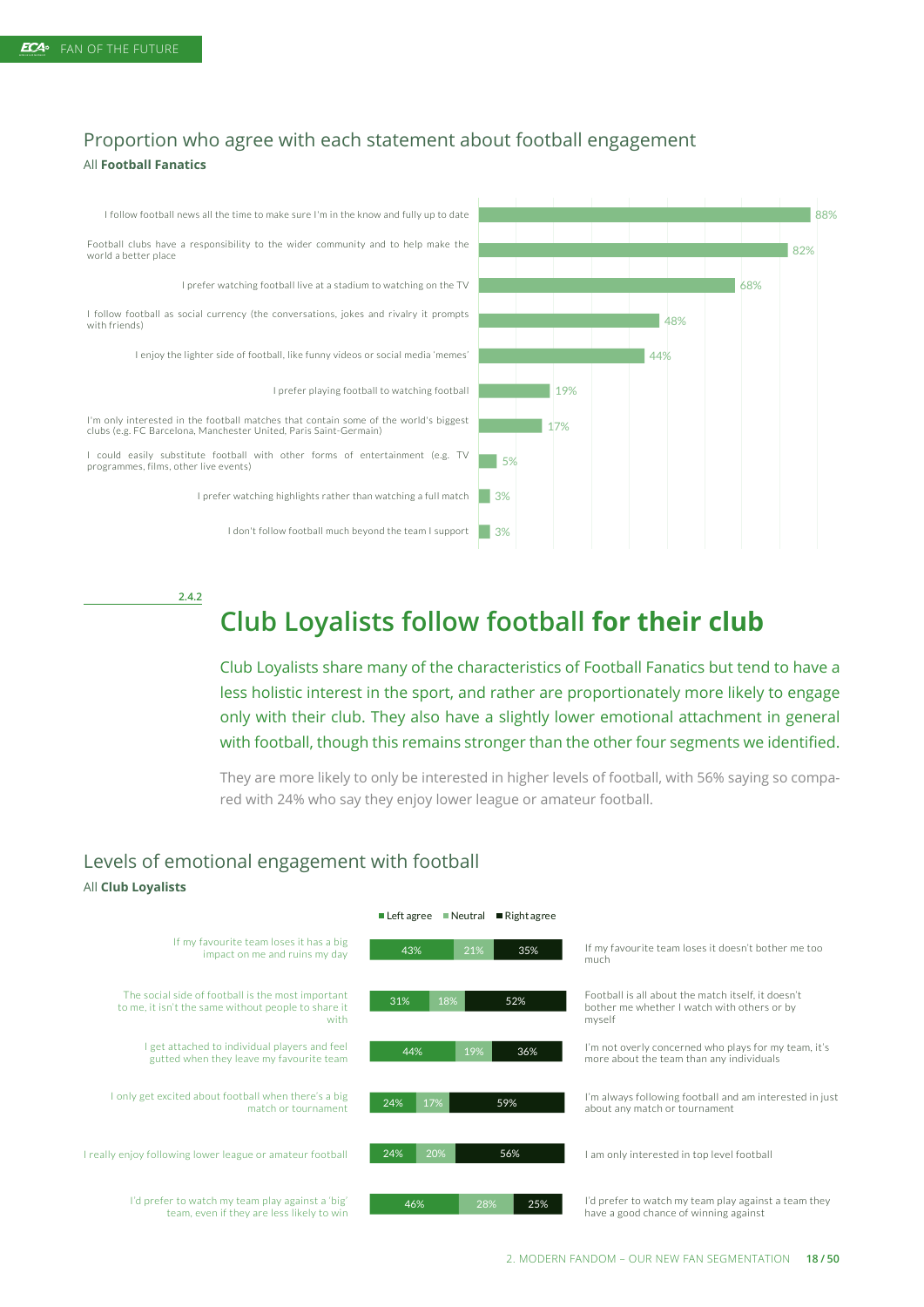For this group, the biggest single reason for following football is to follow their team. Outside of this need, 'quality matches' comes through strongly, while a third say that they are emotionally engaged with the sport overall (only Football Fanatics had a higher figure for this measure at 52%). A quarter of this group say they follow football for a sense of community – higher than all other segments other than Football Fanatics.





**2.4.3** 

# **Icon Imitators follow football for the player**

This group of fans have a number of characteristics that revolve around players – either in that they actively play football themselves (and therefore watch football to help with their own development), or because they also follow individual players as well as clubs. While the other factors of fandom are still important to this group, players are comparatively of far higher interest than they are for any other segment. Many in this group follow specific teams, but also keep an eye on their favourite player, regardless of where they play.

80% of Icon Imitators say they play football at least casually, higher than any other group. Participation in football is a driver in overall football fandom, and in that sense part of their overall engagement with football takes place at a grassroots (rather than elite) level.

While a relatively smaller proportion of this group agree they "get attached to individual players and feel gutted when they leave my favourite team", this is largely because club following and player following can go hand in hand – these fans can support a team, and like a player outside of that team, at the same time. Some go as far as to only support specific clubs when a certain player plays for them, but this support is fleeting, and club affinity can change depending on where an individual player (or players) go. They may also use players as a way of highlighting the support of a team (through having a favourite player, and perhaps getting that player's name on the back of a shirt), but may move on to have a new favourite player if the old one is transferred away.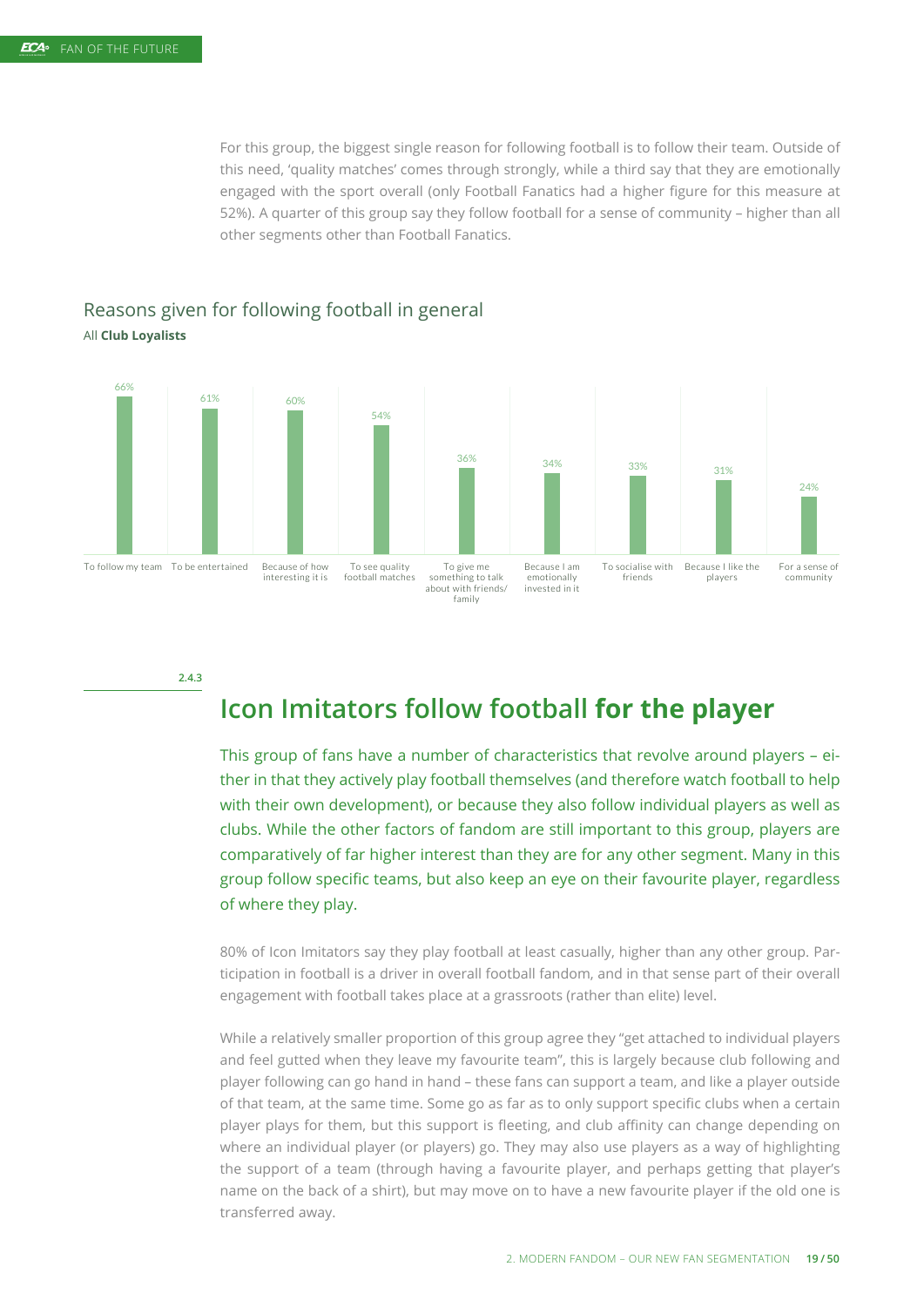### Levels of emotional engagement with football Levels of emotional engagement with football

#### All Icon Imitators All **Icon Imitators**



While the main reason for football following among this group is still team-based, this is far less dominant versus other reasons when compared to both the Football Fanatics or Club Loyalist groups. Indeed, this group are proportionately more likely to say they follow football 'because they like the players' (27%), or because they play football themselves. A similar percentage (26%) say they follow football because it is relatable, learning when watching players.

#### Reasons given for following football in general All **Icon Imitators**

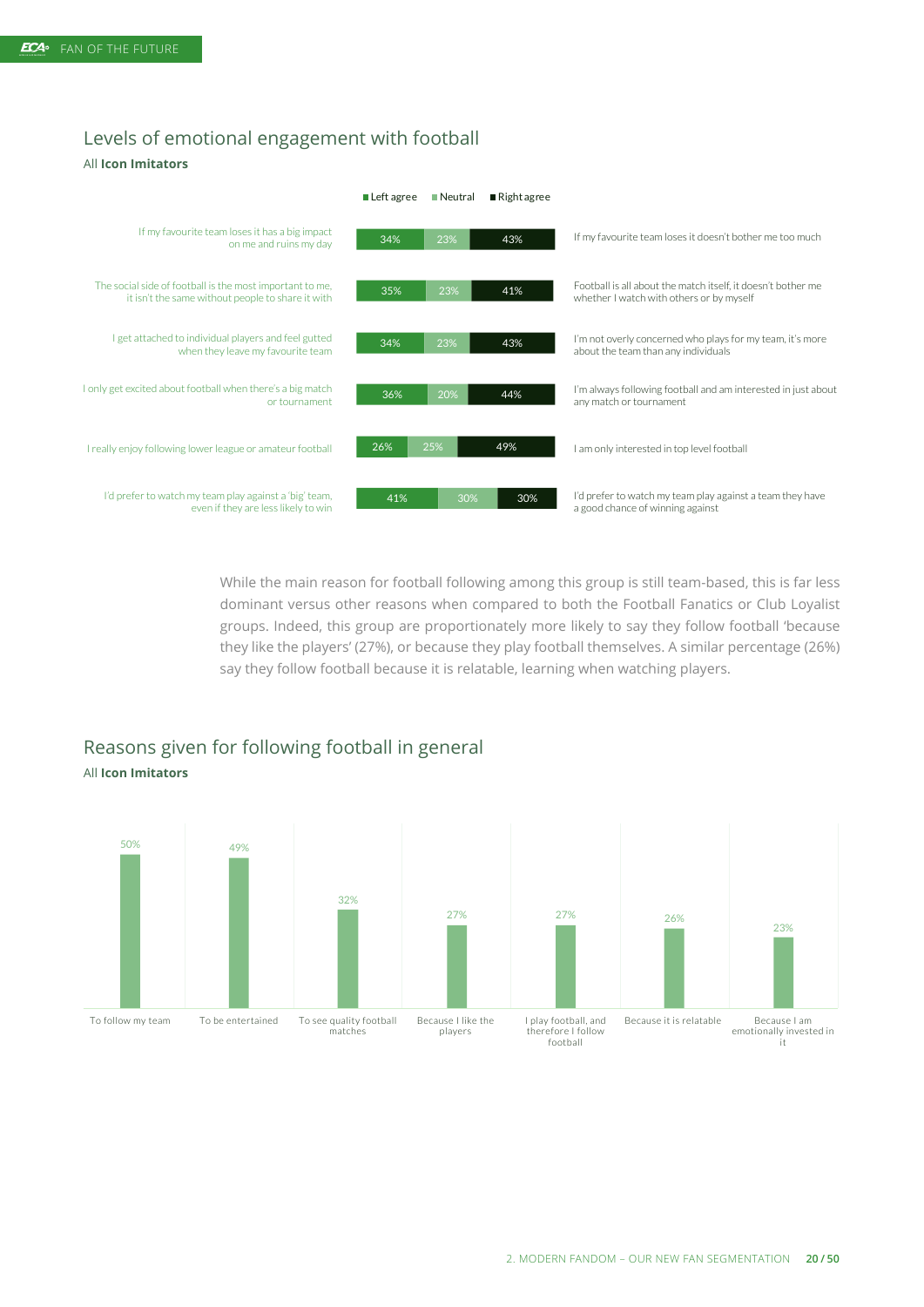**2.4.4** 

# **FOMO Followers follow football for their friends**

FOMO Followers like the social aspects of football. Above all, they enjoy the lighter side of football and a large proportion feel they could replace football with other forms of entertainment. They are less concerned by the performance of their team, or if certain players leave their team.

#### Levels of emotional engagement with football Levels of emotional engagement with football



At 44% agreement, the proportion of this group who say they enjoy the lighter side of football is higher than among any other segment, while the proportion that disagree (24%) is well below the equivalent figures elsewhere. They are also among the most likely to say that football is substitutional (43%), only falling behind the Tag Along group (77%).

#### Proportion who agree with each statement about football engagement Proportion who agree with each statement about football engagement All FOMO Followers All **FOMO Followers**

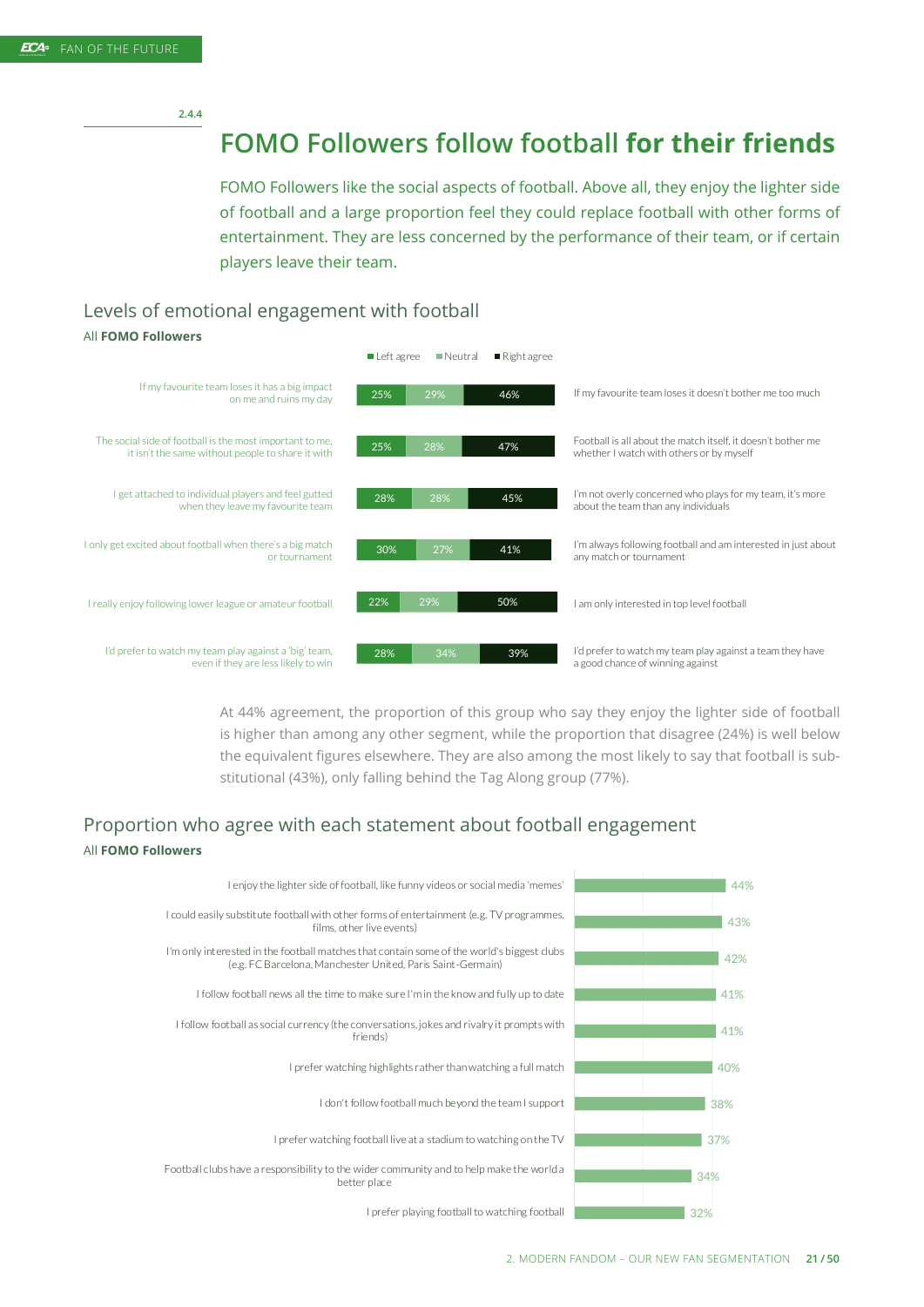**2.4.5** 

# **Main Eventers follow football for the occasion**

Main Eventers mainly follow football to be entertained and are less concerned with who plays for their team or if their team loses. Almost half only get excited about football when there is a big match or tournament and 56% of this group say they are only interested in top level football.

#### Levels of emotional engagement with football Levels of emotional engagement with football



Like FOMO Followers, this group is more likely to see football as substitutional. At 67%, they are the second most likely group to think that football clubs have a responsibility to the wider community in helping make the world a better place.

#### Proportion who agree with each statement about football engagement Proportion who agree with each statement about football engagement All Main Eventers All **Main Eventers**

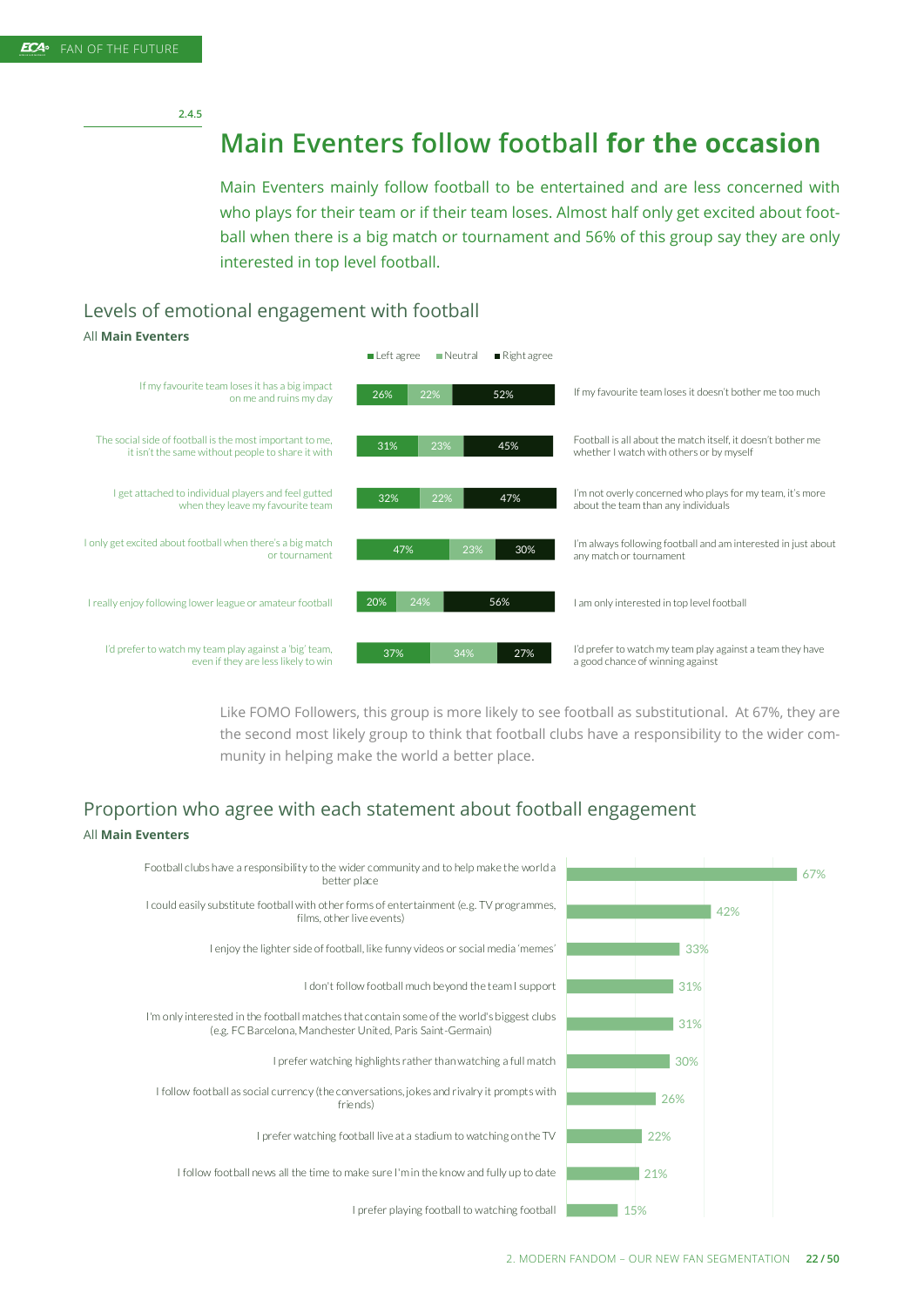**2.4.6** 

# **Tag Alongs follow football for their loved ones**

More Tag Alongs say they follow football because of their partner or family members than any other group. They are less invested in football – the vast majority only get excited about football if there's a big match or tournament going on and they aren't too bothered if their team loses. Over three quarters of Tag Alongs could easily substitute football with any other form of entertainment.

This group do not have strong associations with their club – only 15% say that their team losing has a big impact on their day. While 47% say that it doesn't bother them whether they watch matches alone or with people, this is because they're not bothered about watching games regardless – if it's on, it's a background activity often for the benefit of others.

## Levels of emotional engagement with football Levels of emotional engagement with football



This group is the least likely to follow football beyond the team they, or a family member, supports. They are also most open to watching football highlights rather than full matches; this is representative of their substitutional and passive relationship with football.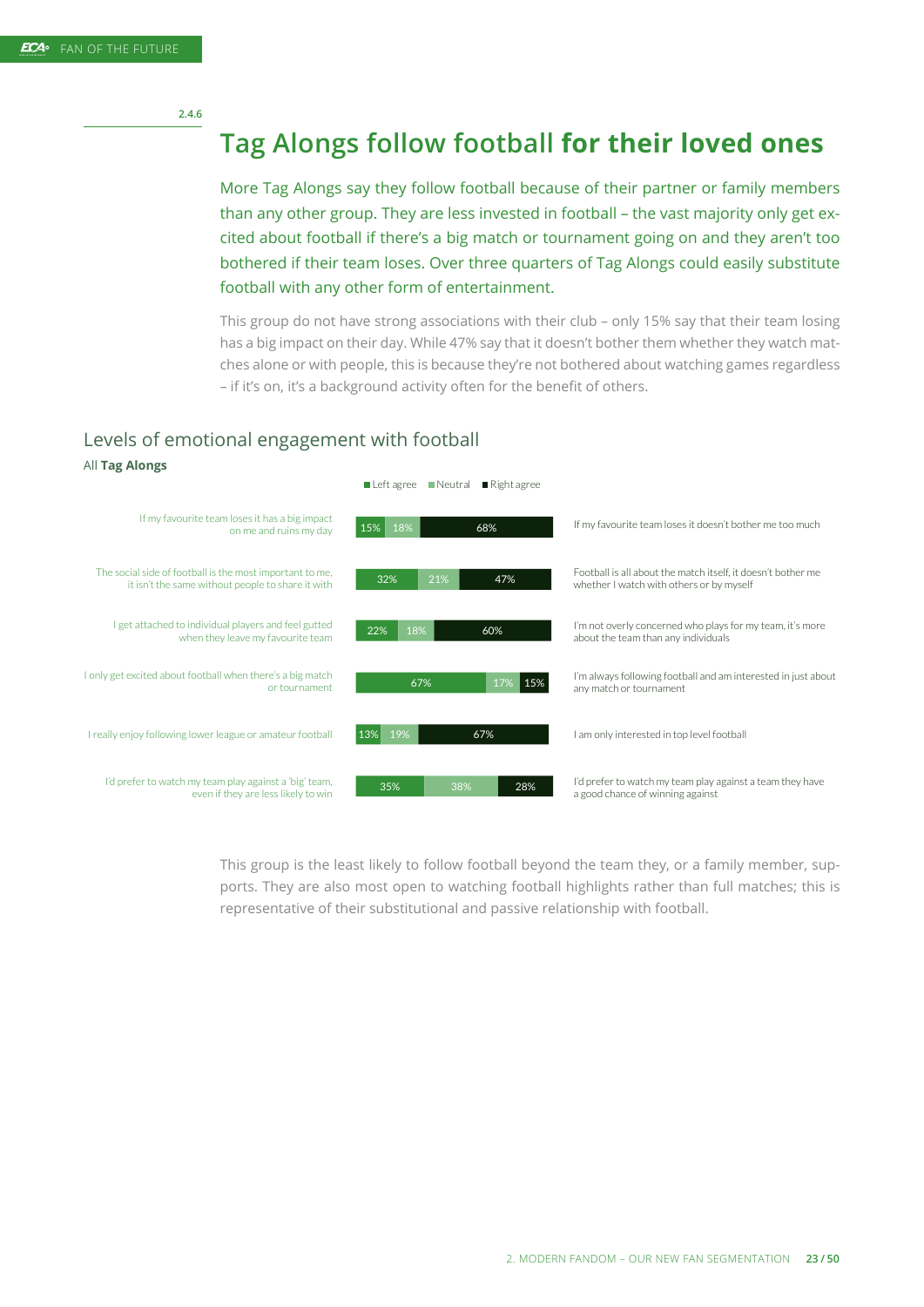#### Exhibit 26 Proportion who agree with each statement about football engagement All **Tag Alongs** Proportion who agree with each statement about football engagement

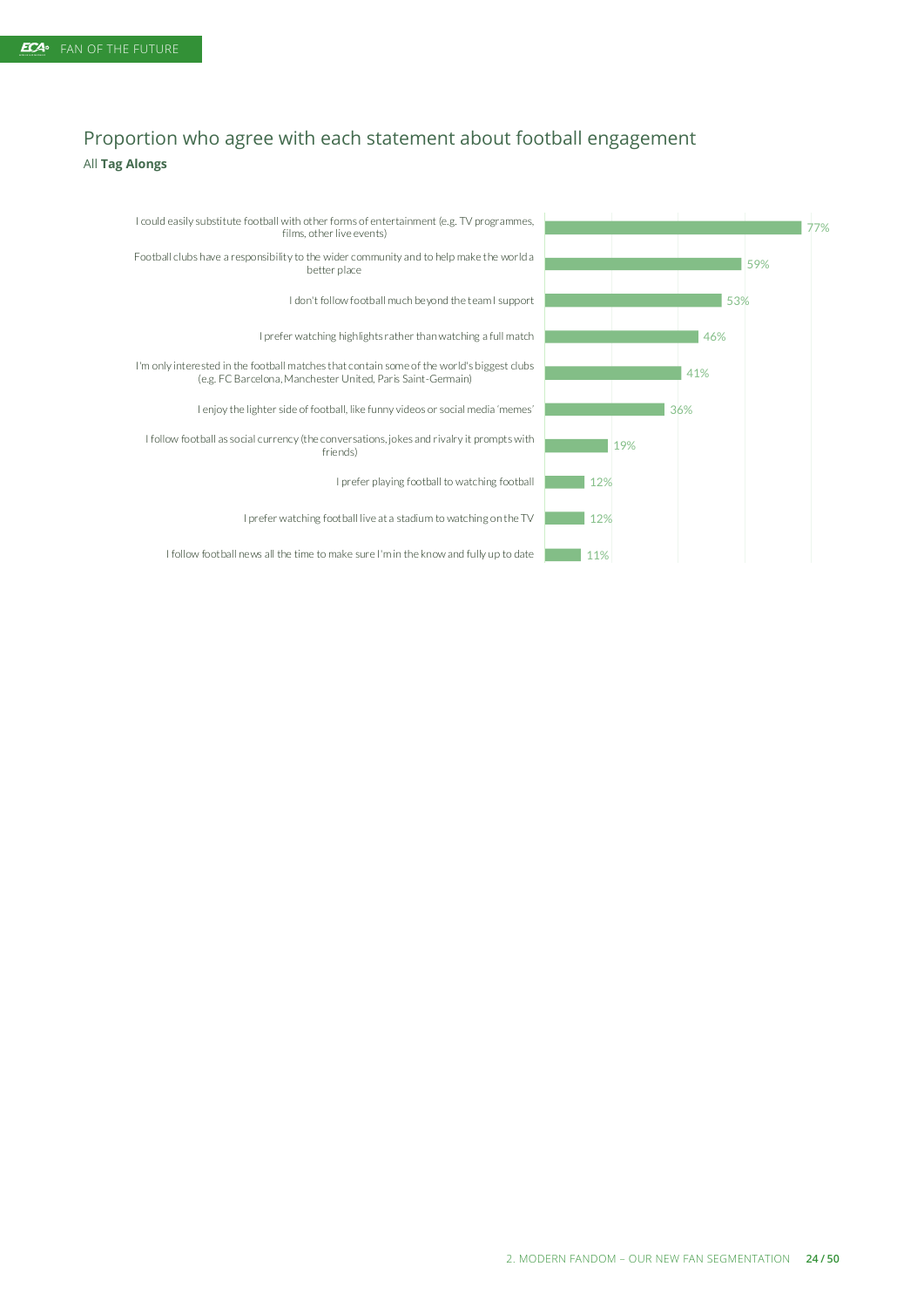

# Mode **Modern fandom mechanics**

Alongside the new fan classification and segmentation approach, this study enables a deeper understanding of football fandom across markets and demographics. This section of the report uncovers this comparative insight on a range of topics, primarily related to:

- **1. Fans' relationships with clubs**
- **2. Emotional engagement with football overall**
- **3. New ways to engage with the sport**

Each topic is analysed firstly overall, drawing general statements about the nature of modern fandom, before looking at any key differences by market, demographic and (where relevant) by segment.

# **3.1 Club and player affinity** – moving away from single club support?

**3.1.1**

# **Why clubs are supported**

Reasons for supporting a club can vary – playing style, values, and success of the club all appear to be important drivers for many fans. Whilst club success is an important factor for over a quarter (28%), football fans are often looking for a connection with their club, including their playing style (33%), values (30%), location (25%), or because people close to them also support the team (parents 26%, friends 20%). Individual players are least likely to be driving club choice among fans generally, though prove more important for the Icon Imitator group.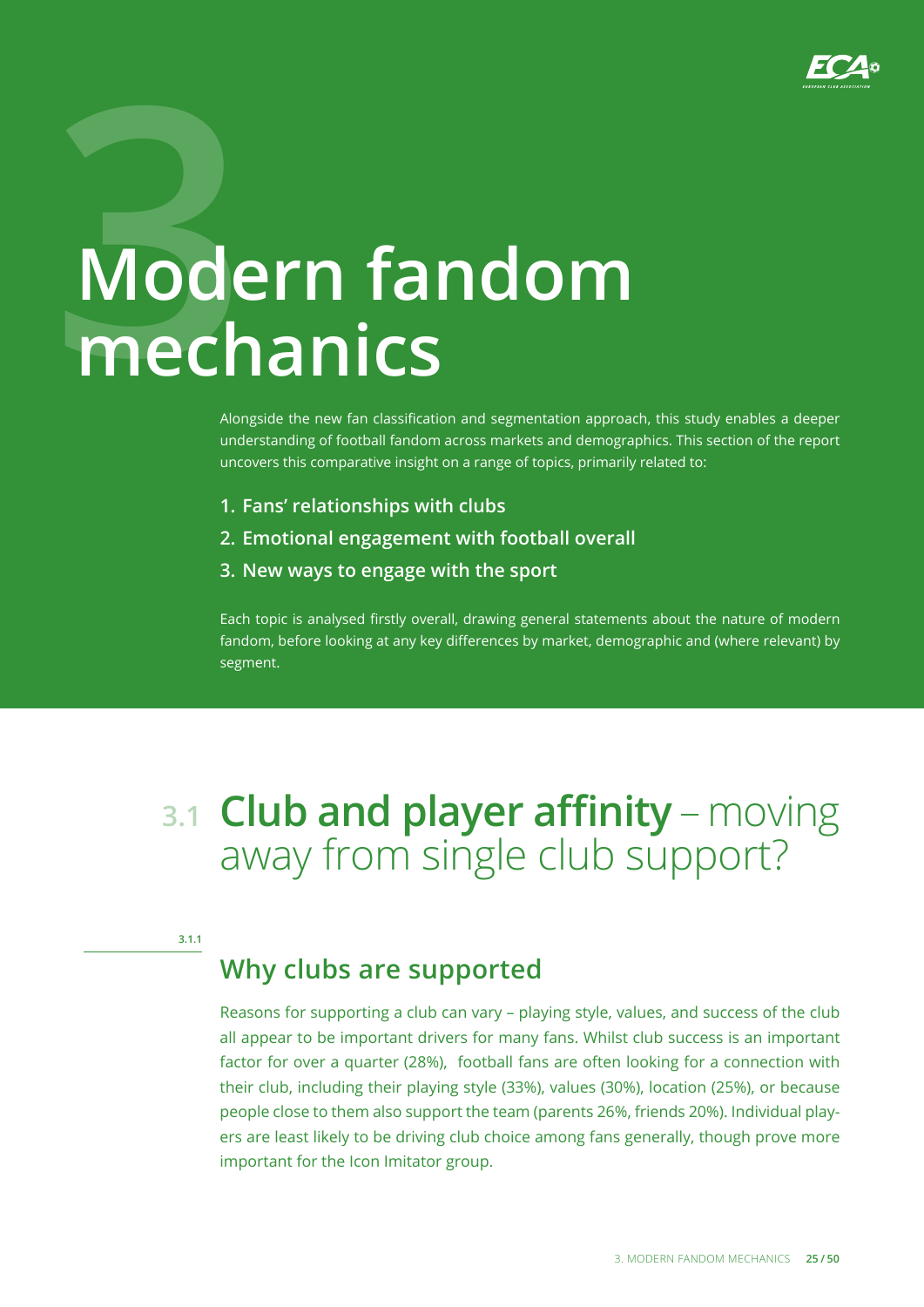#### Pogsons for support Reasons for supporting a club

All who support a club



Fans in India are more likely to be attracted to a football club for its style of play (41%), level of success (41%) and specific players (37%) when compared to football fans from the other markets.

Club choice is most likely to be inherited from parents in the UK (30%), Spain (34%) and Brazil (37%). Fans in Brazil are also more likely to support a club local to where they grew up (37%). Being successful (16%) is least likely to be a reason for UK fans versus other markets, and peaks in the two non-European countries in our survey.



#### Reasons for supporting main club

 $R$ All who support a club, by market All who support a club, **by market** 

> The profile of a club is important to fans in India; they are most likely to support a club that appears on video games (29%) or regularly plays in European competitions (26%).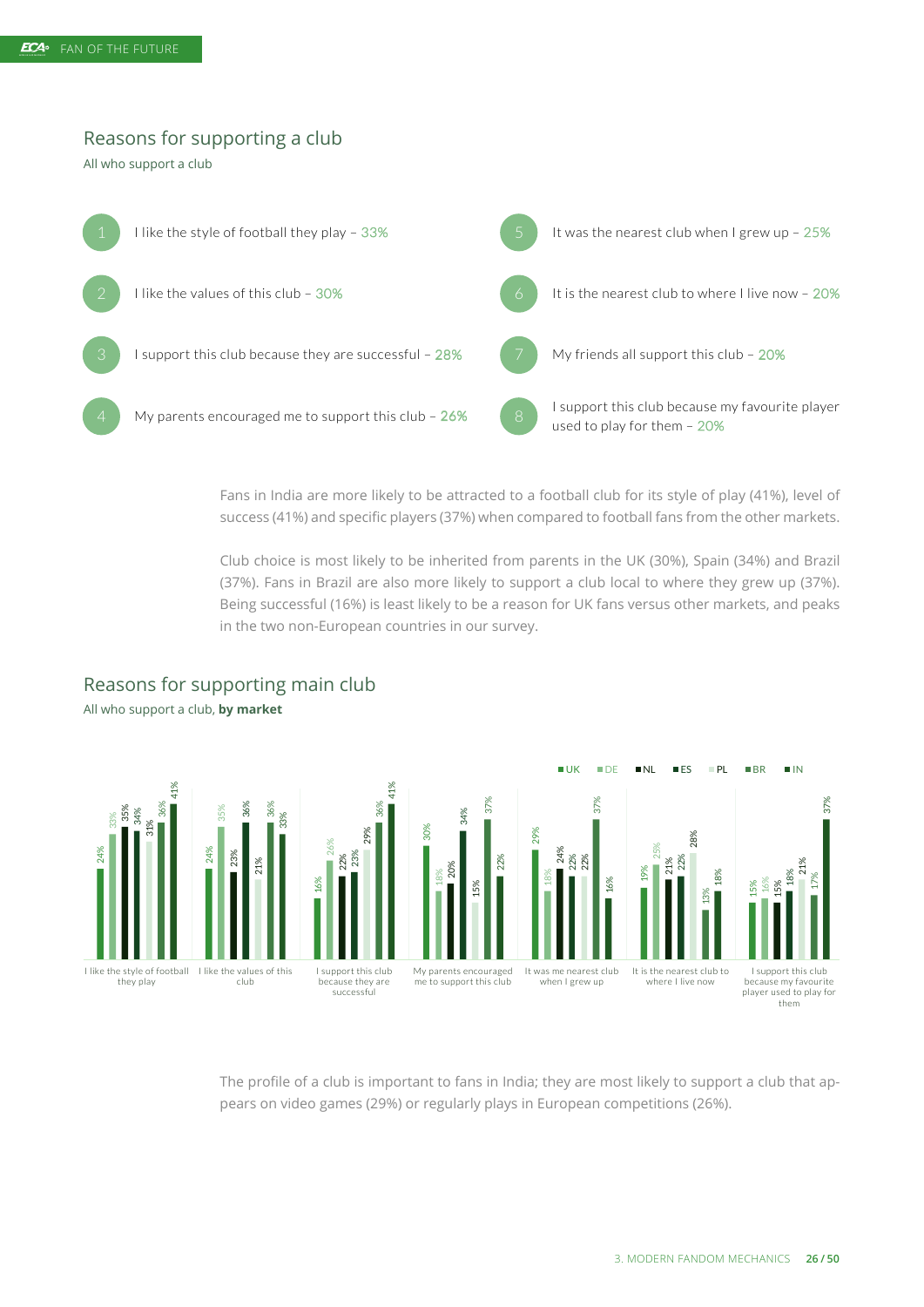### Reasons for supporting main club Reasons for supporting main club

All who support a club, **by market**  All who support a club, by market



Reasons for club fandom also sees interesting differences by age. For the youngest group in our sample, those aged 8-12, a club's success is the main reason for support, with 44% of this group agreeing. As is expected, the importance of parents is also highest amongst this group and cited as the second biggest reason for club support (37%). A third of football fans aged 8-12 say that one of the reasons they support their club is because it is the team they use in video games.

Among all other age brackets, the style of football is the main reason for team support, followed by a club's values. The importance of club proximity increases with age, with 31% of those aged 55-64 saying that they support a club because it was the closest to where they grew up (compared to just 22% of 16-24s). This finding points again to the ease with which younger generations can access brands from around the world.

There are several factors more important to younger fans than older ones. Players, ease of watching games, and success are all more important to younger people than older ones. The influence of a partner is far higher for women's support than it is for men's, with 21% of female football fans saying their partner supporting a club is a key reason for their own support, compared with just 6% of men.

Reasons for club support is broadly consistent by fan segments, although predictably the strength of feeling is stronger among Club Loyalists than other groups, particularly when it comes to the influence of a team's success.

**3.1.2** 

# **Which clubs are supported?**

#### Given the importance of club success to fandom, particularly outside of Europe, it is salient to understand which specific clubs see the highest claimed support.

Over a quarter of fans in the markets we surveyed (28%) claim to support one or more of Europe's biggest football clubs (as defined by long-term success and financial performance) <sup>1</sup> . A further 8% support another club in one of the big five leagues around Europe (Premier League, La Liga, Ligue 1, Serie A, Bundesliga), and another 41% support a club outside of these top divisions (including the lower leagues in these markets, as well as other European and non-European leagues). A quarter of those who say they have an interest in football claim not to have a main club at all, predictably increasing among the fan segments of Tag Alongs, Main Eventers, and FOMO followers.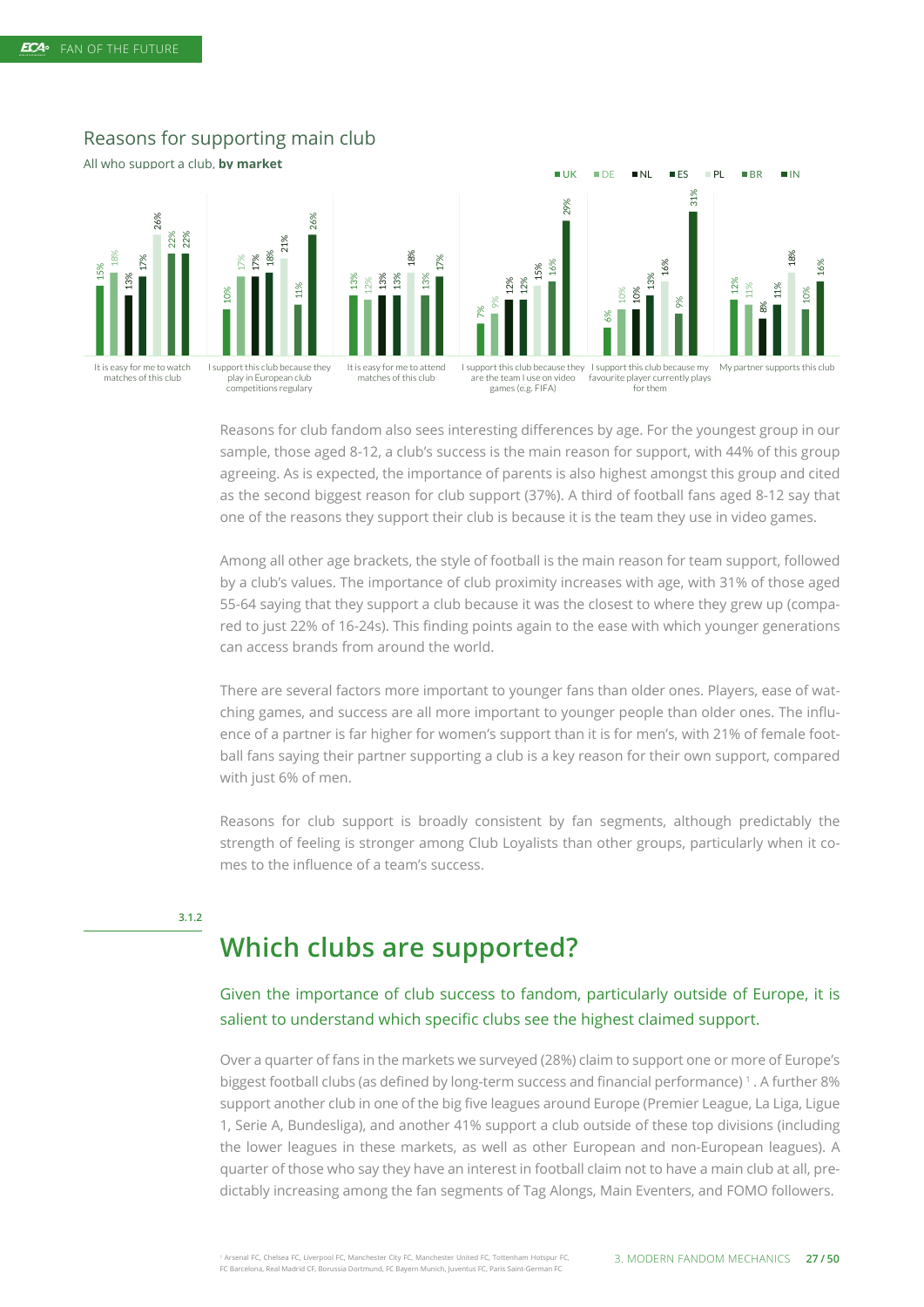#### Types of football club supported by football fans

All interested in football, 13+



The majority of football fans support a club from their own country, particularly in the countries with a strong domestic league (England, Spain, Brazil). Other markets, such as India, Poland, and Scotland see a larger proportion of football fans who say that their main club is one from outside of their country, with English clubs performing strongly in India (Manchester United FC, Liverpool FC, Manchester City FC), and Spanish clubs performing well in Poland (FC Barcelona, Real Madrid CF)<sup>2</sup>.

# Football fans by nationality and type of club they support Football fans by nationality and type of club they support



All interested in football, 13+

Main club in that country's top domestic league Main club outside of that country's top domestic league No main club

As seen with the general depth of football engagement, it is notable that 38% of football fans in Germany claim to have no main club and follow football for non-club related reasons. Younger fans are simultaneously more likely to support clubs from around the world (and not necessarily just those in their own country), and to not support any individual club at all, which peaks at 36% of 16-24s.

Almost half of Tag Alongs (46%), and a third of FOMO Followers say they do not support a specific club.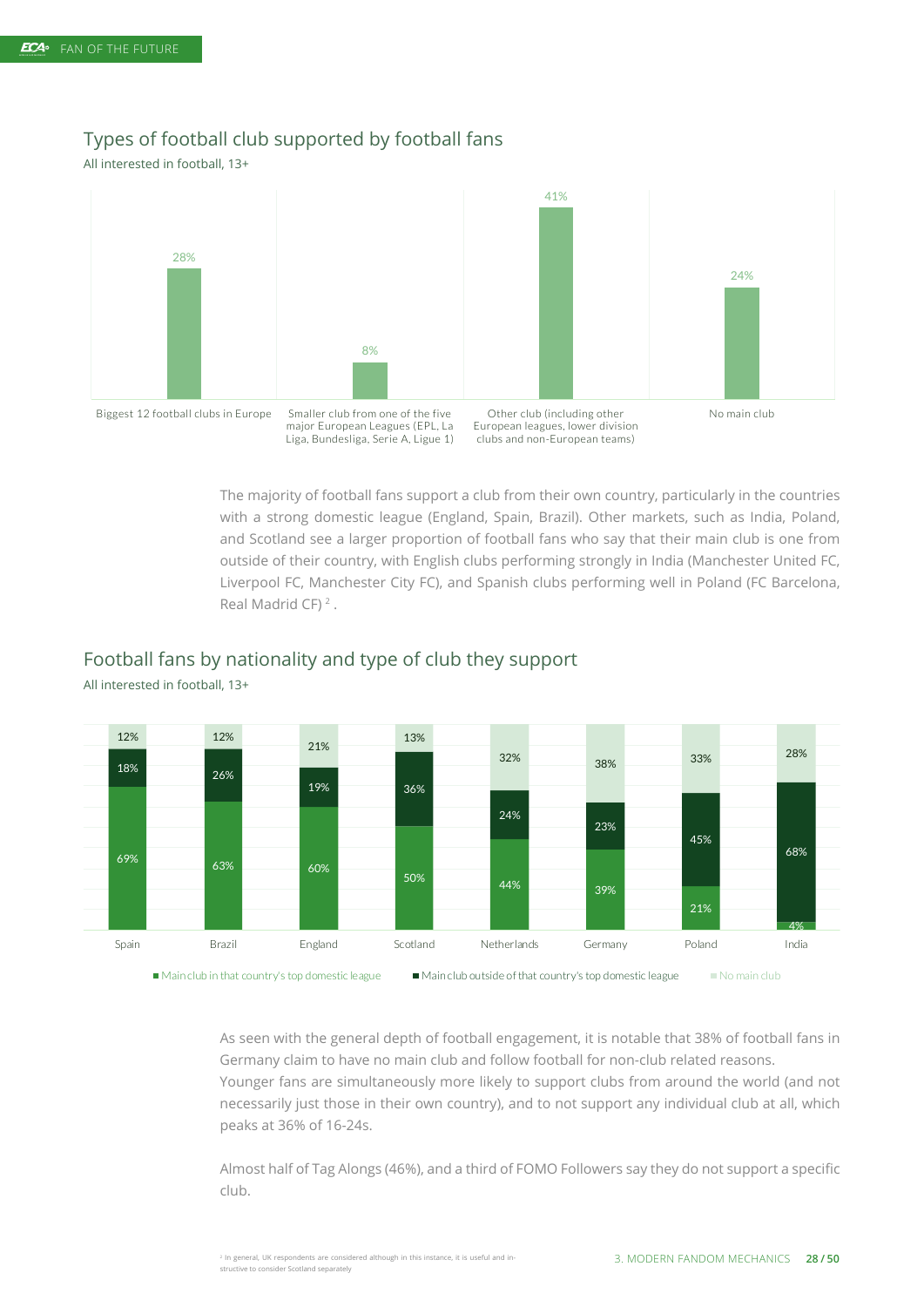**3.1.3** 

# **How many clubs do fans support?**

A significant number of football fans support more than one club. In the questionnaire, there was a distinction between teams that people 'support' and teams that people 'follow'. Supporting a club was seen to need some sort of emotional connection, with claims they were a true fan of that team. Following a club referred to a looser relationship, involving a passing interest in the performance of that club but not stating they were a fan. While it is possible for someone to follow, or indeed support more than one team, the focus of our analysis was on the club (or clubs) that people actively support.

Across all markets, an average of 37% of football fans say they support two or more clubs, ranging from 24% of football fans in the UK to 50% of fans in India. Indeed, fans in Brazil appear to have more similarities with the European markets where football fandom is generally strongest (UK and Spain), while India sees stronger patterns with those European markets with a slightly less fervent football fandom.

#### Proportion of football fans supporting two or more clubs Proportion of football fans supporting two or more clubs



All interested in football, 13+, by market All interested in football, 13+, **by market**

Where fans were shown to support more than one club, they were asked which one was their main club (and where only one club was selected, this was assumed to be each respondent's primary club). This revealed the percentage of individual club supporters who claimed the club was either their main, or a supplementary, club.

For example, of all of the people who say they supported Manchester United FC, just under half stated it as their main club - a comparatively high figure when compared to the equivalent proportions for other European and global clubs. Conversely Club Atlético de Madrid, Chelsea FC and Borussia Dortmund all see proportionately higher proportions of fans saying these clubs are only supplementary, suggesting a looser general engagement in fans' broader football preferences.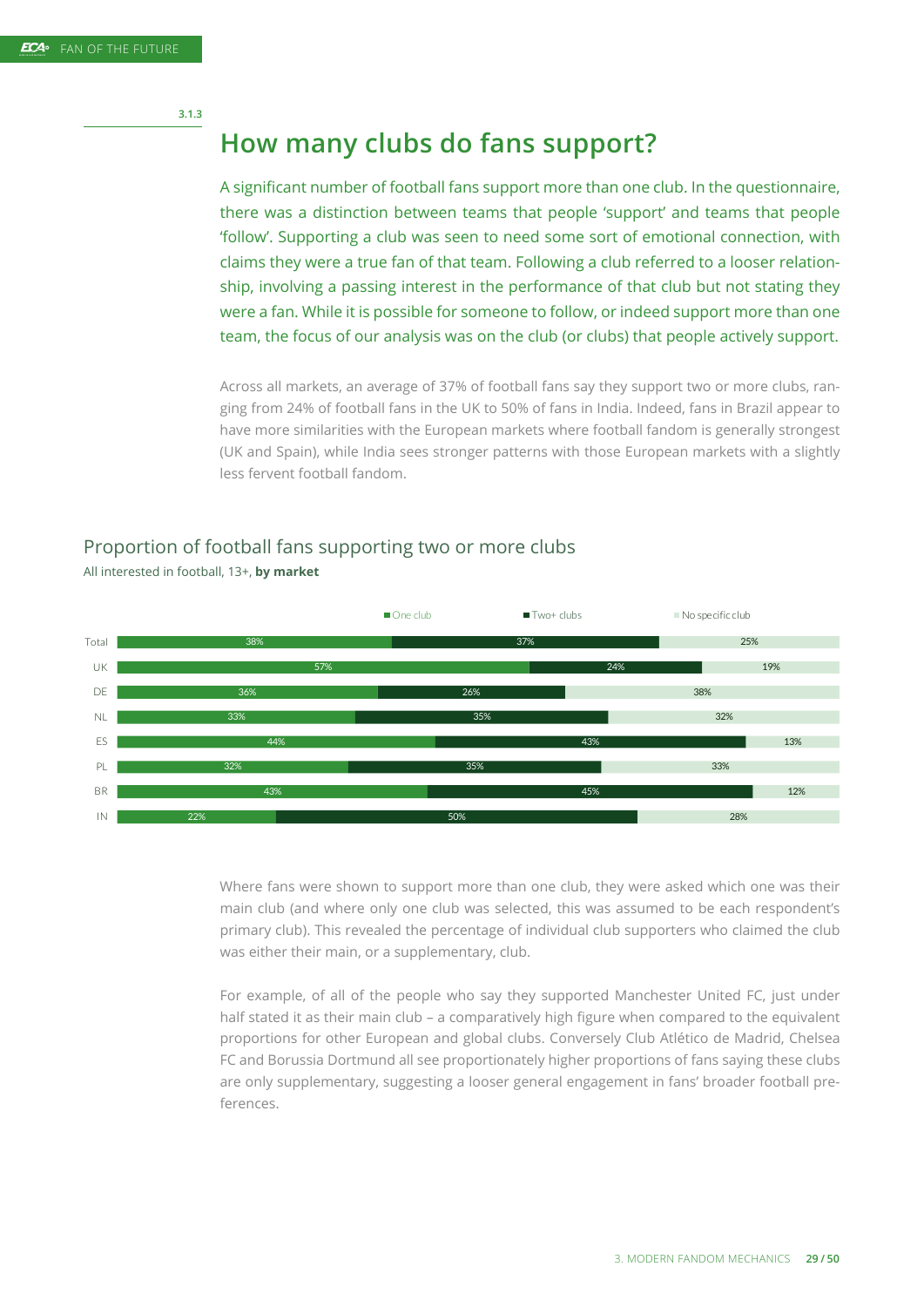#### Proportion of club supporters who consider a certain club their main club **vs** those who support that club but don't consider it their main club All interested in football, 13+



Younger fans are much more likely to support two or more clubs, ranging from 48% of 8-12s and 47% of 13-15s to 31% of 45-64s. Conversely, one club support increases with age.

Almost half of Football Fanatics (46%) say they support two or more clubs – a figure which is also high among Icon Imitators (38%). One club following is highest among Club Loyalists.

**3.1.4** 

## **What role do players have on club support?**

Players can be an important driver for fans to support a particular club or follow a particular league, with one in five global football fans saying they support their club because their favourite player used to play for them.

The importance of favourite players as a driver for club support is most important in India, where nearly a third of football fans say it is a factor. It is least important in the UK, where that figure drops to just 6%.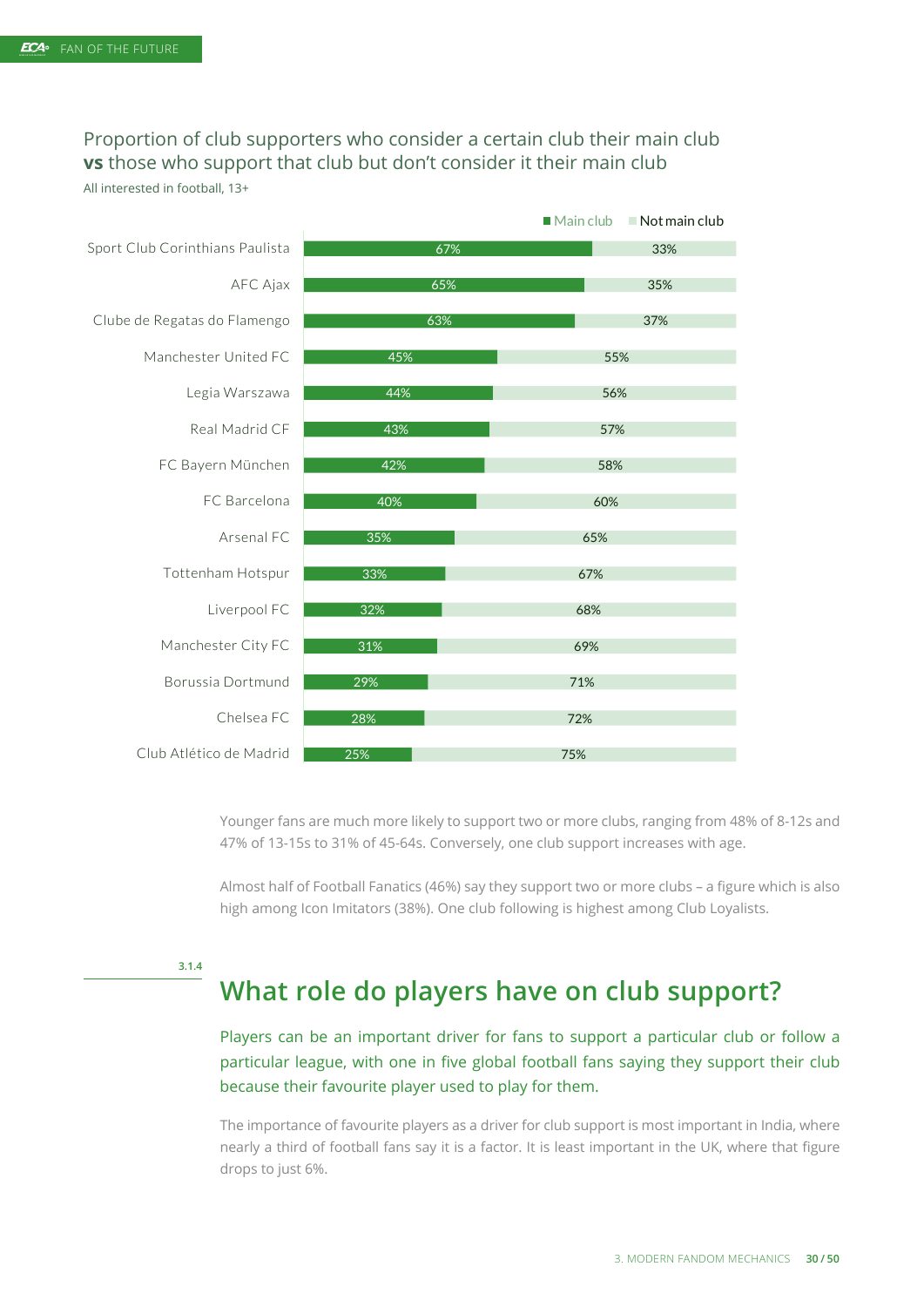

## favourite player plays for them Percentage of club fans who support their club because their

All who support a club, by market All who support a club, **by market**

Favourite players are a particularly important factor for younger audiences, with under 16s the most likely to say that they feel a strong connection to their favourite player. While it may not contribute to club support, players remain important for fans of all age groups, with around 50% saying that they feel connected to their favourite player (be that past or present).

#### Proportion of football fans who follow or feel strongly connected to their favourite player

All interested in football, **by age**



A larger number of Icon Imitators say they support a club because a player from their country either used to or still plays for that team.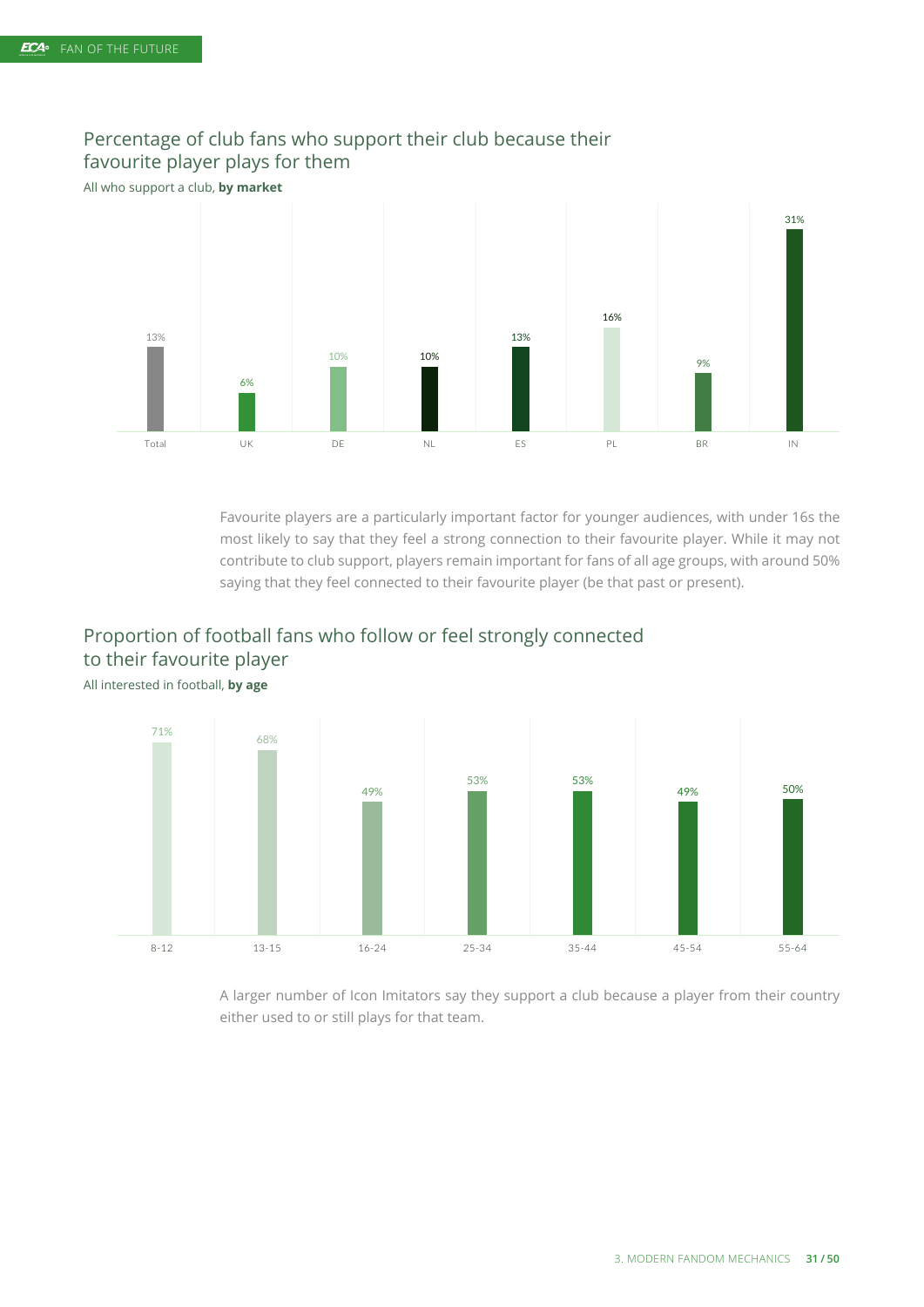# **3.2 Emotional engagement – how does football make people feel and what needs does it meet?**

**3.2.1** 

# **Over half of fans say they follow football not for their team, but for a range of other reasons**

'Following my team' is cited as the most important reason people follow football consistently across all age groups and markets. However, at 49%, this represents a motivation for just under half of football fans in the sample, with a range of other more general reasons such as 'for entertainment', 'for quality matches' and 'to socialise' also coming through strongly.

Relatedly, only 19% of the football fans surveyed say they follow football in general because they are emotionally invested, highlighting a large proportion of more dispassionate football fans who have different needs from football, and who would therefore respond best to different methods of engagement.

# Needs met by football

All interested in football, 13+



The importance of clubs to football fandom is highest in the UK, Spain and particularly Brazil. Fans in Poland are significantly more likely to say they follow football to be entertained or because of how interesting it is, while fans in India tended to focus on the importance of players in their fandom. Otherwise, football needs are fairly standard across all markets surveyed, including those outside of Europe. Though Brazil and India see fans that have a slight leaning towards following football for high quality matches, this is only marginally above the average within the European markets surveyed.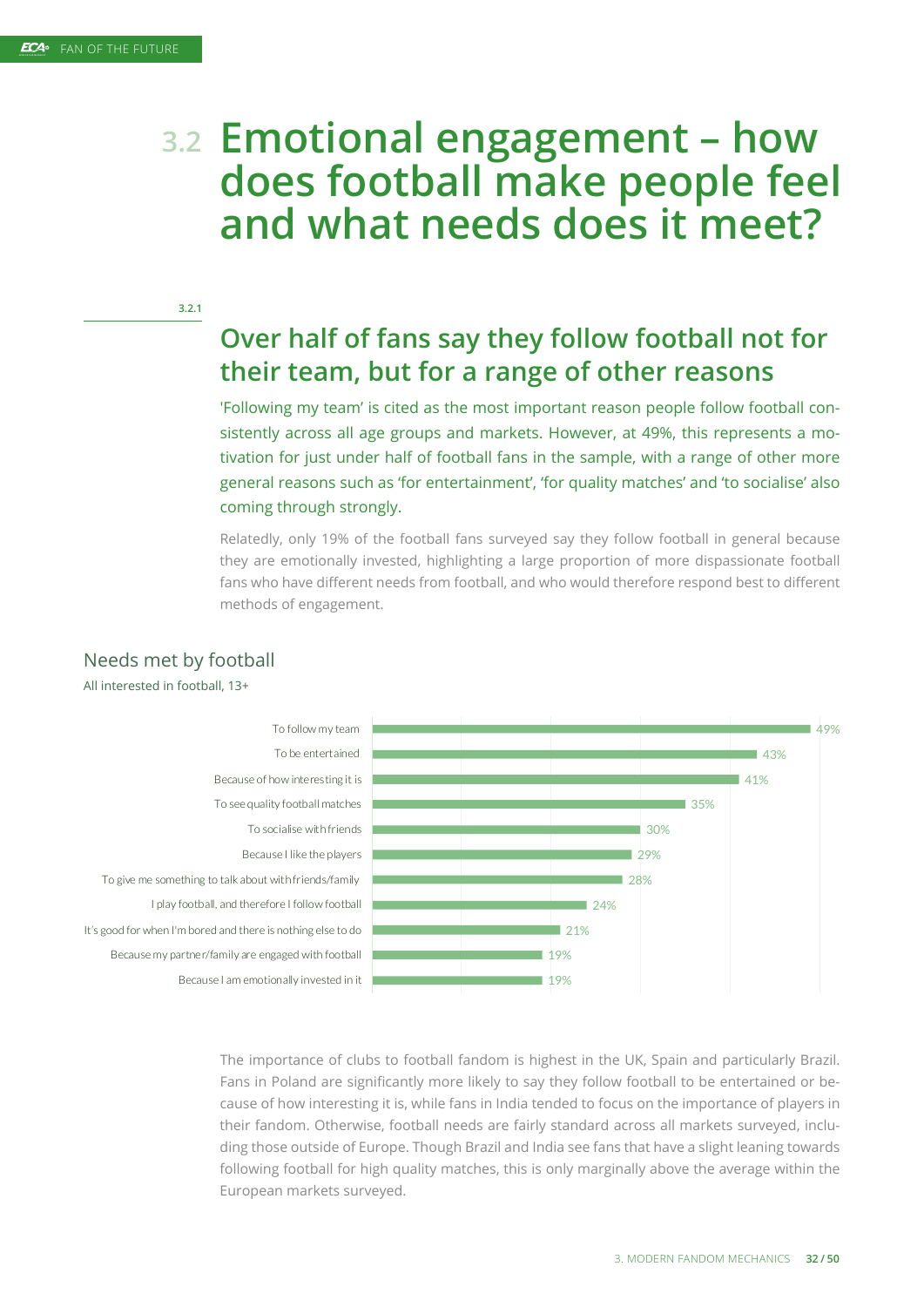

Needs met by football

All interested in football, 13+, **by market** 

Those aged 8 to 12 are most likely to say they follow football because they play football (56%). They are also comparatively more likely to say they follow football because they like the players, and they find football relatable.

Young football fans in Poland are significantly more likely than other young fans to say they follow specific players, as well as football delivering other need states such as social currency and self-improvement. Both Germany and the Netherlands saw a larger number of young football fans say they follow football to help with their own football skills, ahead of liking players or using it to talk about with friends.



#### Young football fan emotional engagement

Those aged 13-15, as well as those aged 45+, are most likely to say they follow football because of their team. This reason drops to 2nd among those aged 16-44, where "to be entertained" is cited as a more important reason for football following. Relatedly, importance of socialising decreases with age, while the those who say they follow football for high quality games is 55+.

27% of Tag Alongs and 24% of Main Eventers stated they follow football because their partner or family is engaged with the sport.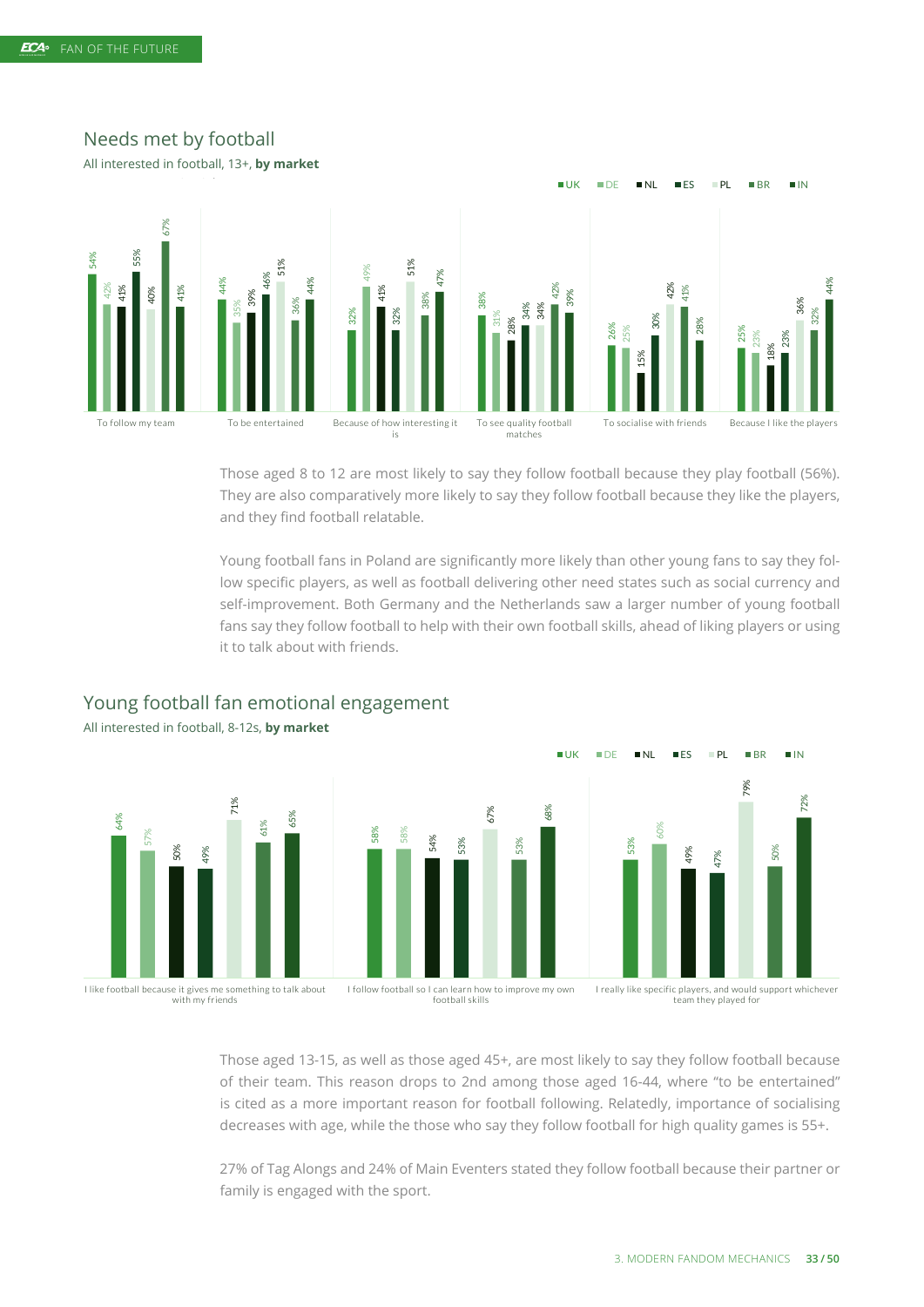# **The level of emotional engagement with football varies by market**

We define 'emotional engagement' with football as the different ways in which football makes people feel, and the reasons that they say they follow the sport, both of which differ significantly by market. Fans in the UK (46%) and Brazil (47%) feel most attached to their club teams ahead of their national team, and also say that their clubs give them a sense of family and community. Polish fans tend to prefer 'big' matches or tournaments (45%) and are least likely to feel attached to their club team (22%).

#### 44% 32% 34% 31% 35% 35% 42% 46% 36% 42% 46% 46% 45% 40% The team I follow gives me a sense of community, like a family I'd prefer to watch my team play against a 'big' team, even if they are less likely to win Exhibit 40

# All interested in football, 13+, **by market**

Football fan emotional engagement with football





when there's a big match or tournament

decisions about football I feel more attached to my club team than I do to my national team



Fans in Spain (43%) and India (41%) are most likely to get attached to individual players.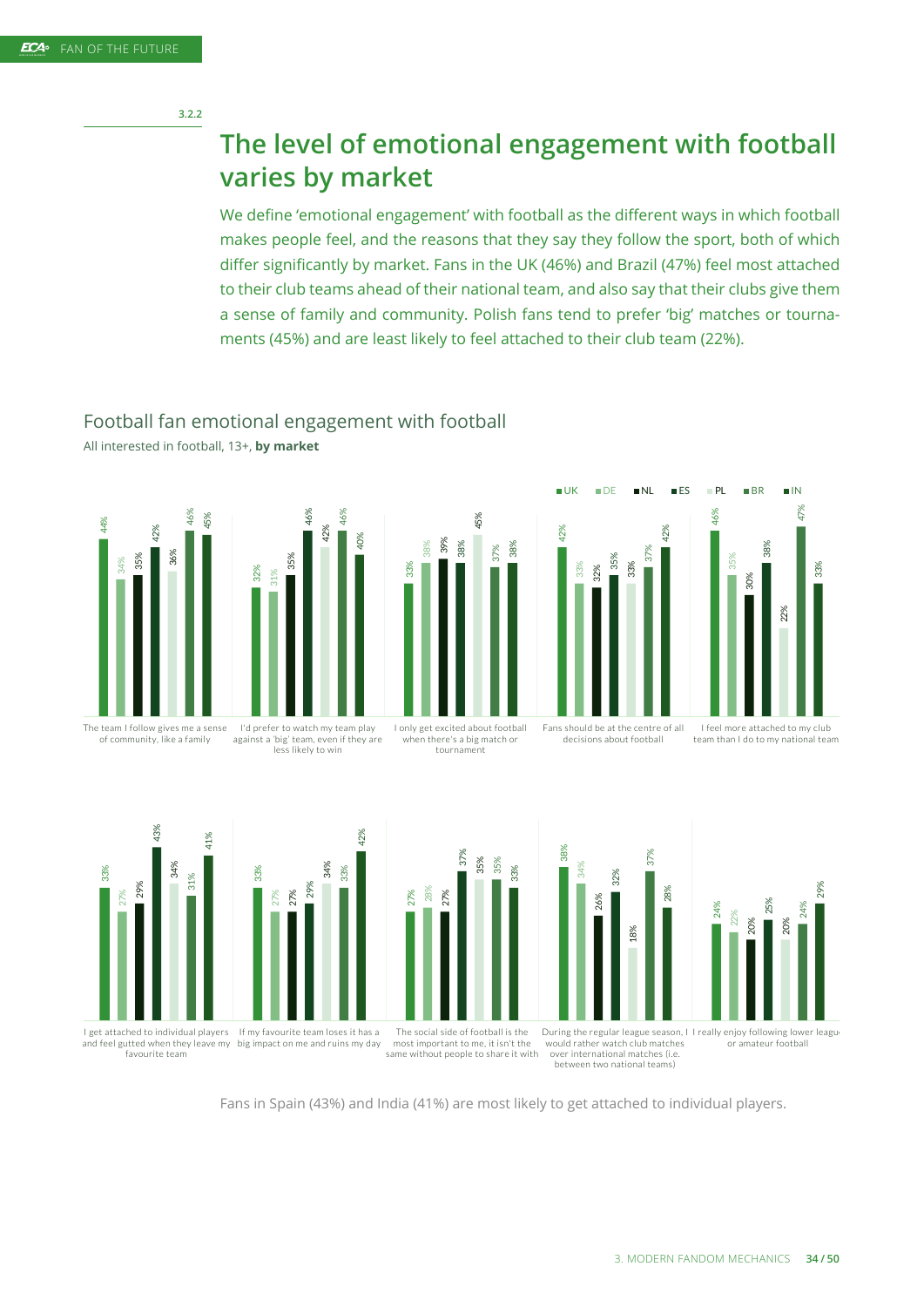**3.2.3** 

## **Emotional engagement also varies by age**

'Emotional engagement' with football differs significantly by age. For example, 'to follow my team' drops from 49% among all fans to 37% for 16-24s, and rises to 54% among 45-64s. Conversely, 40% of 13-24s say that they follow football because they like the players, compared to 29% among fans of all ages, and 17% of 45-64s.

Emotional engagement with football tends to be highest amongst younger fans (13-15s). They are particularly likely to feel a sense of community from football (49%), a strong connection to their club (41%) and believe fans should be at the centre of decisions about the sport (45%). This sense of emotion tends to decline as fans get older, with the exception of excitement about big matches or tournaments (which moves in the opposite direction), and agreement that fans should be at the centre of decisions about football, which stays consistent throughout.

#### Football fan emotional engagement with football

All interested in football, 13+, **by age** 



Younger fans are also most likely to say they get attached to individual players, a team loss ruins their day, or to be upset by player transfers; these concerns tend to decline with age. This points to the slightly heightened emotions football fandom carries with it amongst younger groups.

Almost half of 8 to 12-year olds say they are bigger fans of their national team over their club team – a figure which pivots as soon as respondents enter their early teenage years. Among all other age groups (16-64), the national team sees slightly higher preference vs their club team.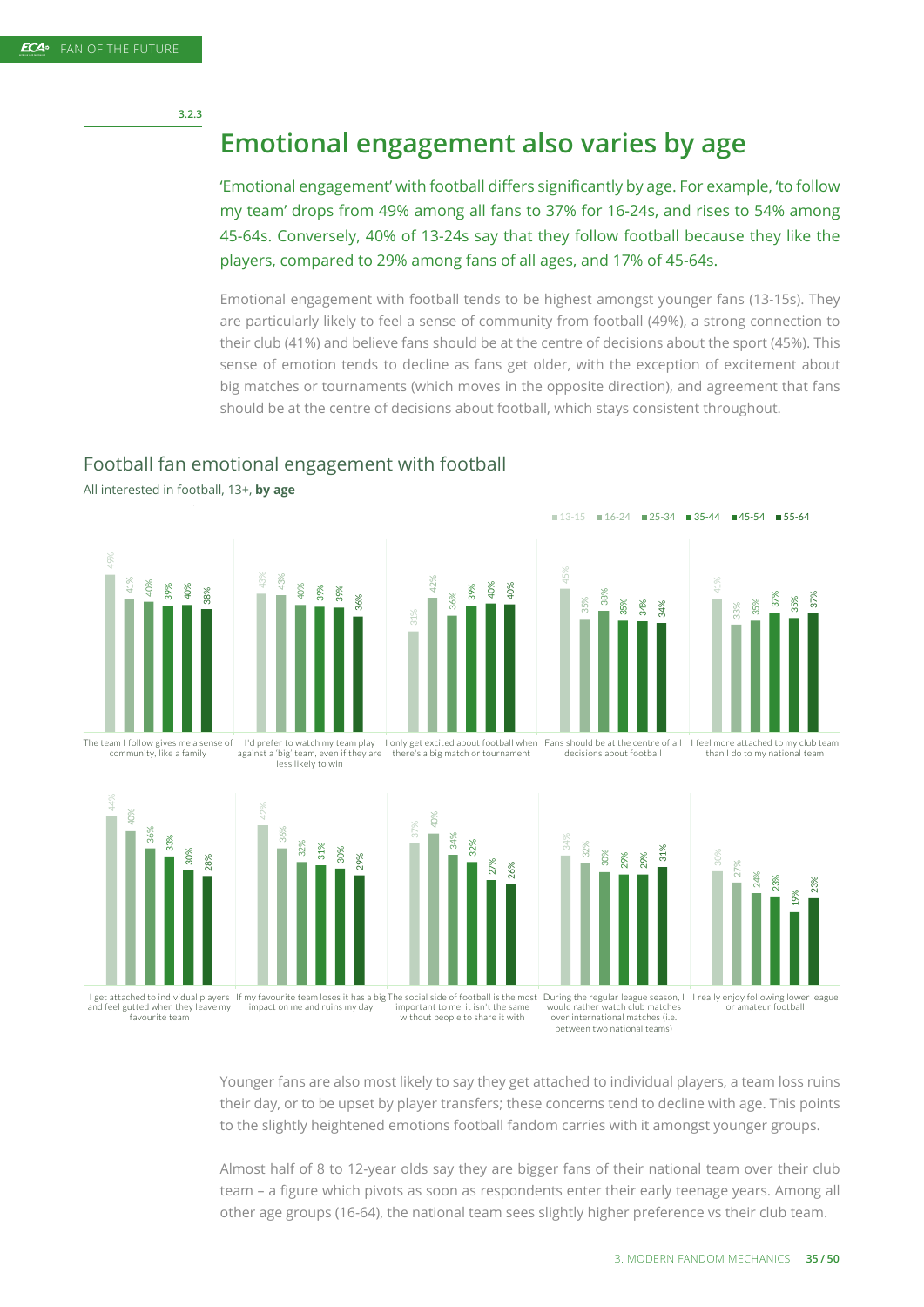#### Young football fan emotional engagement Young football fan emotional engagement

All interested in football, 8-12s All interested in football, **8-12s**



**3.2.4**

# **The wider community is important to football fans in all markets**

Fans in all markets say football clubs have a responsibility to the wider community. Despite this, 20% of football fans in Europe disagree with this statement, suggesting for them football clubs merely exist as a means of entertainment, rather than having a broader responsibility elsewhere. Fans outside of Europe appear to have stronger feelings on this topic.

#### responsibility to the wider community All interested in football, 13+, by market All interested in football, 13+, **by market** Proportion of football fans agreeing that football clubs have a

57% 51% 70% 78%  $220/$ 23% 26% 22% 26% 17% 15% 15% 12% 22% 22% 21% 23% 20% 15% 7% Total UK DE NL ES PL BR IN  $\blacksquare$  Agree  $\blacksquare$  Neither/don't know  $\blacksquare$  Disagree

> Interestingly, those aged 55+ in all markets are most likely to agree that football has a responsibility to the wider community and to help make the world a better place. Over two thirds of this age group agree with this statement (68%), compared to less than half of 16-24s (46%).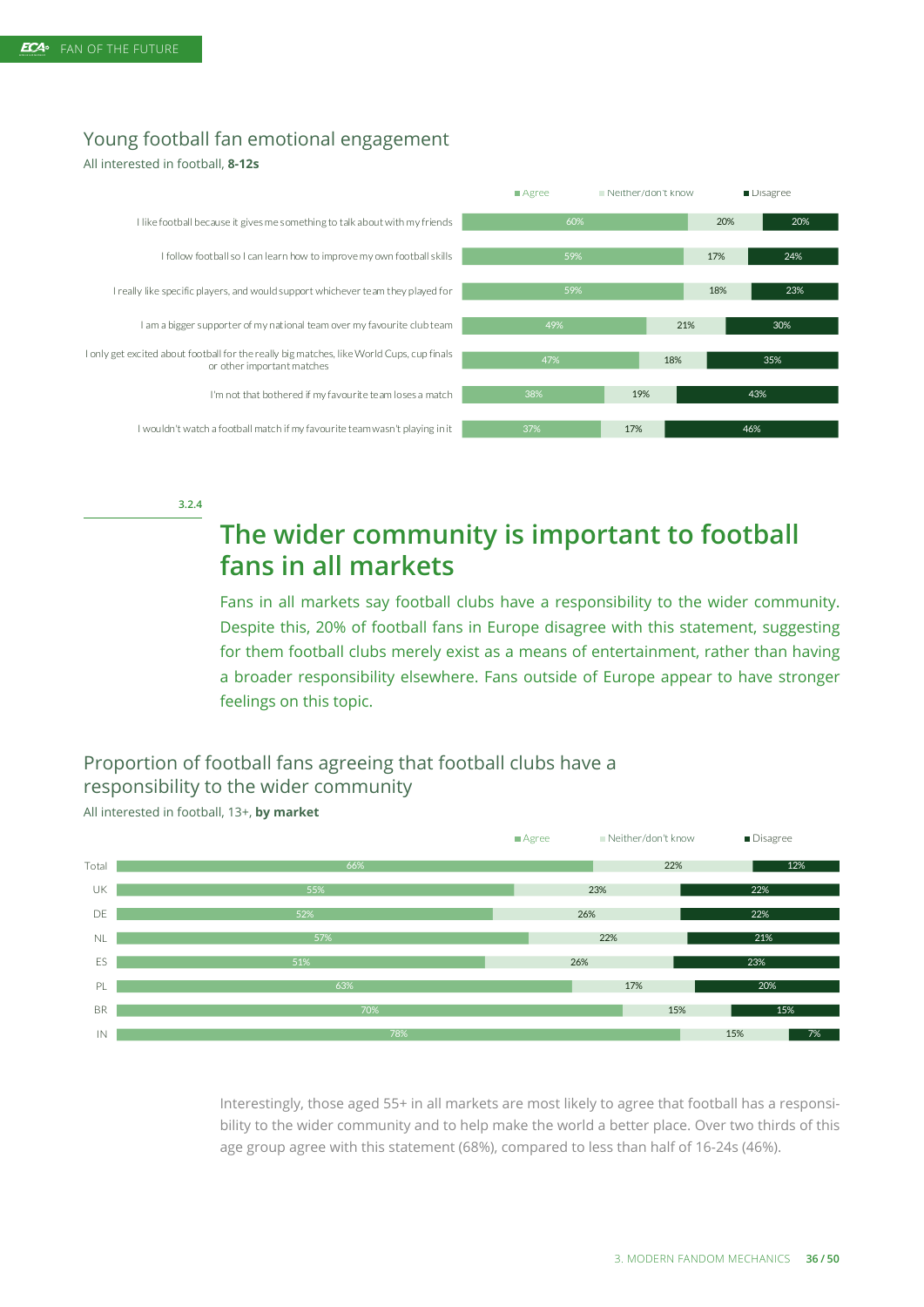# **3.3 Consumption** – more of the same, or a digital revolution?

**3.3.1** 

# **Watching games at home remains the most important way of consuming football despite an increase in other ways to engage with the sport**

Fans today have a wide range of ways to engage with football; the expansion of services such as news sites, fantasy games, and betting services provide a rich ecosystem of football content for fans.

However, still the most common way to engage with football is to watch live matches at home on TV; 82% of respondents suggest they do so at least once a month. Other viewing behaviours are also prominent - over half of football fans watch matches outside of their home on a monthly basis, and 40% attend live professional matches.

Despite the strong figures for traditional viewing, digital interaction with football is also extremely popular. Browsing football news online is the second most popular football behaviour, undertaken by 70% of football fans every month, with social media being a key place to do so (56% of football fans claim to share stories about football every month on social media). Football games and podcasts also come through strongly, with 51% and 42% of global football fans claiming to do so on a monthly basis respectively.

#### Football fan engagement with football, monthly

All interested in football, 13+

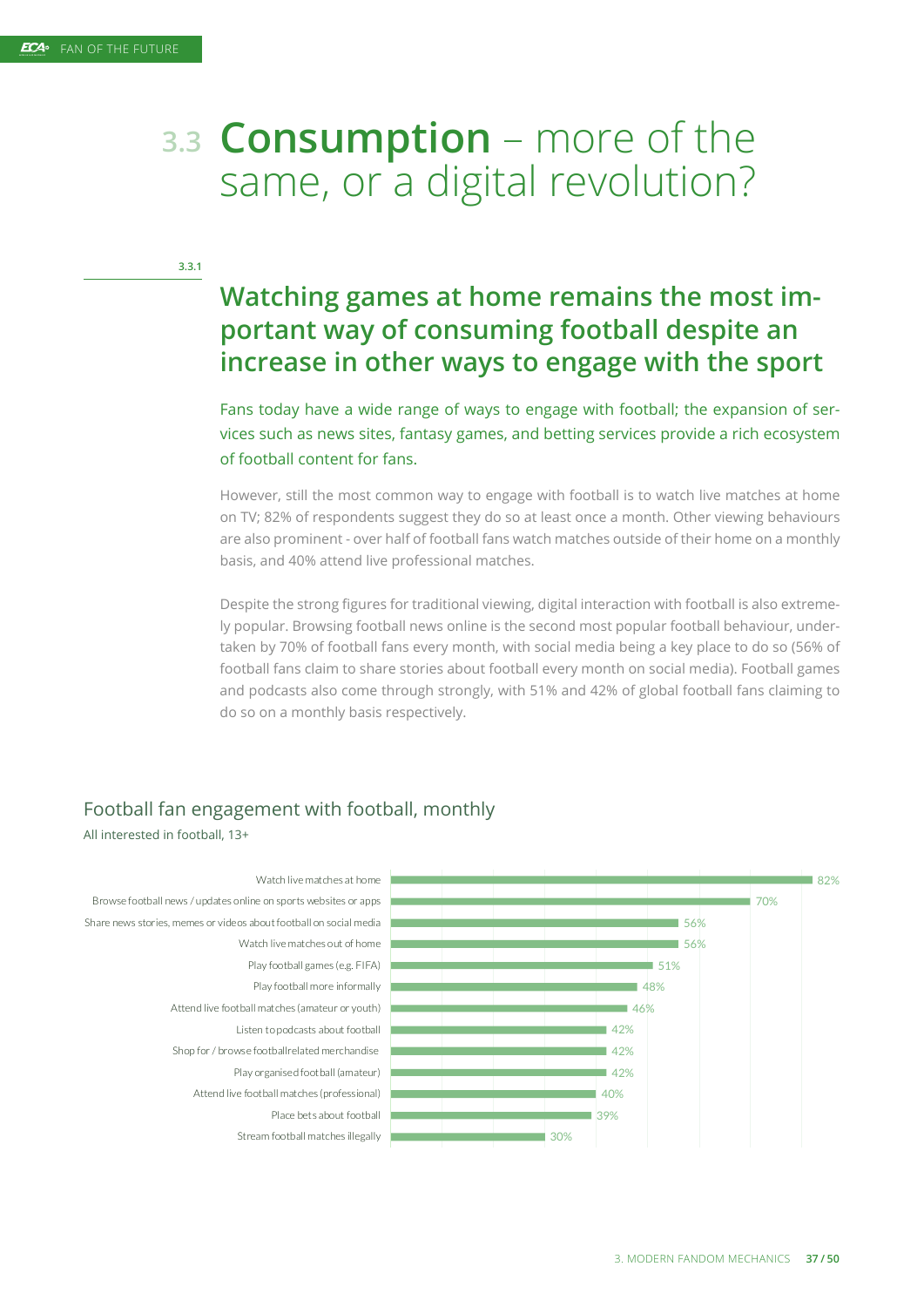# **Behaviours around and opinions on football consumption are broadly similar in all markets**

Most behaviours are consistent between markets. Around 80% of fans in each market say they watch football at home monthly, marginally increasing in non-European markets. Browsing for football updates is particularly common in India and the UK, which also saw strong figures for watching matches out of home, along with Spain.

## Football fan engagement with football, monthly Football fan engagement with football, monthly

All interested in football, 13+, by market All interested in football, 13+, **by market**



A similar number of people in all markets say that they play football either formally or informally on a regular basis.

**3.3.3** 

# **Digital forms of engagement are much stronger among younger fan groups**

There are some stark differences in football consumption among different age groups. For example, in line with broader media behaviours and preferences, younger football fans are far more likely to say they both play football games and share football-related content on social media on a monthly basis, with a gradual drop off with each age category.

Other football behaviours, such as placing bets about football or listening to podcasts, see strong monthly engagement among 16-34s, while this group is also most likely to say they stream football matches illegally.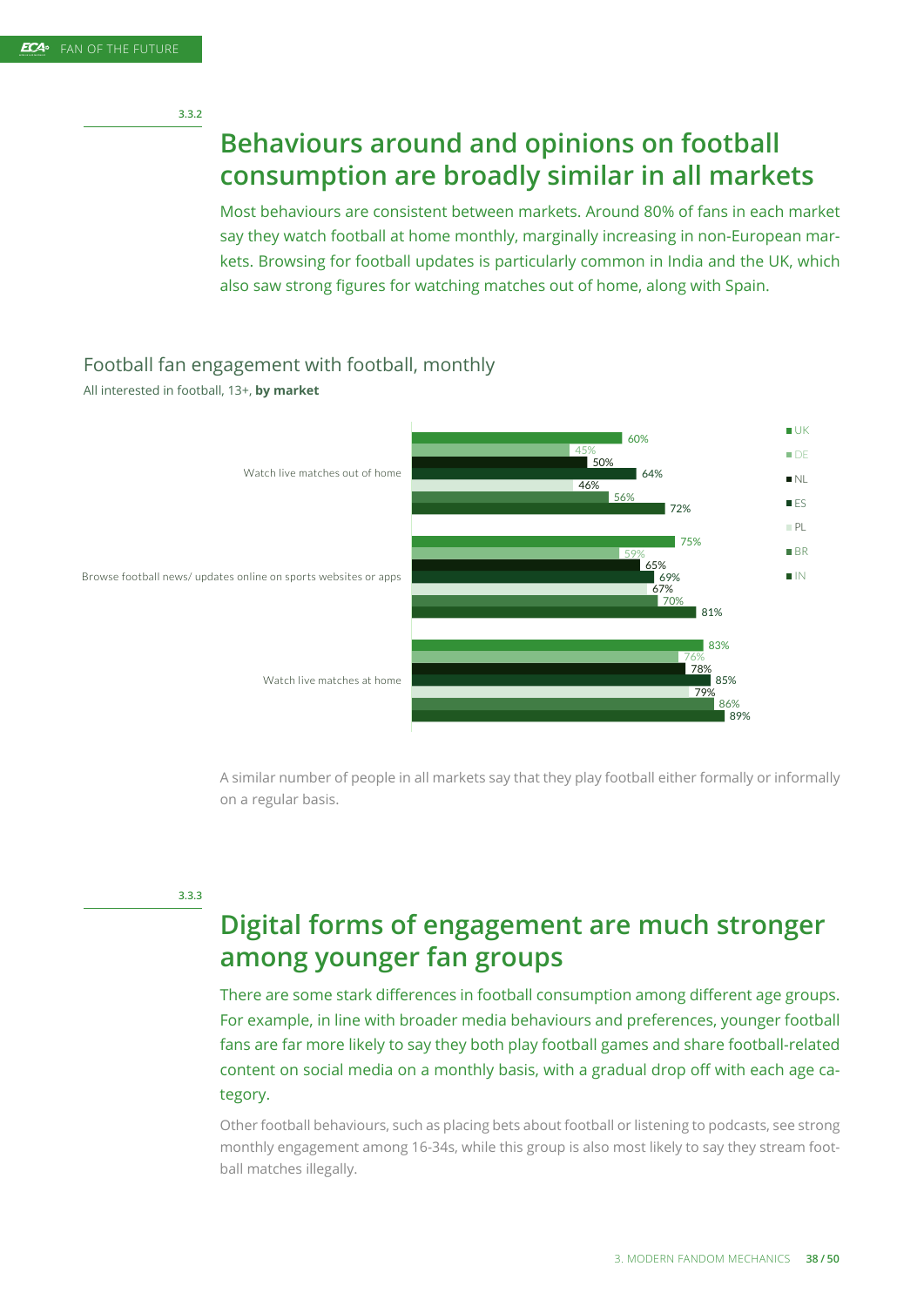

#### Football fan engagement with football, monthly

 $\overline{a}$ All interested in football, 13+ All interested in football, 13+**, by age**

> Views on watching football on TV are mixed. Just over a third of all age groups (38%) agree that it is old fashioned, but a similar proportion disagree (34%). Age plays a big part in attitudes to watching football on TV; the desire to have more control over the viewing experience is highest amongst younger fans (13-15s 50%) and then declines with age.

## matches on TV is old fashioned Proportion of football fans agreeing that watching football

All interested in football, 13+, by age All interested in football, 13+, **by age**



Among 8-12 year olds, the most common form of engaging with football was also watching games live on TV which came through at a very high 93% of football fans in this age group doing so monthly. This was followed by talking about football to friends (91%) and watching other programmes about football on TV (89%). Just behind these top three activities however were more modern forms of consumption – with 86% of this age group claiming to play football related video games on a monthly basis, and the same number saying they watch YouTube videos about football.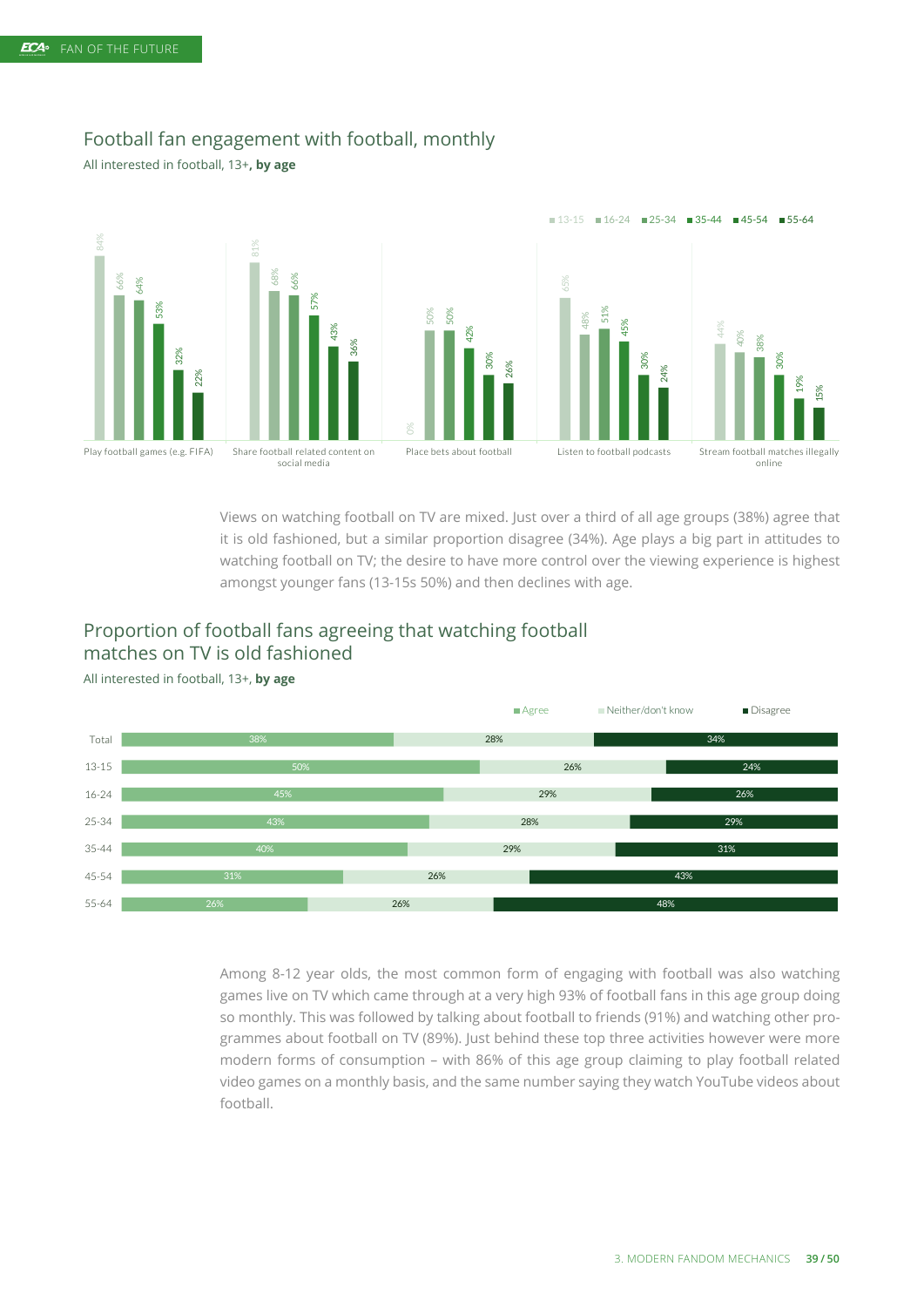**3.3.4** 

# **Playing football is strongly related to degrees of fandom, particularly among younger fans**

Along with increased digital engagement, younger football fans are also significantly more likely to play football on a monthly basis, either formally as part of a team, or informally with friends. A very high percentage (90%) of all 8-12-year-old football fans play informally every month, dropping down to one in five among 55-64s. Football behaviours by age



#### Football behaviours by age All interested in football, 8+, **all markets**



 $\blacksquare$  8-12  $\blacksquare$  13-15  $\blacksquare$  16-24  $\blacksquare$  25-34  $\blacksquare$  35-44  $\blacksquare$  45-54  $\blacksquare$  55-64

Participation in football is important in driving engagement with the sport. An increased frequency of playing football, even informally, is correlated with higher claimed football fandom, with a significant uplift in among people who play the sport weekly compared with those that play monthly. While this relationship is of course symbiotic, the importance of having opportunities to play football, particularly for younger fans, is vital in ensuring longer term engagement through teenage years when fandom typically falls away.

# Proportion of football fans who play football informally with friends Proportion of football fans who play football informally with friends

All interested in football, all ages, all markets, by how often football fans play football informally with friends

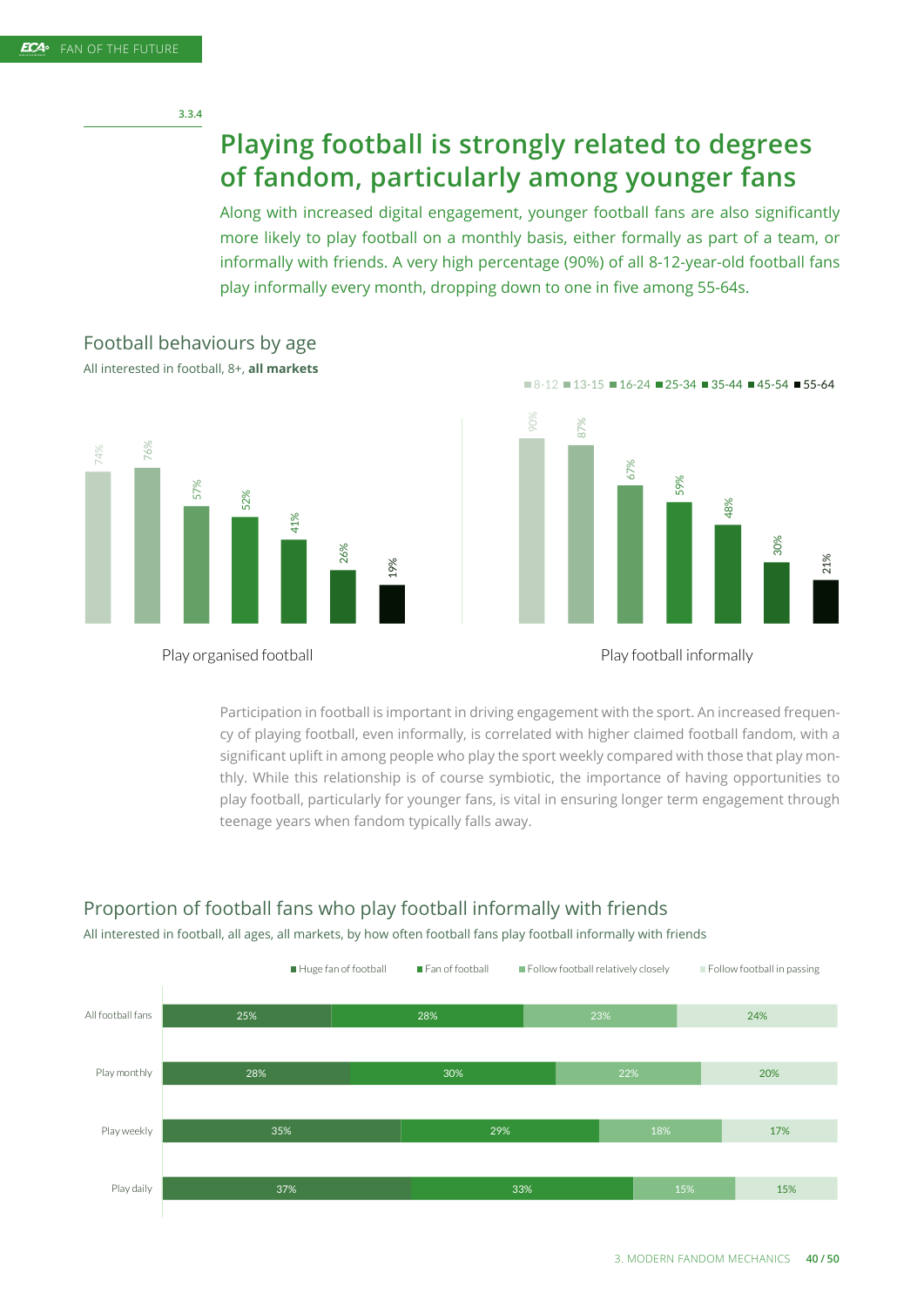**3.3.5** 

# **Price is not seen to be a significant barrier**

Price does not appear to be as big a barrier to entry for football fandom. Only 11% of those people who used to follow football but no longer do so state that the reason they moved away was related to ticket prices, and only 10% say it was related to TV package prices. While a stronger proportion of this group say there is too much money in football, this is still relatively low at 19% (rising to 23% among those rejectors who have never been a football fan).

#### **Reasons for rejecting football** Reasons for rejecting football but no longer and  $\sim$

All respondents who used to have an interest in football **but no longer do so**, 13+

I moved away from the team I supported The team I supported is not as successful as it used to be I can't afford / don't want to pay for the TV packages needed to watch.. Football fans today are taken for granted by the sport's governing bodies It costs too much to buy a ticket to watch football live The world of football is not inclusive enough I don't have time to follow football any more Football is not relevant for people like me Football doesn't do enough to make the world a better place There is too much money in football nowadays to make it interesting for me I don't like today's football fans or modern football culture I have better things to be doing with my life than following football



However, price can be a barrier to fans engaging more than they currently do. The cost of viewing subscriptions (65%) and match tickets (60%) are seen to be a barrier to fans engaging with football as much as they would like to, and football is perceived to be more expensive in comparison to other forms of entertainment by over half (54%) of fans.

High cost perceptions are also validating illegal streaming activity for over half (56%) of football fans. Despite this, there is only a moderate level of interest in monthly TV (47%) or 'pay per match' (44%) subscription options, which would enable fans to view the matches they want to more flexibly.

## Football fan attitudes to the cost of football Football fan attitudes to the cost of football

#### All interested in football, 13+ All interested in football, 13+

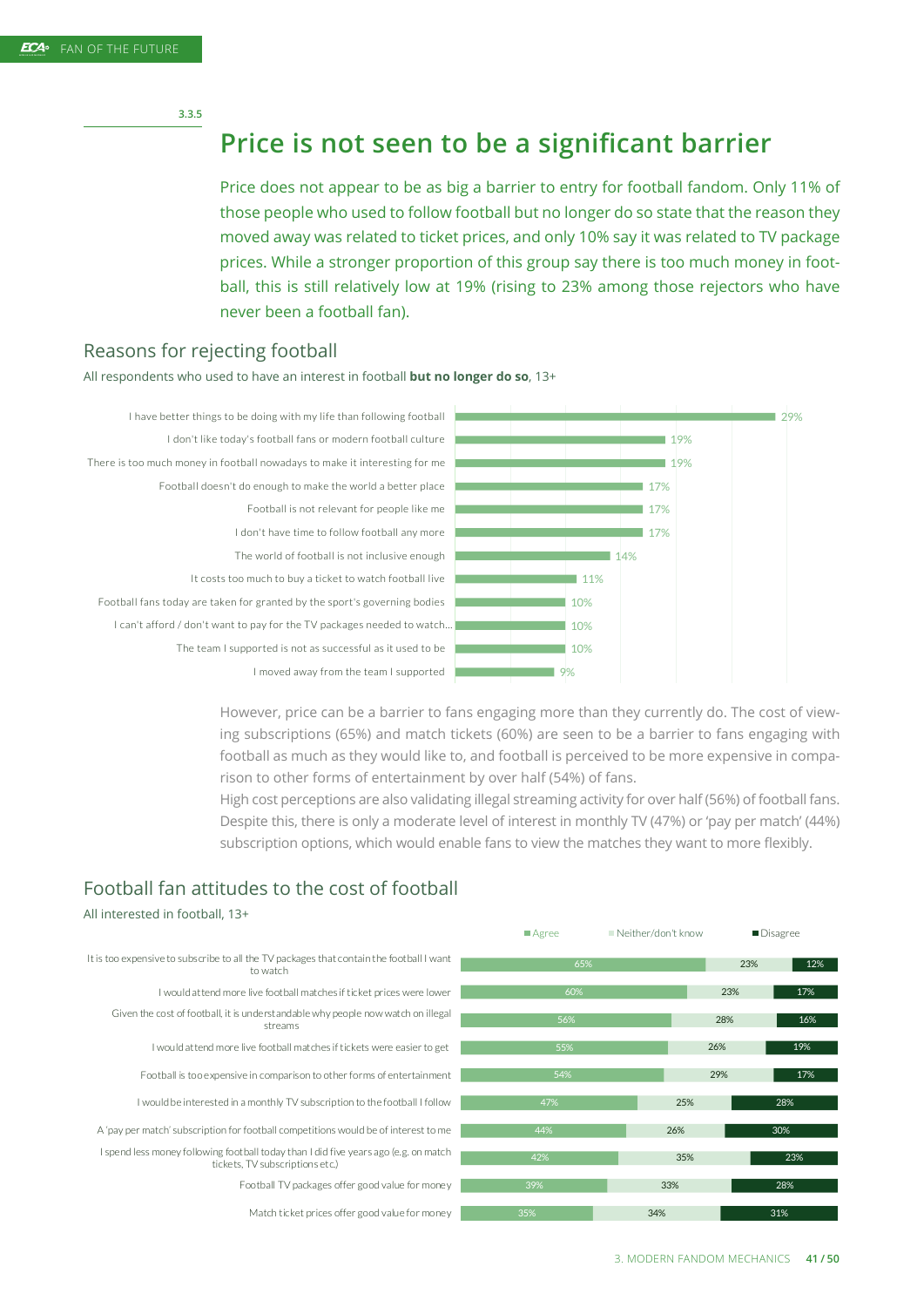Football fans in the UK are the most likely to feel that it's too expensive to subscribe to all the TV packages for the football they want to watch.

Other forms of payment mechanisms, such as month-by-month subscriptions or 'pay per match' options are broadly appealing to fans in all markets, broadly in line with each country's strength of football fandom.

#### Football fan attitudes to the cost of football (% agree)

All interested in football, 13+, **by market** All interested in football, 13+, **by market** 



Interestingly, there is little in the way of variation in how fans of different age groups feel about the cost of football, although there is a slight decrease with age when it comes to agreement with the statement "match ticket prices offer good value for money".

42% of football fans of all age groups say that they spend less money on football today than they did five years ago – a figure which peaks among those aged 25-44 (46%) but drops among those aged 55-64. A consistent 30% of fans say there has been no difference in their football spend over that period.

**3.3.6** 

# **Football is substitutional as an entertainment choice, especially for lighter fans**

Over half of 'huge' fans of football feel football is not something they could easily substitute with other forms of entertainment (54%), although a large proportion of this group see football in the same suite as other ways to be entertained (TV, films, other live events). Those who feel less engaged with football are most likely to see it as interchangeable (54%), although again, a quarter of this group feels like football serves a standalone need.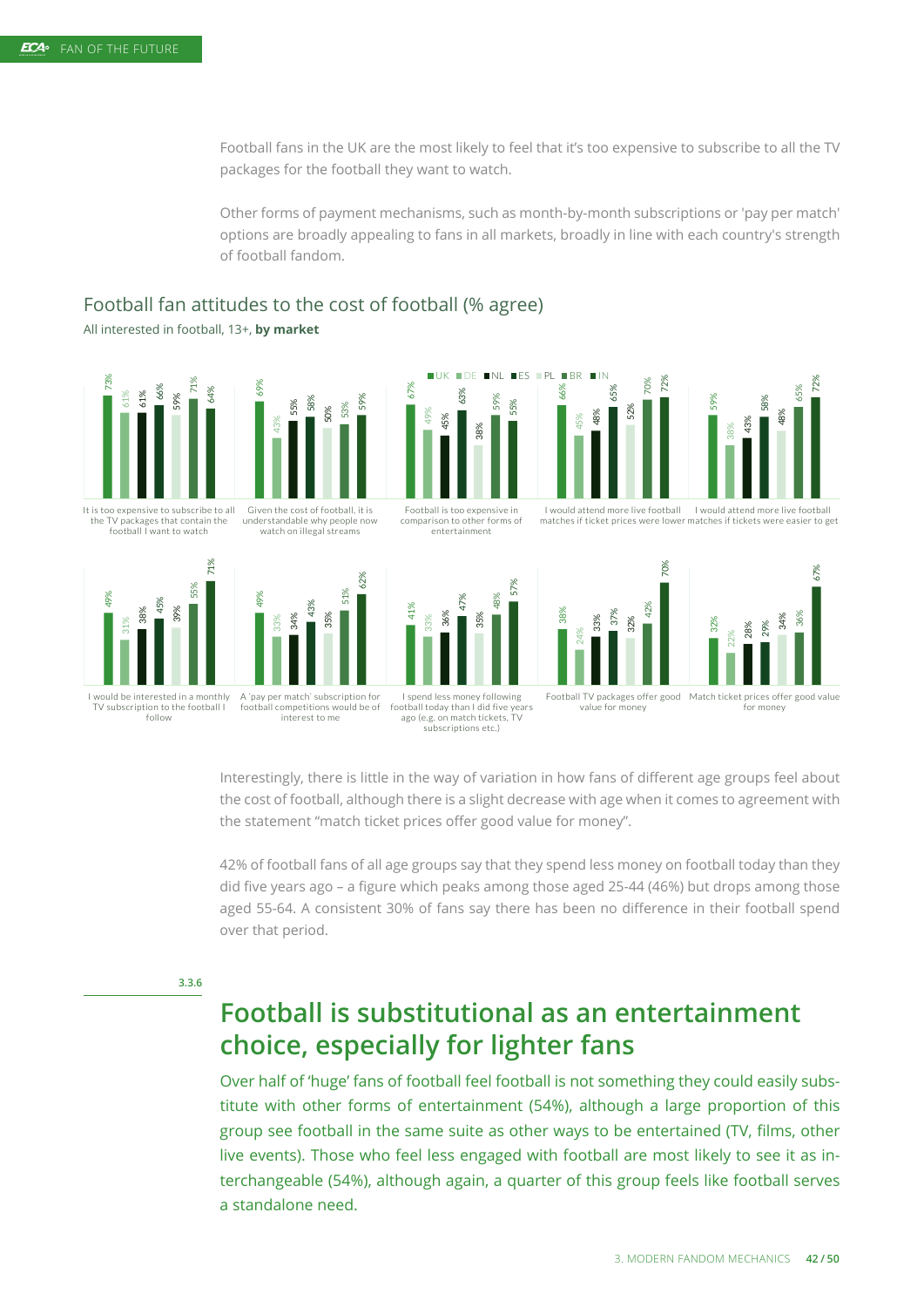Proportion of football fans agreeing that they could easily substitute football with other forms of entertainment (e.g. TV programmes, films, other live events) All interested in football, 13+, **by self-declared interest in football**



Fans in India are most likely to say they could easily substitute football with other forms of entertainment (55%), while those in Brazil and Poland are least likely to share that view (at 35% and 38% respectively).

Fans' views on substituting football for other forms of entertainment are generally even across age groups. Around two in five (38%) fans of all ages feel that they could not swap football for other forms of entertainment, while a similar proportion (41%) feel it is easily interchangeable.



All interested in football, 13+, **by age**

Proportion of formation of the that they couldn't analysis of the second that something that could easily be substituted with other forms of entertainment while FOMO Followers, Main Eventers and Tag Alongs would find it easy to substitute football with other forms of entertainment. We see agreement with football as a substitutable medium coming through strongly in the fan segments identified earlier. For example, Football Fanatics do not see football as something that could

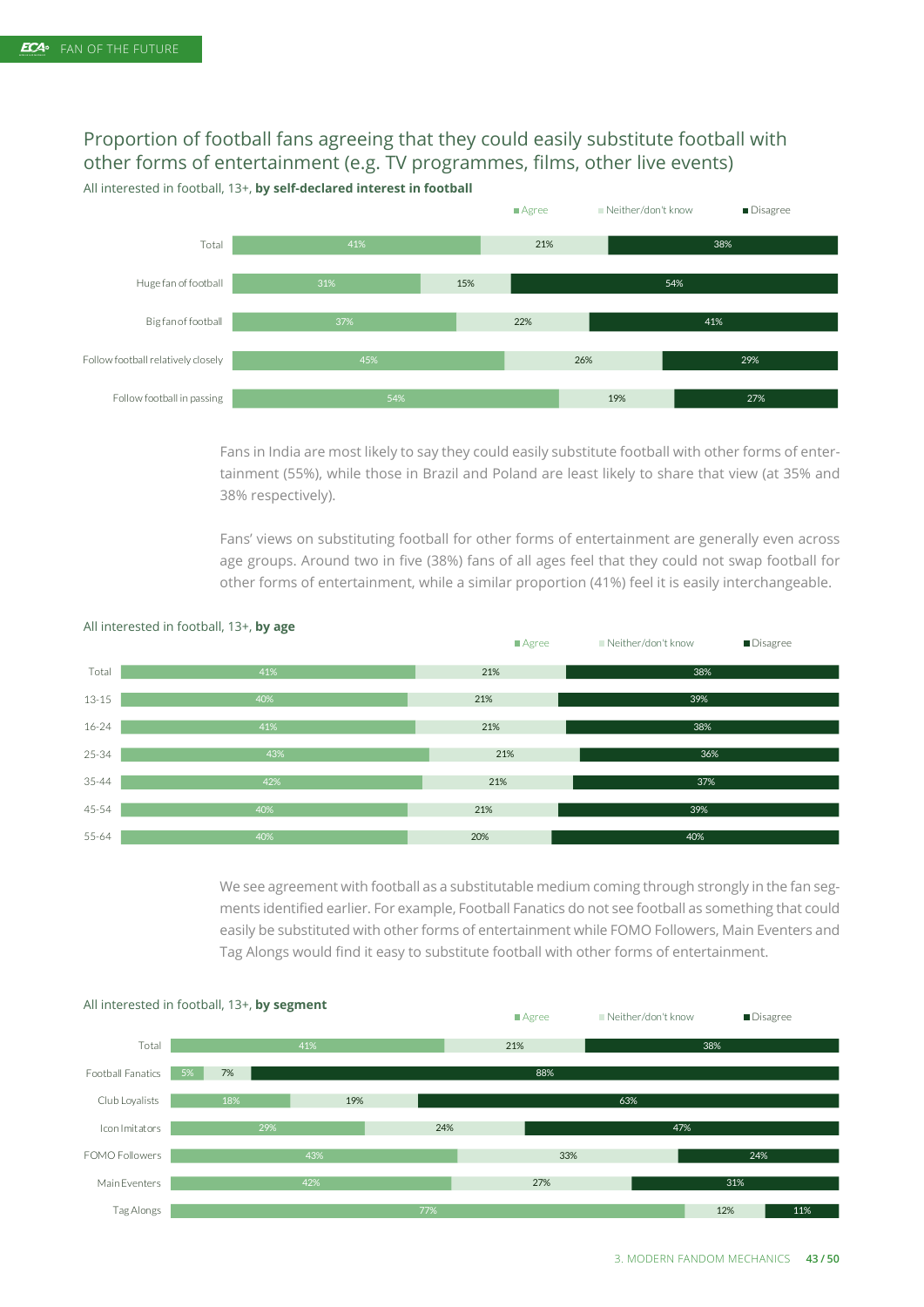# **Although fans feel the core mechanics of football should remain the same, some feel improvements can be made around technology and societal impact**

Most football fans in all markets think the basic rules of the match itself (e.g. team size, match length, pitch size) should remain the same. Indeed, across all markets, only 7% of people disagree.

There are bigger differences by market when it comes to fans' views on technological advances such as VAR and goal line technology. Although an average of 63% of football fans think these initiatives have been good for football, this drops to 52% of fans in the UK and 44% of fans in Germany. Fans outside of Europe (Brazil and India) are more likely to say that clubs should invest more in digital content, accounting for the differences in time zones and ease with which they can access live and linear matches.

Only one in five football fans believe that football is doing enough to address societal issues and almost half (49%) agree that it needs to do more.



number of players per team, match length etc.) should remain the same

#### Football fan attitudes to improvements to football (% agree)

All interested in football, 13+, **by market** 

59% 69% 61% 74% 77% Technological innovation (e.g. VAR or goal

line technology) is a good thing for football)

49% 52% 34% 44% 40% 45% 54% 57% 52% 45% 66% 48% 73% 52% Football clubs and organisations should

UK DE NL ES PL BR IN

invest in more digital content



Younger fans (specifically those aged 16-24) are most likely to be open to changes to the core rules of football (e.g. the number of players on each team, the length of matches etc), although only 14% of this group disagree with the statement "the basic rules of football should remain the same" (vs an average of 7% among fans of all age groups) suggesting that the majority favour the status quo. Similarly, fans of all age groups are broadly in favour of technological innovation (e.g. VAR, goal line technology), with 58% of 16-24s saying it's a good thing for football, rising to 65% of 35-44s.

Football Fanatics and Club Loyalists are the most likely of our segments to agree that the fundamental rules of football should not change, but also of the view that technical innovation such as VAR is a good thing for football.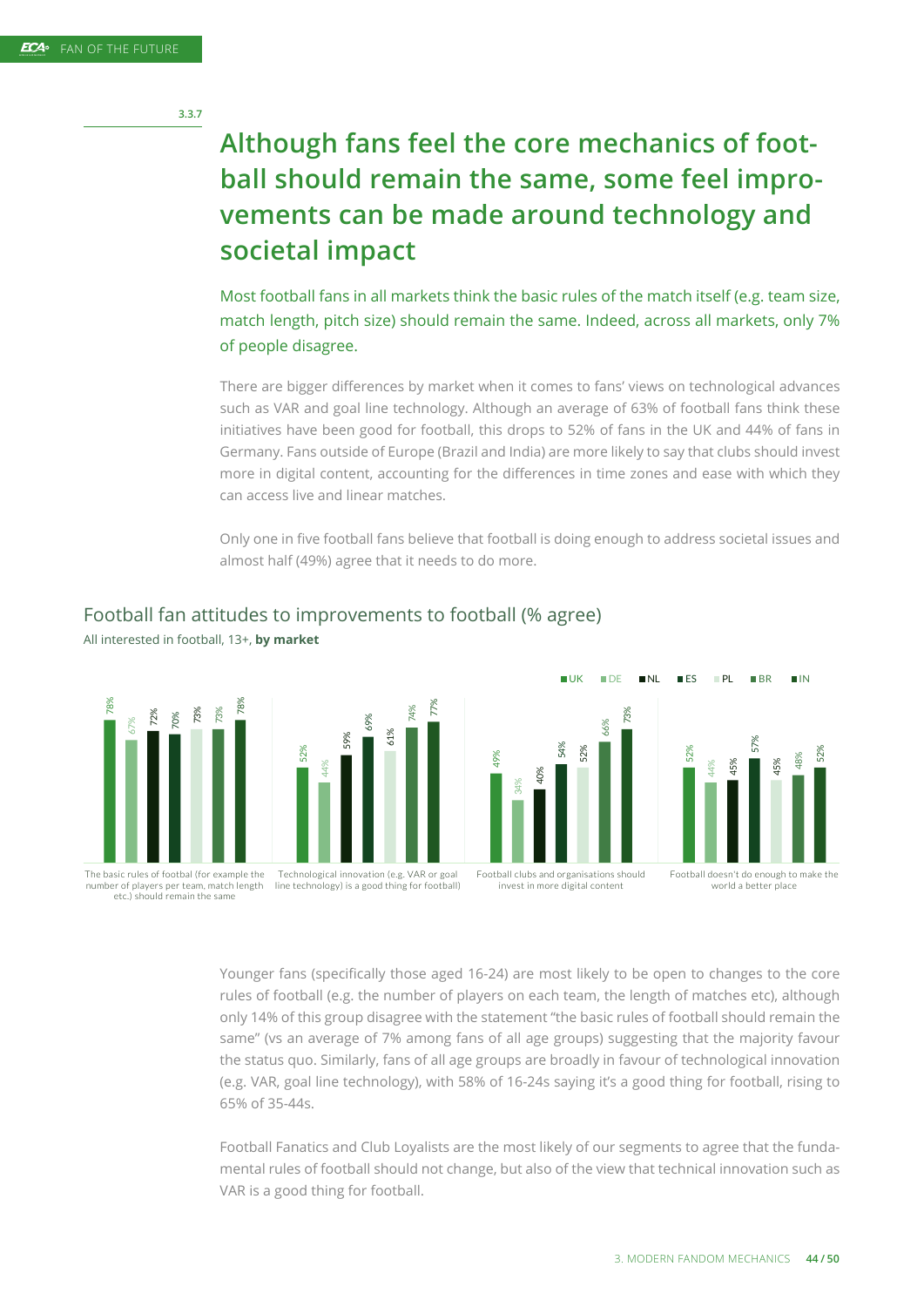

# **4 Implications for clubs**

# **Club recommendations from 4.1 this research**

This research has delivered an up-to-date view on the nature of football fandom today, while the fan segmentation has highlighted six distinct types of football consumer, each with a different relationship to the sport.

Using this new understanding of global fandom, we have developed a number of recommendations for Clubs, to be considered as they look to grow fan engagement and increase revenue streams.

Given the underlying role that football plays for our six types of fan, the relationship between segments, and in particular how one might switch segments, is unclear (for example, this study does not conclude the most effective means to convert a FOMO Follower into an Icon Imitator). However, with further research, exploration and strategy, it may be possible to increase club loyalty and spend within each segment, and better take advantage of the changing nature of football fandom.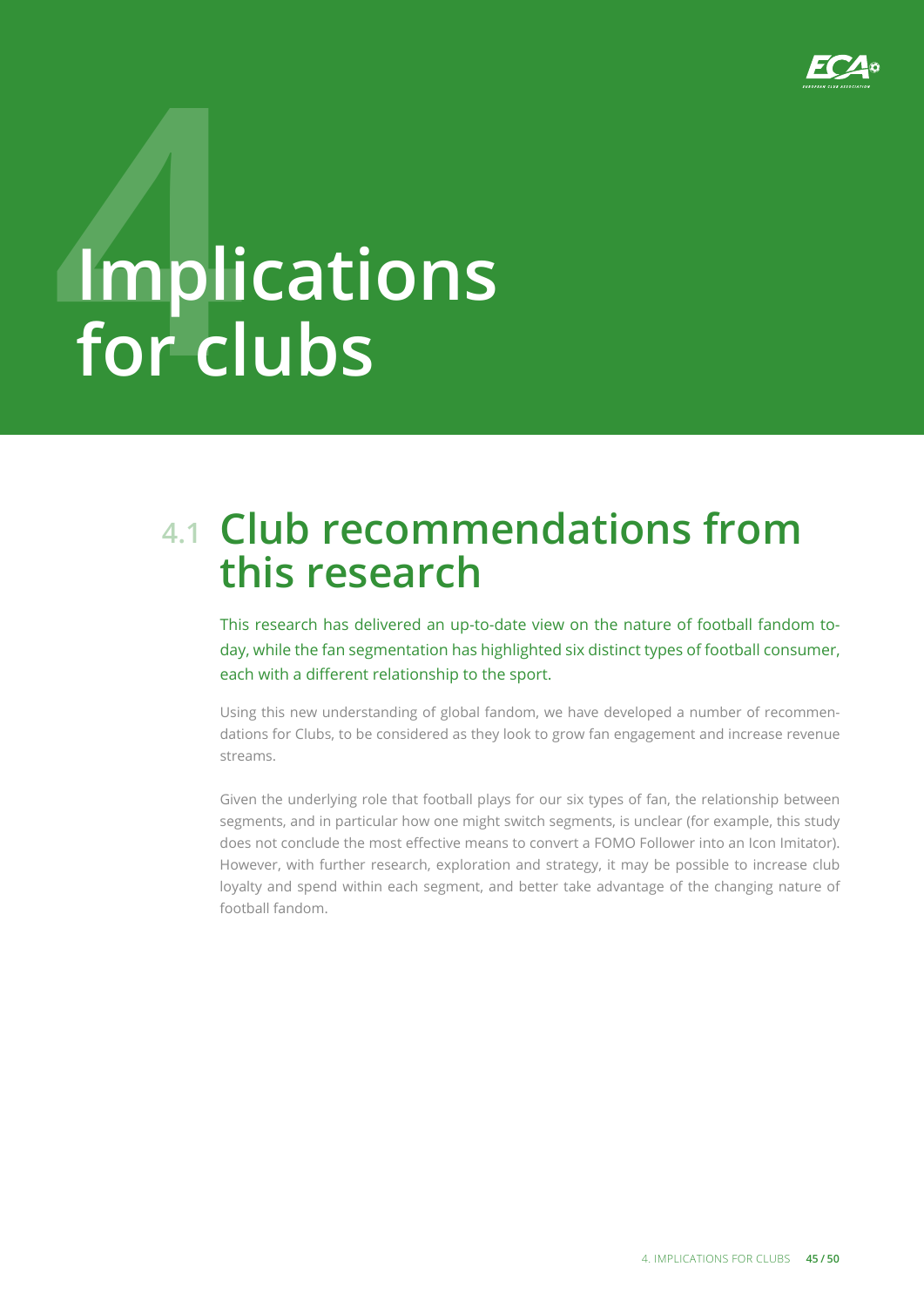**4.1.1**

# **Understanding the football ecosystem and collaborating where necessary**

Clubs play the fundamental role in the football ecosystem and should build on their strengths

> Content, products, and services are provided for football fans from a wide range of stakeholders in football, including clubs, players, and leagues.

> As the nature of football fandom continues to evolve, clubs must take a strategic view on which services they are best able to offer themselves, versus those that should be offered to fans by the broader market. Individual clubs must be clear about where their strengths lie and seek to understand how the role they currently hold in the ecosystem today might develop over time.

> For some clubs this may mean a changing relationship with broadcasters, social media platforms and other media outlets, while for others it may require pooled resources and a shared understanding of the distribution landscape in five to ten years' time.

> Similarly, clubs could better prepare for the future by conducting shared research to understand the needs that clubs currently satisfy within this ecosystem, and which they aim to fulfil (either as single entities or as a group of clubs) in the future.

**4.1.2** 

# **Driving engagement with key fan segments**

## Clubs attract different types of fans and must tailor their approach to engagement

Clubs have the potential to offer a wide range of content, products, and services to its fans, but need to prioritise certain offerings to certain audiences, depending on the current composition of their base and the growth strategies which would lead to increased engagement. For example, as outlined in the exhibit below, a club app or podcast are likely be most effectively targeted to fans within Club Loyalist or Football Fanatic segment.

Each club should seek to understand the relative size of their fan segments and adapt its marketing and product strategy to reflect the needs of its core and target audiences more accurately. For example, in the below exhibit, Club A is a global club brand, with a rich domestic and European history and global fan base. It sees a comparatively high proportion of lighter football fan groups (FOMO Followers, Main Eventers and Tag Alongs) and non-domestic fans, when compared to Club B, which is a comparatively smaller club having qualified for the UEFA Champions League group stages in three of the last ten seasons. Club B sees a larger proportion of the more engaged fan groups (Club Loyalists, Icon Imitators), and comparatively fewer fans from outside of that team's country.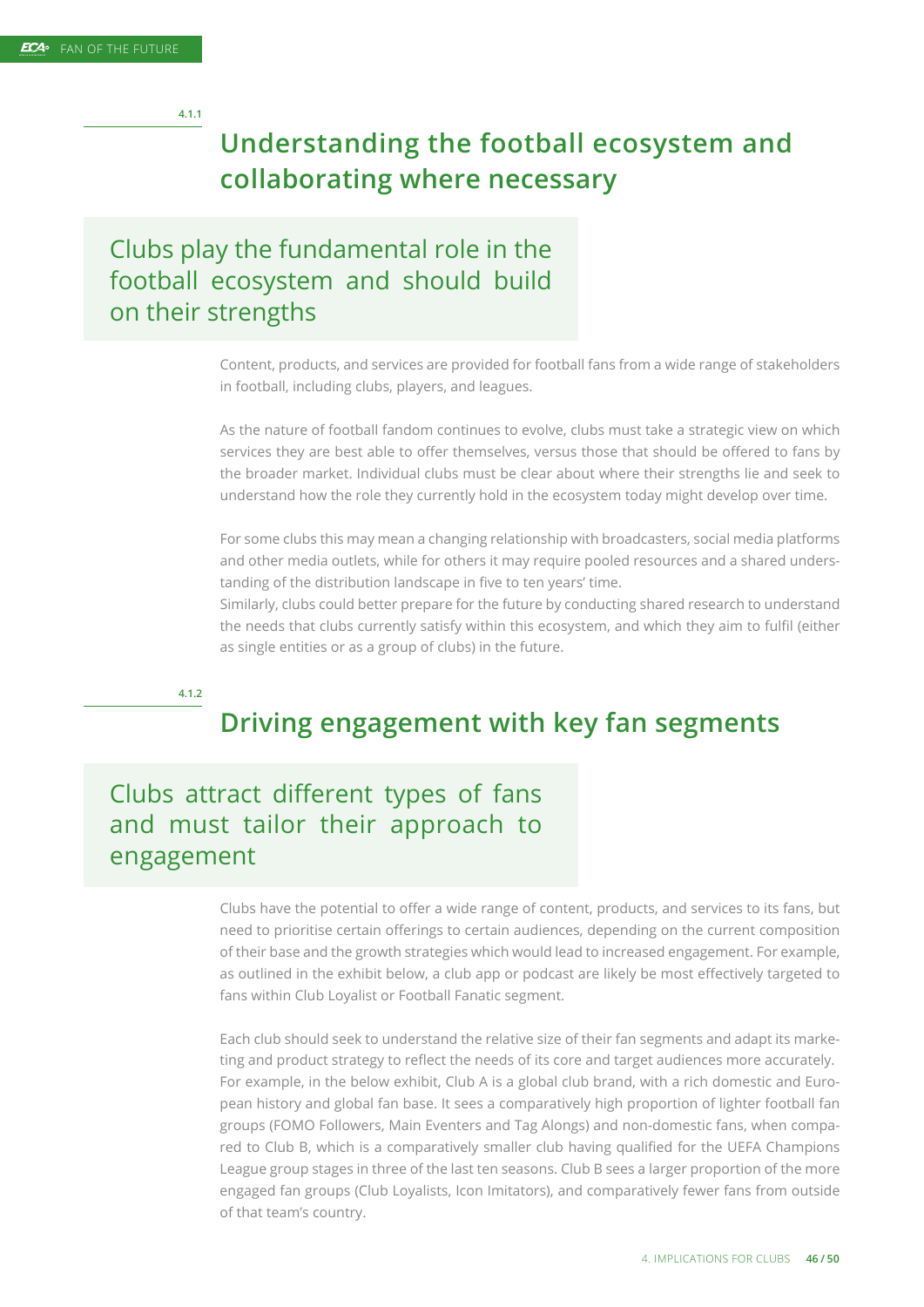#### 15% 16% 13% 26% 18% 12% ■ Football Fanatics Club Loyalists **I** Icon Imitators FOMO Followers Main Eventers ■ Tag Alongs 15% 23% 16% 23% 14% 8% Example large club (Club A) Example medium club (Club B)

In order to drive an overall increase in fan engagement, these two clubs should prioritise a different set of products and services to meet the needs of the fan groups they want to focus on. This could range from match tickets and stadium experiences to online content such as highlights and OTT propositions.

| .<br>$\Box$ High  | Medium (<br>Low            | <b>Football Fanatics</b> | Club Loyalists | Icon Imitators | FOMO Followers | Main Eventers | Tag Alongs |
|-------------------|----------------------------|--------------------------|----------------|----------------|----------------|---------------|------------|
| Highlights        |                            |                          |                |                |                |               |            |
| <b>News</b>       |                            |                          |                |                |                |               |            |
| Player interviews |                            |                          |                |                |                |               |            |
| Match tickets     |                            |                          |                |                |                |               |            |
| Stadium tour      |                            |                          |                |                |                |               |            |
| Merchandise       |                            |                          |                |                |                |               |            |
| Membership        |                            |                          |                |                |                |               |            |
|                   | Club OTT / TV subscription |                          |                |                |                |               |            |
|                   | Live preseason matches     |                          |                |                |                |               |            |
| Club app          |                            |                          |                |                |                |               |            |
| Club podcast      |                            |                          |                |                |                |               |            |

#### Size of opportunity

Most clubs will already offer at least some of these products to their fans. However, each should be evaluated based on its ability to engage with targeted fan types, so as to avoid super-serving those who may already be sufficiently served by any given club, or where adoption may be close to saturation.

Clubs are also able to apply this segmentation approach to their direct-to-consumer fan communication, by using profile matching and surveys on their own CRM databases. This allows even more targeted fan strategies and activation routes, further driving engagement and revenue.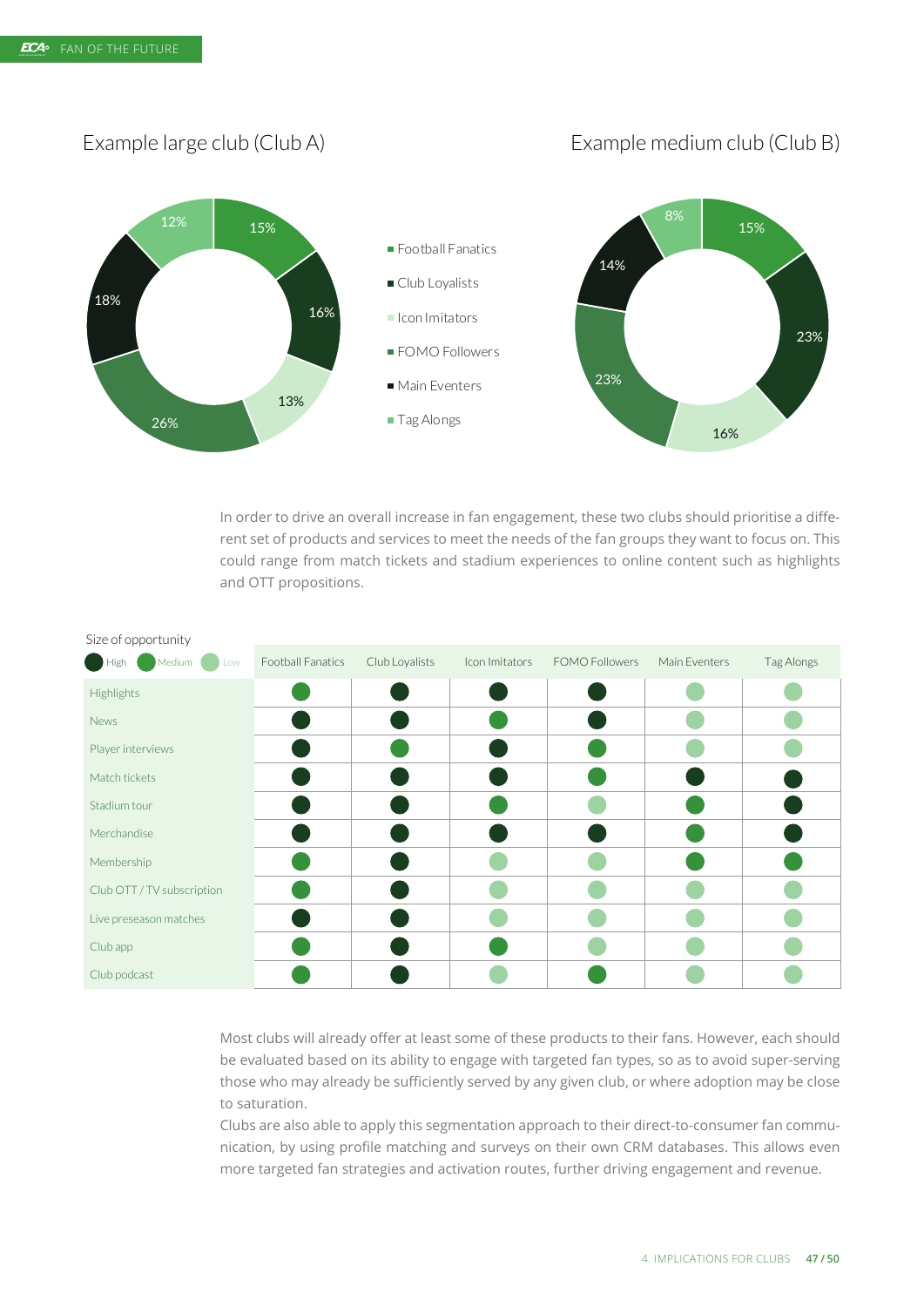**4.1.3**

## **Participation**

Clubs can improve engagement among all segments by driving increased participation

> The research demonstrates a clear link between playing football and broader engagement with the sport, particularly amongst younger fans. Maintaining this link is key to ensuring football's future relevancy, and to ensure generations are not 'lost' to other sports and media types. Given the difficulty brands face in increasing engagement amongst young people, and given this groups' changing expectations of brands and entertainment destinations, there is a significant opportunity for Clubs to attract this lucrative audience through improved routes of participation – both physical and digital.

> Clubs as brands can benefit their local community (and beyond) by setting up ways for young people to play the game in a competitive and enjoyable environment, helping them develop skills and feel part of a club's community. Given how many young people say they follow football because they play football, any ability for clubs to increase the opportunities to play (in a way that also benefits the clubs as brands) is likely to be associated with long term success amongst its younger audiences.

> While football participation relies largely on playing the game itself, these audiences are increasingly looking for other ways to engage with the things they love. This means extending the feeling of involvement from the football pitch to the online world, where digital participation can also help foster feelings of ownership and deeper emotional attachment. Through social media and other digital platforms, clubs can increase an individual's sense of ownership of a club through initiatives such as Man of the Match voting, online quizzes and polls, and - where appropriate - direct fan access to decision making.

> By successfully engaging young people through participation, clubs stand to drive long term relationships with this group, securing their fandom.

# **4.2 New hypotheses and areas for further investigation**

This report is designed to be the foundational layer of insight that will provide the basis for more collaborative research in the future to better understand evolving football fandom around the world. The segmentation framework outlined in this report will help ECA and clubs in general to articulate and prioritise their research needs.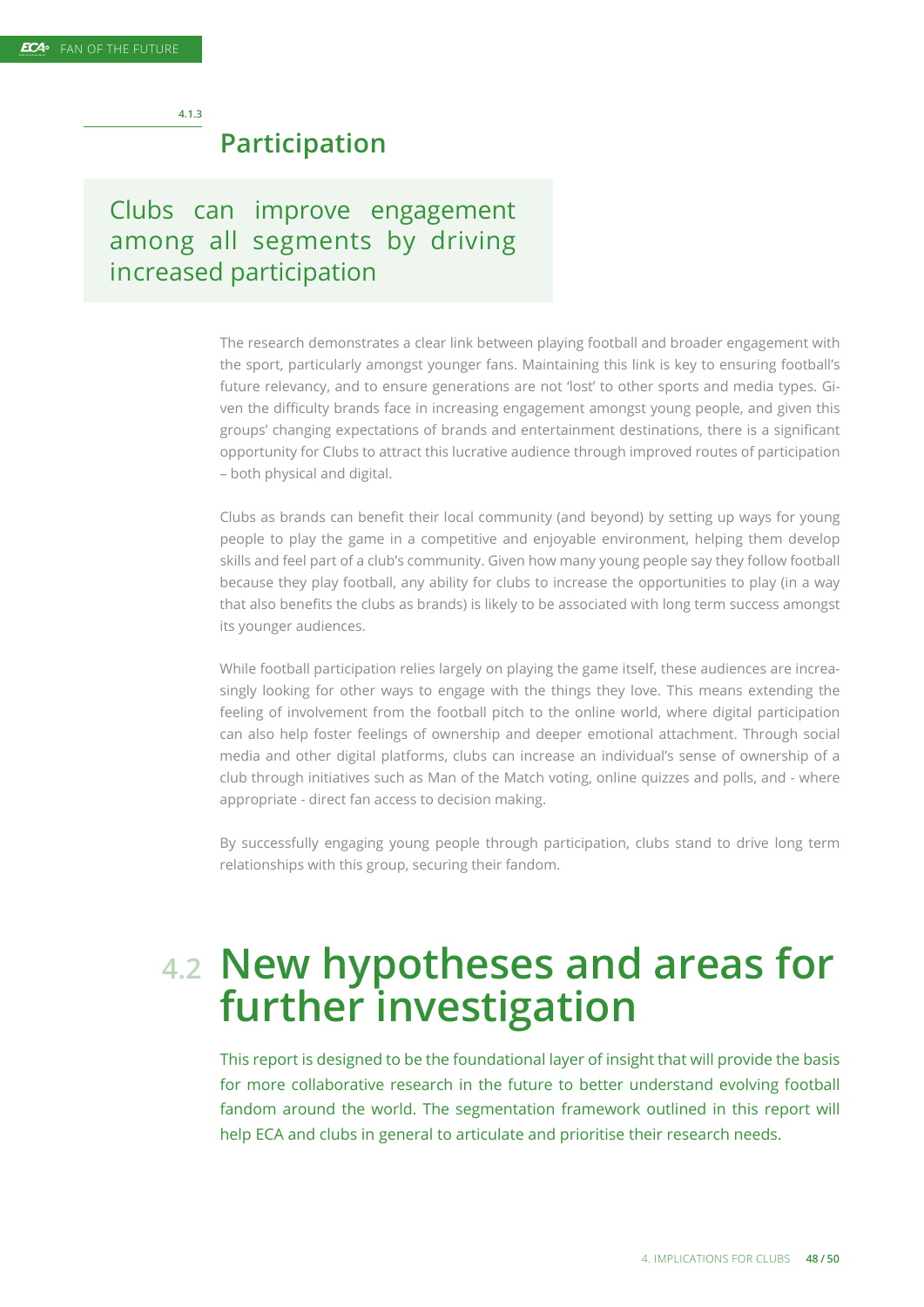A number of potential topics and areas have already been identified for further analysis. In particular, given the timing of this report coincided with the COVID-19 pandemic, ECA is engaging with additional topics and research areas to consider as we start to understand more about the impact of COVID-19 on global football and football fandom. These new areas and hypotheses include:

- **1. The impact of COVID-19 on fandom** – how do different fan groups think football should change in a post-COVID-19 world? How do they want to engage with competitions? How can the 'stadium experience' be recreated at a time when physical proximity might be limited, both domestically and around the world?
- **2. Mapping the segments in other markets** – particularly focusing on potential global fan growth for clubs, how does football fandom demonstrate itself in priority markets such as the US, China, South East Asia, Australasia?
- **3. The interplay between Tag Alongs and the other fan groups** – are there more opportunities to engage with this otherwise lighter fan group, to strengthen bonds and drive new revenue streams?
- **4. The roles that secondary clubs have in football fandom** – what role do secondary clubs have for those who support more than one team? What drives people to choose additional clubs to support?
- **5. The drift away from football** – what are the the key risk points for people who are considering moving away from football? What activity is most likely to keep them as self-declared football fans?
- **6. The 'missing' generation**  why does football fandom drop among 16-24s, and how can clubs and organisations arrest this decline and increase engagement? Is this finding specific to this generation, or has this temporary shift always occurred among fans?
- **7. The roots into football**  how do the youngest group of fans and potential fans (those aged 8-12) initially develop the football habit, and which levers should clubs pull to make sure the habit sticks?
- **8. Better identifying participation opportunities** – what does 'good' look like when it comes to club and player participation? Which avenues provide the biggest opportunities (e.g. social media, gaming and esports, live events, community-based activity etc)?
- **9. The relationship between cost and football** – while this research has suggested that price does not appear to diminish football fandom in general, what is the relationship between price and specific football behaviours (e.g. match attendance, TV subscriptions, club membership etc.)?
- **10. Football consumption by device and platform** – what role do specific devices and platforms have in football fandom (e.g. mobiles, social media, podcasts)?
- **11. Spotting new trends and behaviours** – how will football fandom and fan behaviours continue to develop in the coming years? What are some of the underlying and difficult to explain factors driving these changes (best understood through non-survey research approaches)?